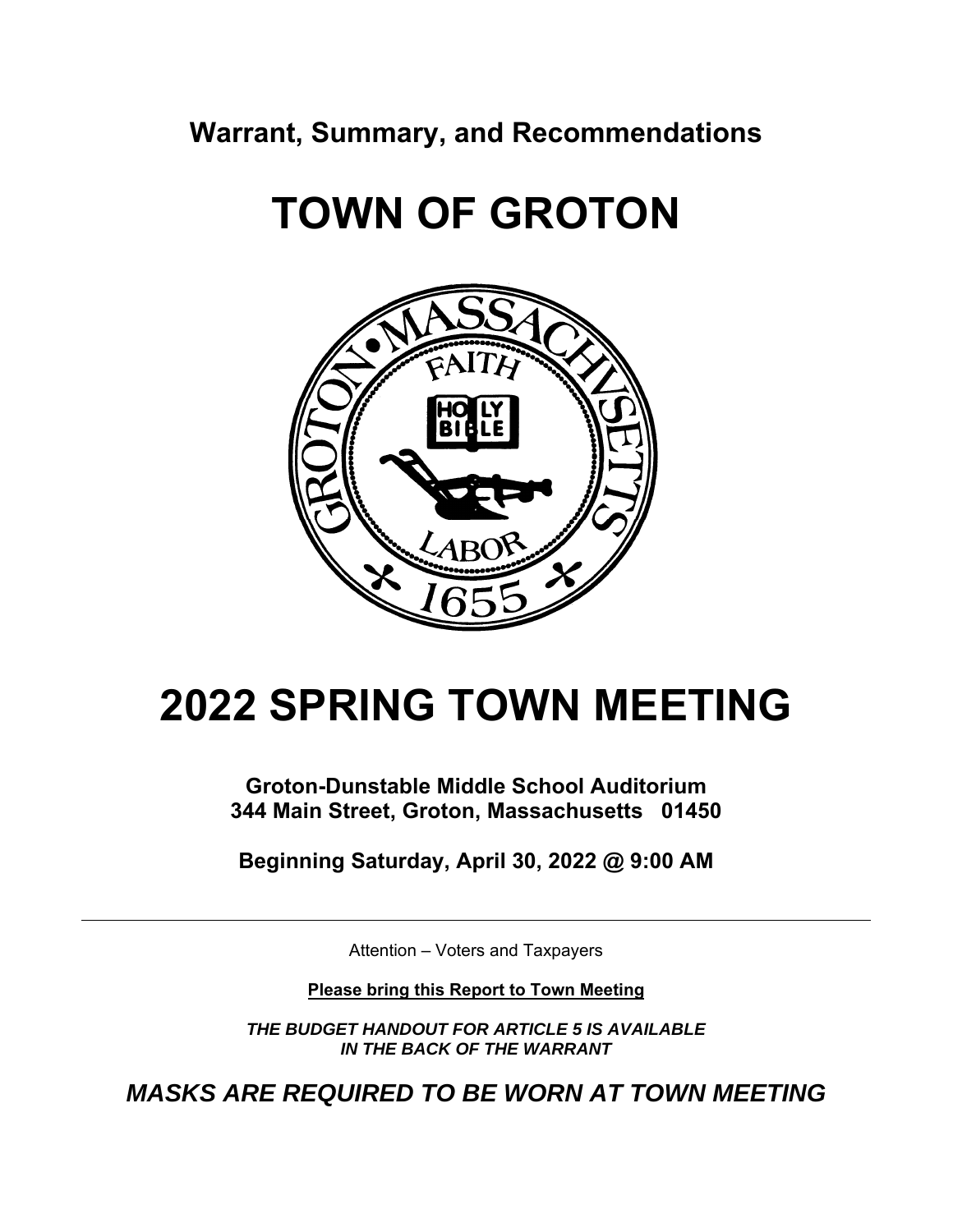## **Introduction to Groton Town Meeting**

Voters are familiar with casting ballots in local and state elections, but they have another important civic duty in towns, the Town Meeting.

#### **What is Town Meeting?**

The Town Meeting is the legislative body in the town form of government in Massachusetts. Town Meeting is a formal gathering of registered voters who propose, debate and vote on measures. Groton holds at least two Town Meetings per year.

#### **What is a warrant?**

The warrant is the official notice to voters that a Town Meeting is scheduled. The warrant includes the date, time, location and a description of each subject to be acted on at Town Meeting. In Groton, the warrant must be posted in two public places and mailed to each household 14 days in advance of Town Meeting. "The warrant must contain a sufficient description of what is proposed so as to constitute an adequate warning to all the inhabitants of the town."1 "Every action taken at the meeting must be pursuant to some article in the warrant and must be within the scope of such article."<sup>2</sup>

#### **How does Town Meeting proceed?**

Voters attending Town Meeting must first check in with the clerks and receive a voting card which is required to vote. The meeting typically acts on the articles in the order they are printed in the warrant. For each article, a main motion is made and seconded by voters and placed by the moderator on the floor for debate. Permission of the moderator is required to speak. The moderator presides and regulates the proceedings, decides all questions of order, and calls and declares all votes. After debate has ended, the moderator will call for a vote by a show of voter cards. If the vote is too close to call by sight or if seven voters immediately question the moderator's declaration of the vote, the moderator will order a hand count to confirm the vote.

#### **Who can attend?**

Town Meeting is open to the public. Only Groton voters are entitled to attend, speak and vote. Non-voters may be required to sit in a separate section. Non-voters may ask the moderator to speak on the topic of the debate.

#### **How long is town meeting?**

Town Meeting concludes when all articles on the warrant have been acted upon. Town Meeting may conclude in one session or adjourn for subsequent sessions.

<sup>1</sup> *Town Meeting Time: A Handbook of Parliamentary Law* (page 12) Johnson, Trustman and Wadsworth, Third Edition, 2001.  $2$  Id.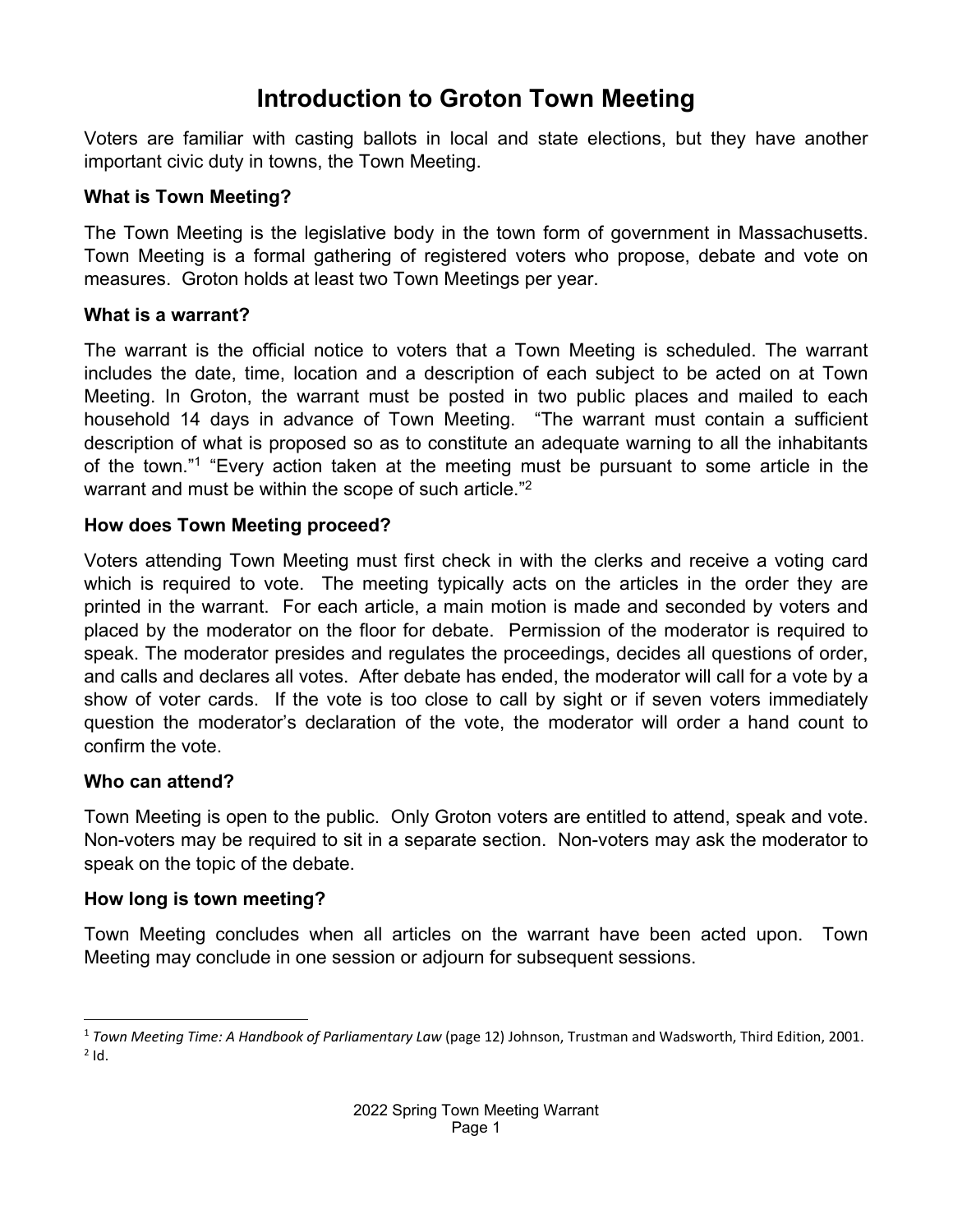#### **Explanation of a Consent Agenda**

A consent agenda is a procedure to group multiple main motions into a single motion for voting. A consent agenda saves time by eliminating the reading of multiple motions and explanations when there are no objections or questions. In Groton, a consent agenda generally consists of articles unanimously supported by the Select Board and Finance Committee. Articles that change by-laws or introduce new spending are typically not included. In this warrant, the Select Board has grouped articles in consent agendas and labeled them for easy reference.

#### **How Consent Agendas Work**

As the first step to act on a consent agenda, the moderator will read the titles of the included articles. A voter who wishes to remove an article from the consent agenda for separate debate and vote should state "hold." The held article will be set aside and acted on after the vote on the consent agenda. After the meeting agrees on the contents of the consent agenda, there will be no debate and the moderator will immediately call for a vote. Every motion included in the consent agenda will either pass or fail as a group. Voters should read the warrant and review the proposed consent agendas to identify articles they wish to remove for separate consideration.

# **COVID PROTOCOL AT TOWN MEETING**

-----------------------------------------------------------------------------------------------------------------------------------------

In an abundance of caution and to keep Town Meeting Participants safe, the Select Board is requiring that masks be worn at Town Meeting. For those in need, masks will be provided as you check in to Town Meeting.

Groton Select Board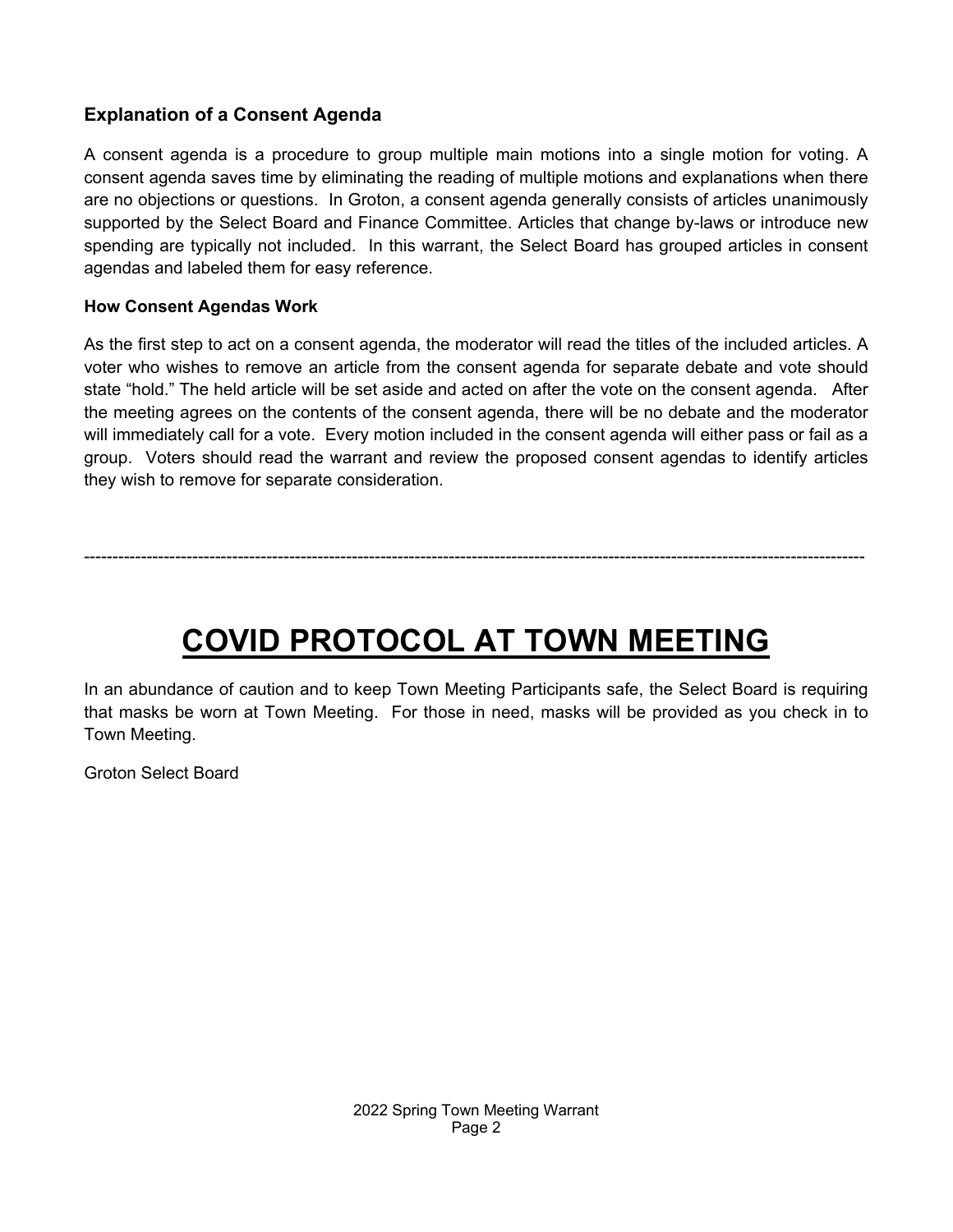

# **Town Meeting Access for Voters with Disabilities**

**Parking** – Universally accessible parking spaces are available in the parking lot in front of the Groton Dunstable Middle School South. There is a ramp providing access from the parking lot to the front door of the Middle School.

**Wheelchair Accessible & Companion Seating** – Wheelchair spaces, seating for people with mobility issues and companion seats are available in the center aisle on both sides of the auditorium.

**Sign Language** – A Sign Language Interpreter will be provided for the hearing impaired, upon request, at least one week prior to the meeting.

**Speaking at Town Meeting** – There will be volunteers available to bring hand-held microphones to voters who have mobility issues or cannot stand in line and wait at the microphones.

**Restrooms** – Accessible restrooms are available near the entrance to the auditorium.

**Transportation to Town Meeting** - The Council on Aging van will be available to Groton residents attending Town Meetings at no charge. All riders will be at the meeting prior to the start. The van is wheelchair accessible. Your reservation can be made by calling the Senior Center at 978‐448‐1170. Seats will be filled on a first come, first serve basis.

**Questions or concerns** ‐ If you or a member of your household has questions or would like to request a sign language interpreter, please contact the Select Board's Office at Town Hall at 978 448‐1111 at least one week before the Town Meeting.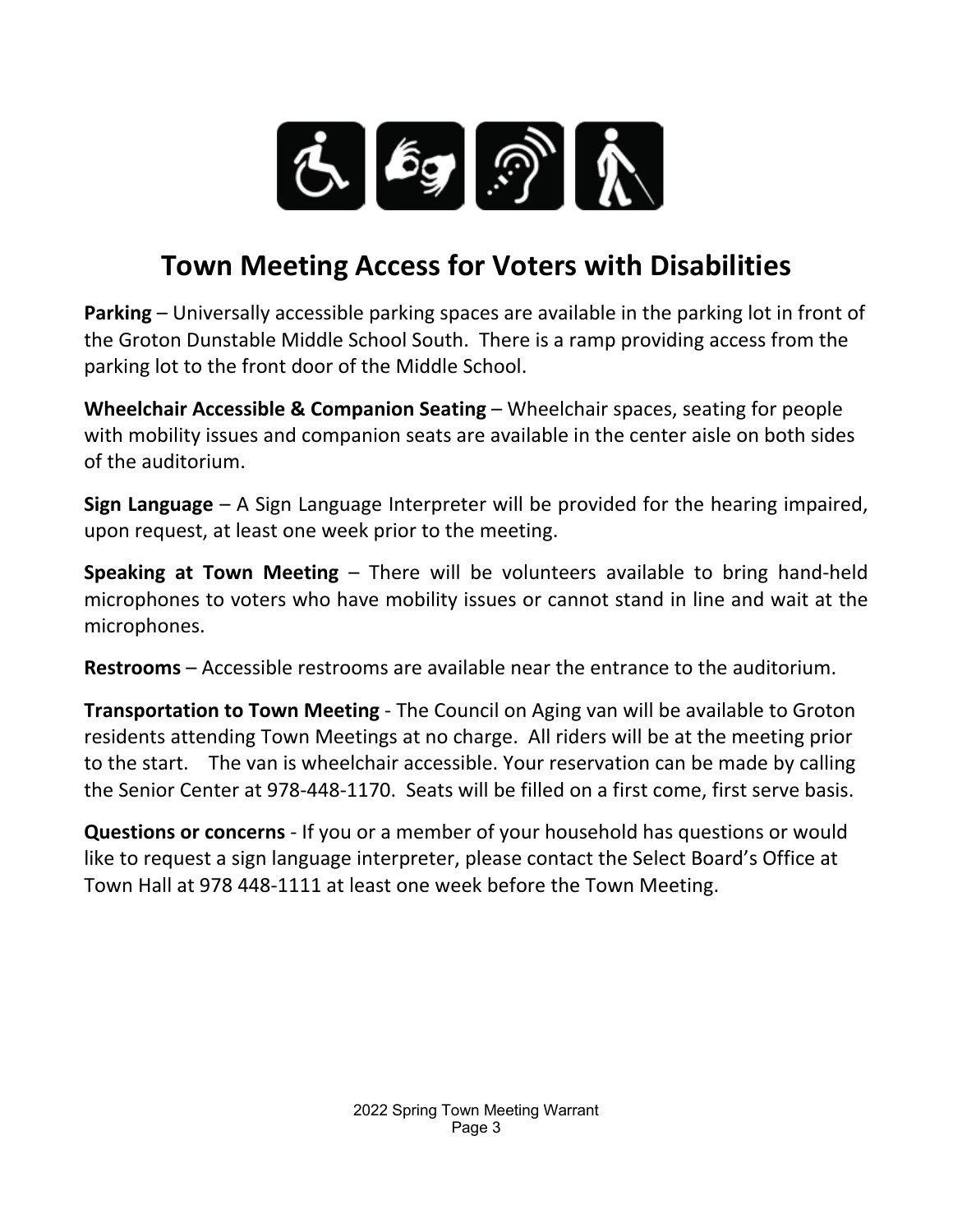#### **SPRING TOWN MEETING WARRANT APRIL 30, 2022**

Middlesex, ss. Commonwealth of Massachusetts To any Constable in the Town of Groton

#### Greetings:

In the name of the Commonwealth of Massachusetts, you are hereby required to notify and warn said inhabitants of the Town of Groton qualified to vote on Town affairs to assemble in the Groton-Dunstable Middle School Auditorium in said Town on Saturday, the thirtieth day of April, 2022 at Nine O'clock in the morning, to consider all business other than the election of Town Officers and on the twenty-fourth day of May, 2022, between the hours of 7:00 A.M. and 8:00 P.M., at an adjourned session thereof at the following locations:

| Precincts 1 & 3A | The Groton Center    | Precincts 2 & 3 Middle School North Gymnasium |
|------------------|----------------------|-----------------------------------------------|
|                  | 163 West Main Street | 346 Main Street                               |

to give their ballots for:

| Vote for One | <b>Board of Assessors</b>                  | 3 Years |
|--------------|--------------------------------------------|---------|
| Vote for One | Board of Health                            | 3 Years |
| Vote for One | Board of Health                            | 1 Year  |
| Vote for Two | Select Board                               | 3 Years |
| Vote for One | <b>Commissioner of Trust Funds</b>         | 3 Years |
| Vote for Two | Groton-Dunstable Regional School Committee | 3 Years |
| Vote for One | Groton Electric Light Commission           | 3 Years |
| Vote for Two | Park Commission                            | 3 Years |
| Vote for One | Park Commission                            | 1 Year  |
| Vote for Two | <b>Planning Board</b>                      | 3 Years |
| Vote for One | <b>Sewer Commission</b>                    | 3 Years |
| Vote for Two | Trustees of the Groton Public Library      | 3 Years |
| Vote for One | <b>Water Commission</b>                    | 3 Years |

#### **QUESTION 1:**

Shall an Act passed by the General Court in the Year 2022, entitled "An Act Relative to the Charter and the Town Clerk in the Town of Groton" be accepted?

YES NO

#### **QUESTION 2:**

**NON-BINDING REFERENDUM** – Should the Seal of the Town of Groton be modified by removing the words "Holy Bible" from the image of the book in the center of the Seal, leaving the image of the book blank?

YES\_\_\_\_\_\_\_\_\_\_\_\_ NO\_\_\_\_\_\_\_\_\_\_\_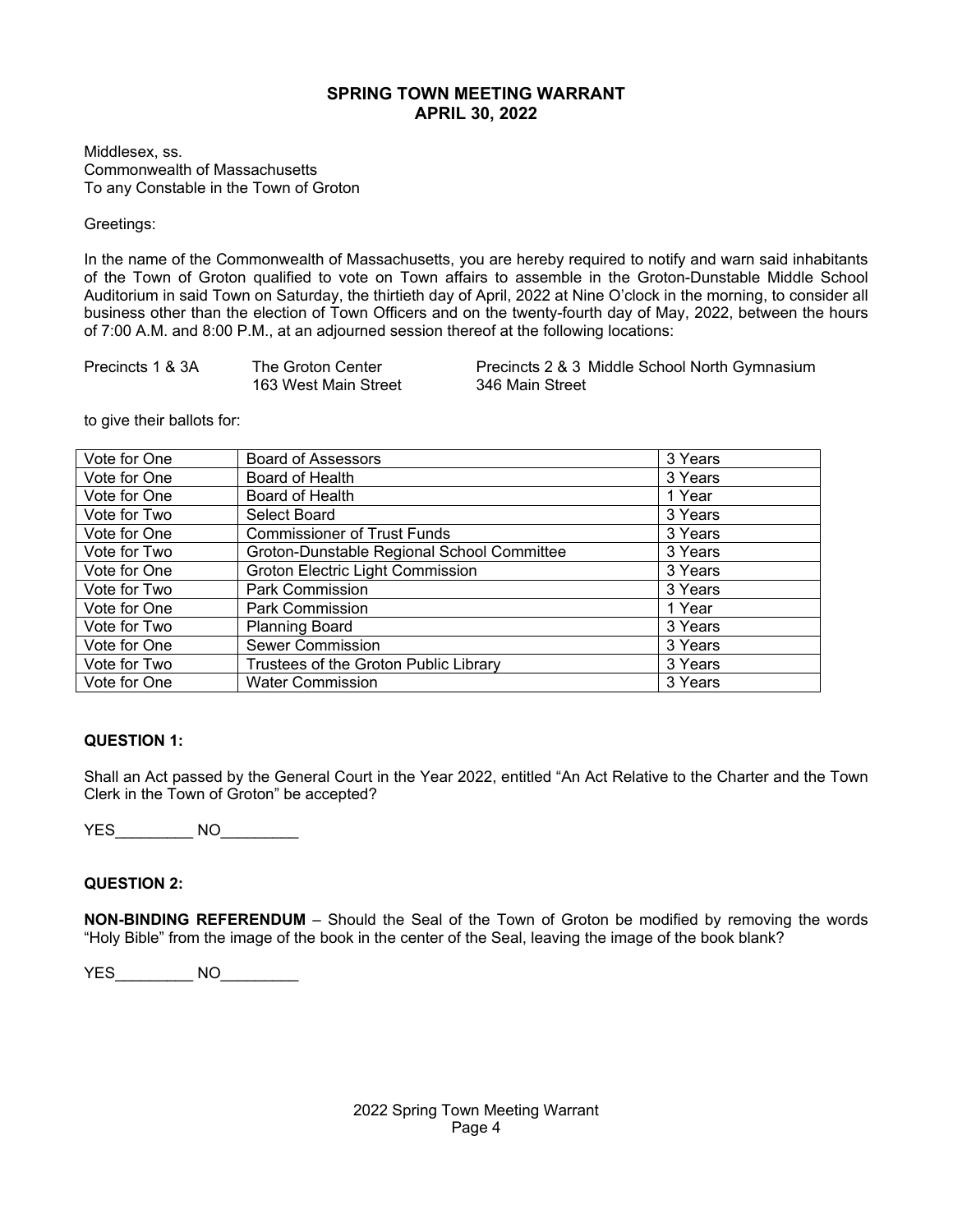#### *ARTICLE LISTINGS*

| $\star$ | <b>Article 1:</b>  | <b>Hear Reports</b>                                                     | 6              |
|---------|--------------------|-------------------------------------------------------------------------|----------------|
| $\star$ | <b>Article 2:</b>  | <b>Elected Officials Compensation</b>                                   | 6              |
| $\star$ | Article 3:         | Wage and Classification Schedule                                        | 6              |
| $\star$ | <b>Article 4:</b>  | Appropriate FY 2023 Contribution to the OPEB Trust Fund                 | 7              |
| $***$   | <b>Article 5:</b>  | Fiscal Year 2023 Annual Operating Budget                                | $\overline{7}$ |
|         | <b>Article 6:</b>  | Fiscal Year 2023 Capital Budget                                         | 8              |
|         | <b>Article 7:</b>  | Purchase Fire Engine to Replace Engine 5                                | 12             |
|         | <b>Article 8:</b>  | <b>Purchase Voting Machine</b>                                          | 13             |
|         | <b>Article 9:</b>  | CPA Project Funding for Replacing Middle School Track                   | 13             |
|         | Article 10:        | <b>Community Preservation Funding Accounts</b>                          | 14             |
|         | <b>Article 11:</b> | <b>Community Preservation Funding Recommendations</b>                   | 14             |
|         | <b>Article 12:</b> | Zoning Amendment - Marijuana Establishments                             | 17             |
|         | Article 13:        | Zoning Amendment - Performance Standards                                | 17             |
|         | <b>Article 14:</b> | Amend Water Resource Protection Overlay District Map                    | 20             |
|         | Article 15:        | <b>Extend Center Sewer District</b>                                     | 20             |
|         | Article 16:        | <b>Electronic Voting Study Committee</b>                                | 21             |
|         | Article 17:        | Citizens' Petition - Age Restricted Housing Definition                  | 21             |
| ***     | Article 18:        | Transfer Within the Water Enterprise Fund                               | 23             |
| ***     | Article 19:        | Transfer Within the Sewer Enterprise Fund                               | 23             |
| ***     | <b>Article 20:</b> | Transfer Within Four Corner Sewer Enterprise Fund                       | 23             |
| ***     | Article 21:        | Transfer Within Cable Enterprise Fund                                   | 24             |
| $***$   | Article 22:        | <b>Prior Year Bills</b>                                                 | 24             |
| ***     | Article 23:        | <b>Establishment of Revolving Fund</b>                                  | 24             |
| ***     | <b>Article 24:</b> | <b>Establishing Limits for Various Revolving Funds</b>                  | 25             |
|         |                    |                                                                         |                |
|         |                    | Budget Report of the Town Manager and Finance Committee to Town Meeting | 27             |
|         |                    | Appendix A - Fiscal Year 2022 Proposed Operating Budget                 | 36             |
|         |                    | Appendix B - Fiscal Year 2022 Wage and Classification Schedule          | 53             |

\*Will be presented as one Consent Motion

\*\*The Budget will be presented as one Motion

\*\*\*Annual Consent Agenda. To be presented as one Motion

2022 Spring Town Meeting Warrant Page 5

--------------------------------------------------------------------------------------------------------------------------------------------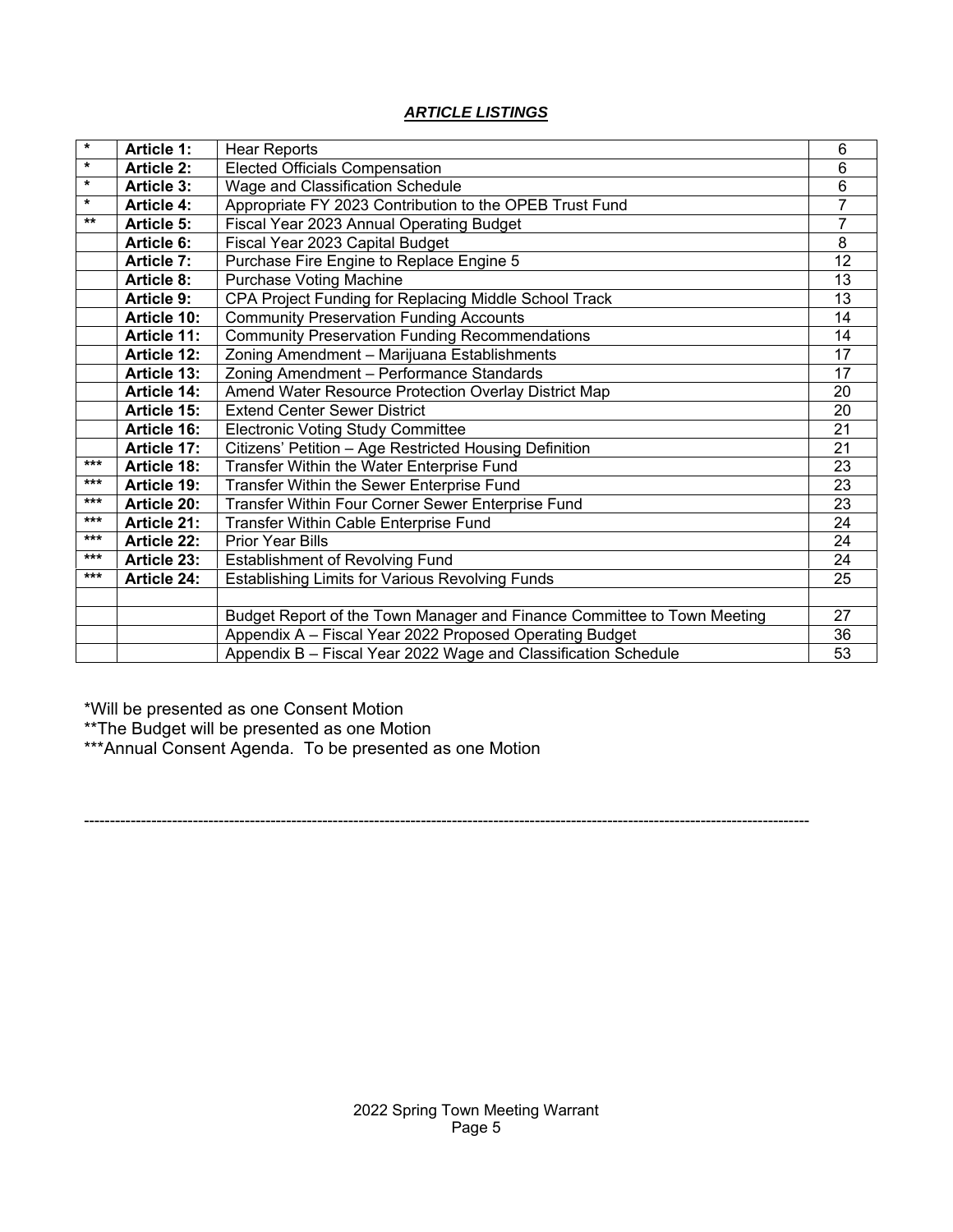#### *ARTICLE 1: HEAR REPORTS*

 To see if the Town will vote to hear and act on the report of the Select Board and other Town Officers and Committees, or to take any other action relative thereto.

#### *SELECT BOARD*

#### **Select Board:** *Recommended Unanimously* **Finance Committee:** *No Position*

**Summary:** *To hear reports of Town Boards, Committees and Commissions and to accept the annual report and other reports that may be presented to Town Meeting.*   $\mathcal{L}=\mathcal{L}=\mathcal{L}=\mathcal{L}=\mathcal{L}=\mathcal{L}=\mathcal{L}=\mathcal{L}=\mathcal{L}=\mathcal{L}=\mathcal{L}=\mathcal{L}=\mathcal{L}=\mathcal{L}=\mathcal{L}=\mathcal{L}=\mathcal{L}=\mathcal{L}=\mathcal{L}=\mathcal{L}=\mathcal{L}=\mathcal{L}=\mathcal{L}=\mathcal{L}=\mathcal{L}=\mathcal{L}=\mathcal{L}=\mathcal{L}=\mathcal{L}=\mathcal{L}=\mathcal{L}=\mathcal{L}=\mathcal{L}=\mathcal{L}=\mathcal{L}=\mathcal{L}=\mathcal{$ 

#### *ARTICLE 2: ELECTED OFFICIALS' COMPENSATION*

 To see if the Town will vote to set the compensation for the elected officials of the Town for the ensuing year, or to take any other action relative thereto.

#### *SELECT BOARD*

#### **Select Board:** *Recommended Unanimously* **Finance Committee:** *Recommended Unanimously*

**Summary:** *To provide compensation for elected officials as proposed by the Town Manager. The Town Clerk is proposed to receive a salary of \$95,417 in FY 2023 and the Moderator is proposed to receive a salary of \$65 in FY 2023.*

 $\overline{\phantom{a}}$  , where  $\overline{\phantom{a}}$  , where  $\overline{\phantom{a}}$  , where  $\overline{\phantom{a}}$ 

#### *ARTICLE 3: WAGE AND CLASSIFICATION SCHEDULE*

 To see if the Town will vote to amend and adopt for Fiscal Year 2023 the Town of Groton Wage and Classification schedule as shown in Appendix B of this Warrant, or to take any other action relative thereto.

#### *SELECT BOARD TOWN MANAGER*

#### **Select Board:** *Recommended Unanimously* **Finance Committee:** *Recommended Unanimously*

**Summary:** *The purpose of this Article is to set the wage and classification schedule for the three (3) employees (Executive Assistant to the Town Manager, Human Resources Director and IT Director) covered by the Personnel Bylaw. Under the policy of the Select Board, these employees receive the same benefits as contained in the Town Supervisors' Union Contract. These employees will receive a 2.5% cost-of-living adjustment in Fiscal Year 2023.*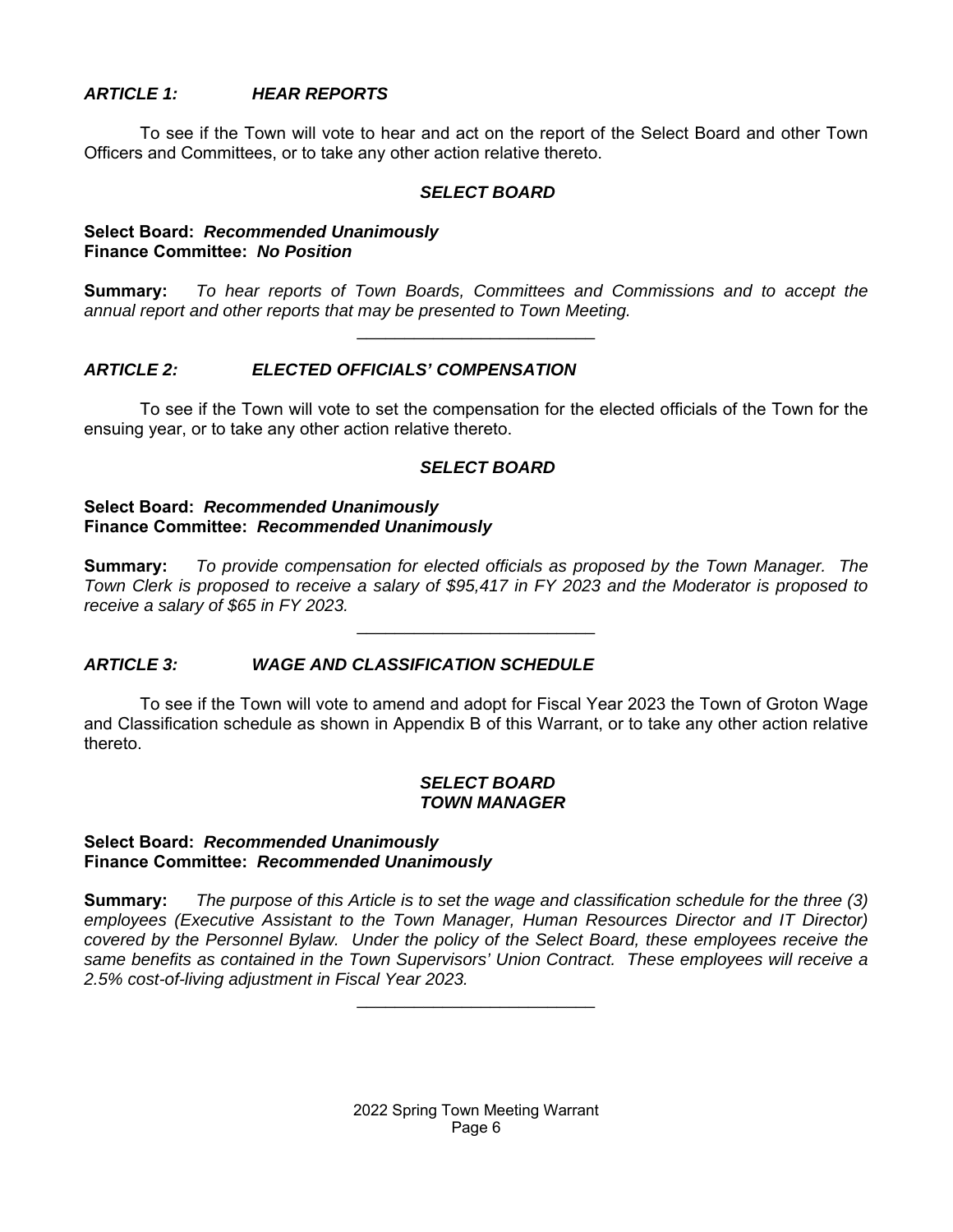#### *ARTICLE 4: APPROPRIATE FY 2023 CONTRIBUTION TO THE OPEB TRUST*

 To see if the Town will vote to raise and appropriate, transfer from available funds, and/or borrow pursuant to any applicable statute, a sum or sums of money, to be expended by the Town Manager, to be added to the Other Post-Employment Benefits Liability Trust Fund as authorized by Massachusetts General Laws, Chapter 32B, Section 20, or to take any other action relative thereto.

#### *SELECT BOARD TOWN MANAGER*

#### **Select Board:** *Recommended Unanimously* **Finance Committee:** *Recommended Unanimously*

**Summary:** *The purpose of this article is to fund the Town's OPEB Liability. The Select Board and Finance Committee have adopted a funding policy for this purpose. One of the funding goals is to commit to an annual appropriation to the Trust that would keep the Net Present Value Liability from growing until such time as the Town can begin to pay down the liability. In Fiscal Year 2023, the anticipated amount necessary for this purpose is estimated to be \$181,000. This Article will seek an appropriation of \$181,000 from Free Cash to add to the OPEB Liability Trust Fund.* 

 $\mathcal{L}=\mathcal{L}=\mathcal{L}=\mathcal{L}=\mathcal{L}=\mathcal{L}=\mathcal{L}=\mathcal{L}=\mathcal{L}=\mathcal{L}=\mathcal{L}=\mathcal{L}=\mathcal{L}=\mathcal{L}=\mathcal{L}=\mathcal{L}=\mathcal{L}=\mathcal{L}=\mathcal{L}=\mathcal{L}=\mathcal{L}=\mathcal{L}=\mathcal{L}=\mathcal{L}=\mathcal{L}=\mathcal{L}=\mathcal{L}=\mathcal{L}=\mathcal{L}=\mathcal{L}=\mathcal{L}=\mathcal{L}=\mathcal{L}=\mathcal{L}=\mathcal{L}=\mathcal{L}=\mathcal{$ 

#### *ARTICLE 5: FISCAL YEAR 2023 ANNUAL OPERATING BUDGET*

 To see if the Town will vote to raise and appropriate, transfer from available funds, and/or borrow pursuant to any applicable statute, a sum or sums of money as may be necessary to defray the expenses of the Town for the next Fiscal Year (2023), and act upon the budget of the Finance Committee, or to take any other action relative thereto.

#### *FINANCE COMMITTEE SELECT BOARD TOWN MANAGER*

#### **Select Board:** *Recommended Unanimously* **Finance Committee:** *Recommended Unanimously*

**Summary:** *In accordance with Section 6 of the Town Charter, the Finance Committee conducts its annual budget process by receiving the Town Manager's proposed balanced budget on or before December 31st; meeting with department heads and boards; holding public budget hearings in preparation for issuing its recommendations to Town Meeting; and presenting its budget recommendations at the Spring Town Meeting. The budget handout for this Article is contained in Appendix A of this Warrant. Please also see the Finance Committee's and Town Manager's Report which includes the Finance Committee's and Select Board's recommendations*.

 $\mathcal{L}=\mathcal{L}^{\mathcal{L}}$  , where  $\mathcal{L}^{\mathcal{L}}$  , we have the set of the set of the set of the set of the set of the set of the set of the set of the set of the set of the set of the set of the set of the set of the set of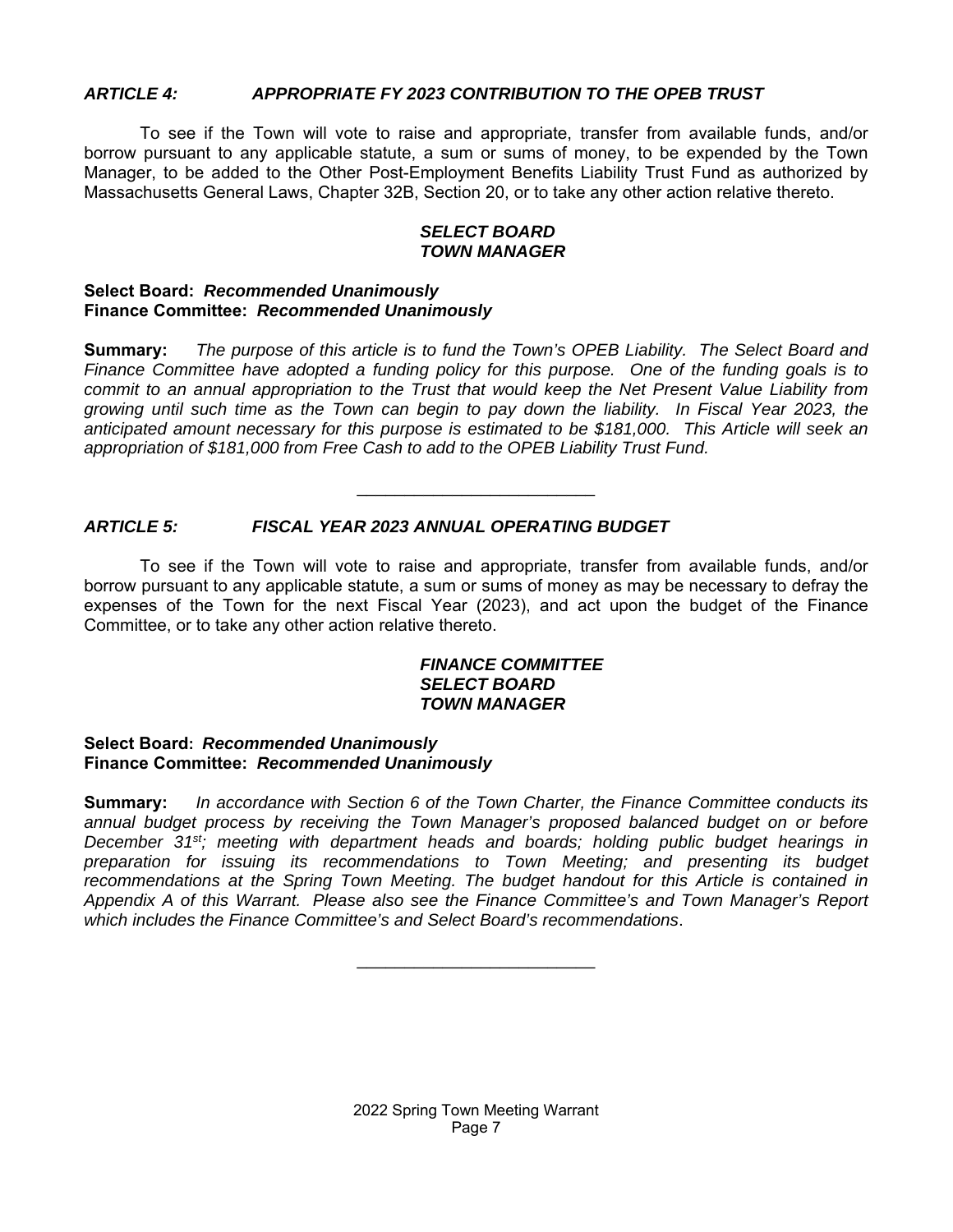#### *ARTICLE 6: FISCAL YEAR 2023 CAPITAL BUDGET*

 To see if the Town will vote to raise and appropriate, transfer from available funds, and/or borrow pursuant to any applicable statute, a sum or sums of money, to be expended by the Town Manager in Fiscal Year 2022 and thereafter, for the purpose of funding the Fiscal Year 2023 Capital Budget, or to take any other action relative thereto.

#### *TOWN MANAGER*

**Summary:** *The following is the proposed Town Manager's Capital Budget for Fiscal Year 2023:* 

**Item #1 – Pick-Up Truck \$40,000 Highway** 

**Summary:** *This is a scheduled replacement. The average life of a pick-up truck is approximately 7 years. Replacing one vehicle every couple of years will allow the fleet to stay in good shape. This is a front-line pick-up used for day-to-day operations as well as snow plowing. Due to supply chain issues and availability, this item will be purchased in Fiscal Year 2022.* 

#### **Select Board:** *Recommended Unanimously* **Finance Committee:** *Recommended Unanimously*

| \$75,000<br>Item #2 - Intermediate Truck | <b>Highway</b> |  |
|------------------------------------------|----------------|--|
|------------------------------------------|----------------|--|

**Summary:** *This size truck was introduced into the Town's fleet to save wear and tear on the dump trucks and pickup trucks by not overloading them. This has worked out very well. They are used almost daily for tasks such as patching and road construction projects right up to plowing roads. They do not have sanders on them, just plows. They take up less room and eliminate the need for a large vehicle which makes it safer for the employees as well as the motoring public. The scheduled replacement vehicle will be 15 years old at the time of replacement. Due to supply chain issues and availability, this item will be purchased in Fiscal Year 2022.*

#### **Select Board:** *Recommended Unanimously* **Finance Committee:** *Recommended Unanimously*

#### **Item #3A – Dump Truck \$22,000 Highway**

**Summary:** *In Fiscal Year 2018, Town Meeting approved a bond for \$185,000 to purchase a new Dump Truck for the Highway Department, with the intent to pay it back over five years. The appropriation this year is the fifth of five payments for this truck.* 

**Select Board:** *Recommended Unanimously* **Finance Committee:** *Recommended Unanimously*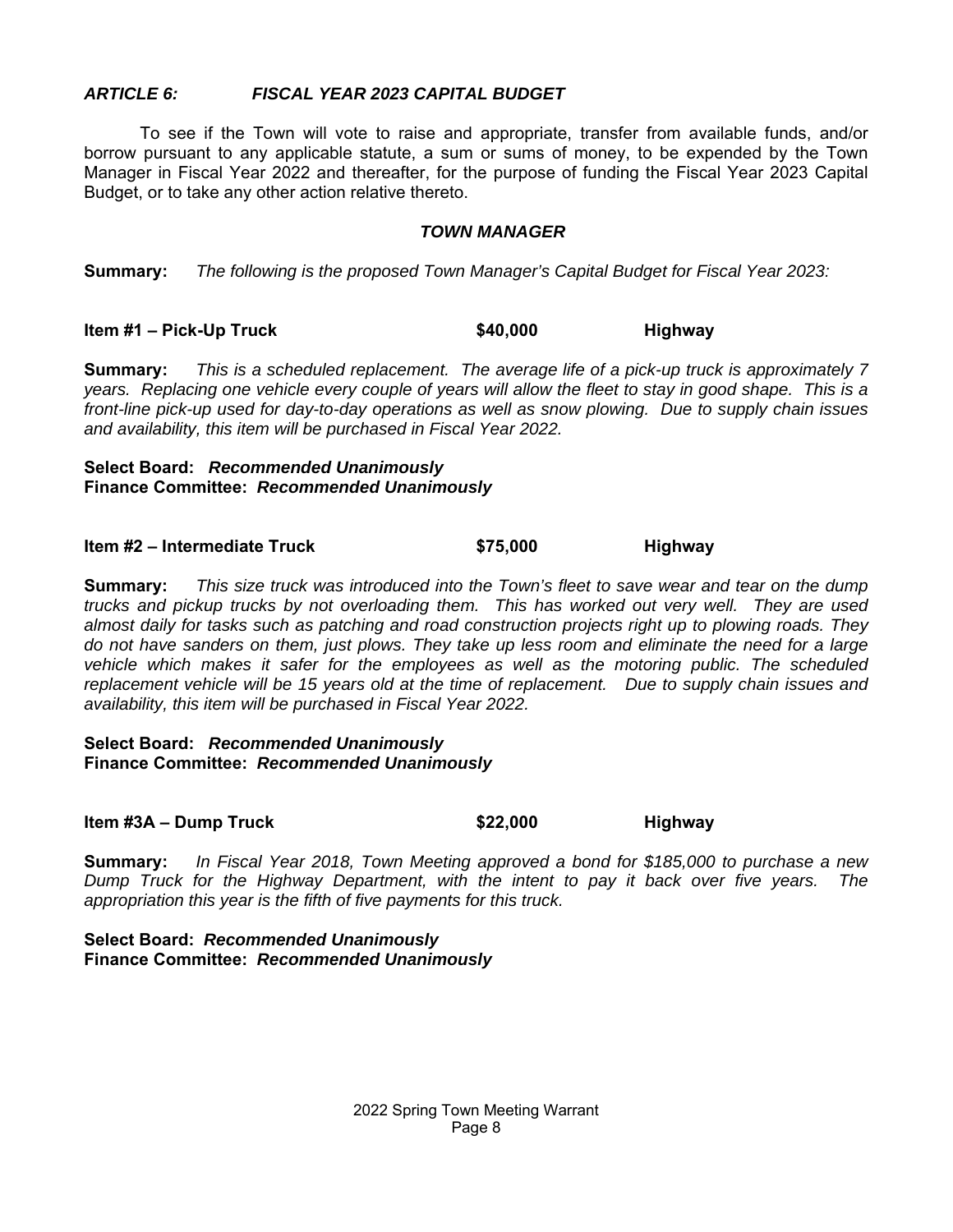#### **Item #3B – Dump Truck \$40,000 Highway**

**Summary:** *Last year's Annual Town Meeting appropriated \$185,000 to replace one of our older Dump Trucks. The Town borrowed these funds through a State House Note and will pay it off over five years. Fiscal Year 2023 will be the first of five payments.* 

#### **Select Board:** *Recommended Unanimously* **Finance Committee:** *Recommended Unanimously*

#### **Item #4 – Municipal Building Repairs**  $$25,000$  **Town Facilities**

**Summary:** *This appropriation will be used to continue to maintain all municipal buildings by performing various maintenance activities to prevent major breakdowns in the Town's building infrastructure. Priorities continue to change when it comes to the minor repairs and upgrades in the municipal buildings. Furnaces, a/c units, flooring and painting are some of the small items this capital program handles.* 

#### **Select Board:** *Recommended Unanimously* **Finance Committee:** *Recommended Unanimously*

**Item #5 – IT Infrastructure \$40,000 Town Facilities** 

**Summary:** *This item in the Capital Budget was established ten years ago and has been very successful. In Fiscal Year 2023, the following items will be purchased/upgraded with this allocation: 10 replacement computers; Replace aging servers and storage arrays; Investment to expand the network and keep equipment and maintenance costs current; and network switch upgrades and increased wireless coverage.* 

#### **Select Board:** *Recommended Unanimously* **Finance Committee:** *Recommended Unanimously*

**Item #6 – Fork Lift/Mini Loader 19th S60,000 Transfer Station Control of Article 2016** 

**Summary:** *This is a vital piece of equipment at the transfer station. It is used to load the two balers located at the facility. In addition, it is used to move the various recyclables around the facility. This piece of equipment is a work horse and this should be considered a scheduled replacement.* 

**Select Board:** *Recommended Unanimously* **Finance Committee:** *Recommended Unanimously*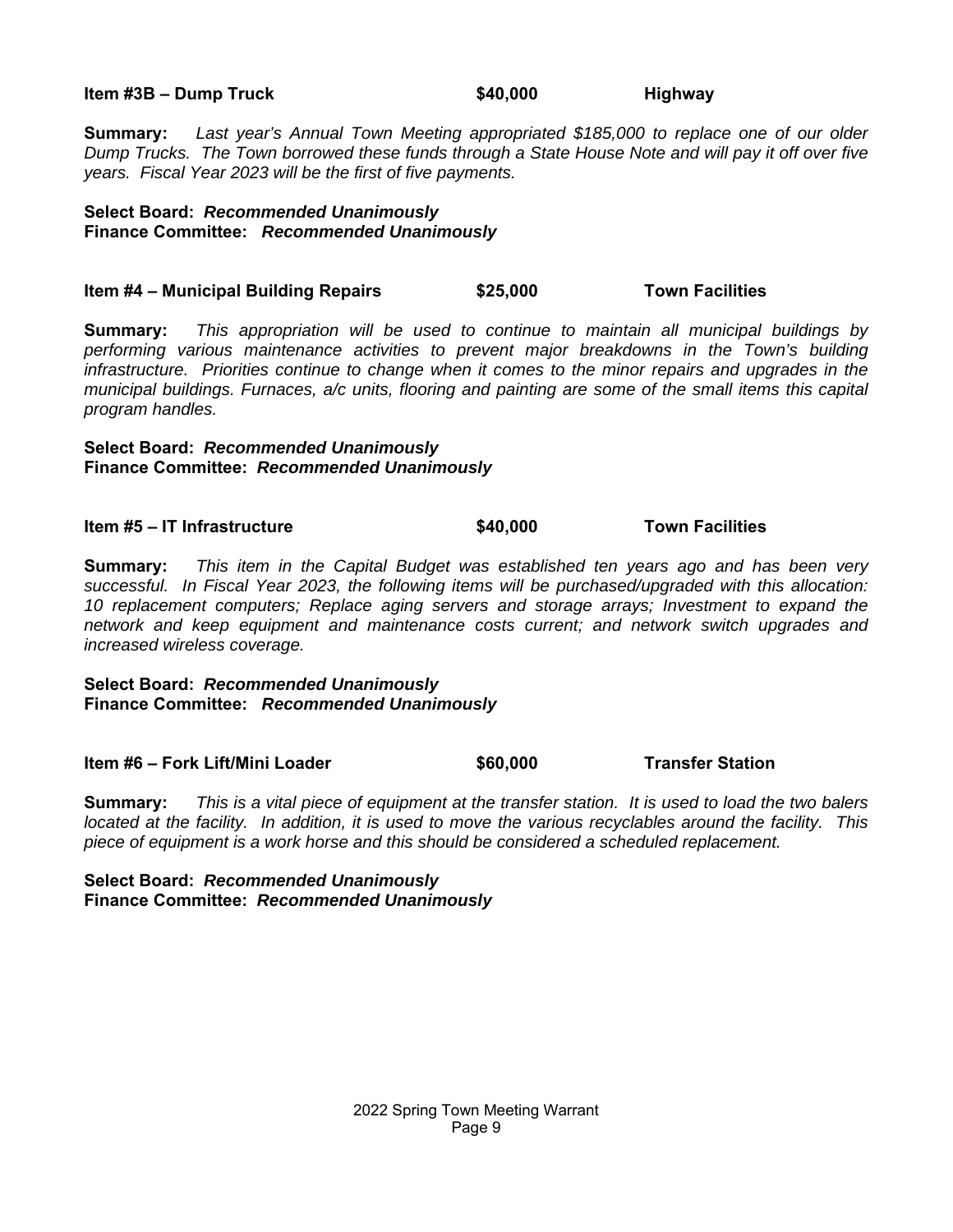#### **Item #7 – Upgrade Fire Alarm System**  $$50,000$  **Library**

**Summary:** *DPW, Fire, and Impact Fire Services conducted a thorough inspection of the library's 20+ year old fire system, with many components 25 years old in 2024. All of it needs upgrading: the main fire panel, 30 smoke detectors, 9 pull stations, 7 duct detectors, various relay modules, 20 audio/visual units, 8 visual only units, plus 32 sprinkler heads, engineering and design. Install new Keltron box and re-establish lost connection to the Groton Fire Dept., saving the library from paying for a monthly monitoring service as well as saving 1-2 minutes of time alerting the Fire Dept. in an emergency.* 

#### **Select Board:** *Recommended Unanimously* **Finance Committee:** *Recommended Unanimously*

**Item #8 – Upgrade Building Alarm System \$15,000 Library** 

**Summary:** *The burglary alarm system was installed in 1999 and will be 25 years old in 2024. Jasonics owner said some of the Library's security detectors are "ancient" , with several installed too high to be useful. This project includes: replacing the control panel, both entry keypads, all 17 motion detectors, and exit door contacts (if needed). The existing wiring would be reconfigured so that each device is on a separate zone (as opposed to now, with 9 detectors on 1 "top floor" zone.) Newer panic buttons would be tied in. The Library receives numerous false alarms every year and the system needs to be upgraded.* 

#### **Select Board:** *Recommended Unanimously* **Finance Committee:** *Recommended Unanimously*

| Item #9 – Envelope Repairs | \$18,000 | Library |
|----------------------------|----------|---------|
|----------------------------|----------|---------|

**Summary:** *This is the last identified need still unaddressed from the 2018 building envelope study on how to keep water from entering the building: Repair/replace sealant around every exterior door and aluminum window (up 3 stories), as well as scrape, prime, caulk, and paint all 20 wood window sashes.* 

#### **Select Board:** *Recommended Unanimously* **Finance Committee:** *Recommended Unanimously*

**Item #10 – Replace Emergency Exit Doors \$19,000 Library** 

**Summary:** *For years, water puddled outside the west facing children's room emergency exit and*  water leaked in under the doors. With all new roof and water drainage, the water is no longer collecting *here. Carpeting inside the door was replaced with tile, and now everything is staying dry. But years of*  water infiltration have rusted out the bottom of these metal doors and the bottoms are flaking off into *dust. Commercial-grade metal doors, panic bars, and hardware all need to be replaced as soon as possible.* 

#### **Select Board:** *Recommended Unanimously* **Finance Committee:** *Recommended Unanimously*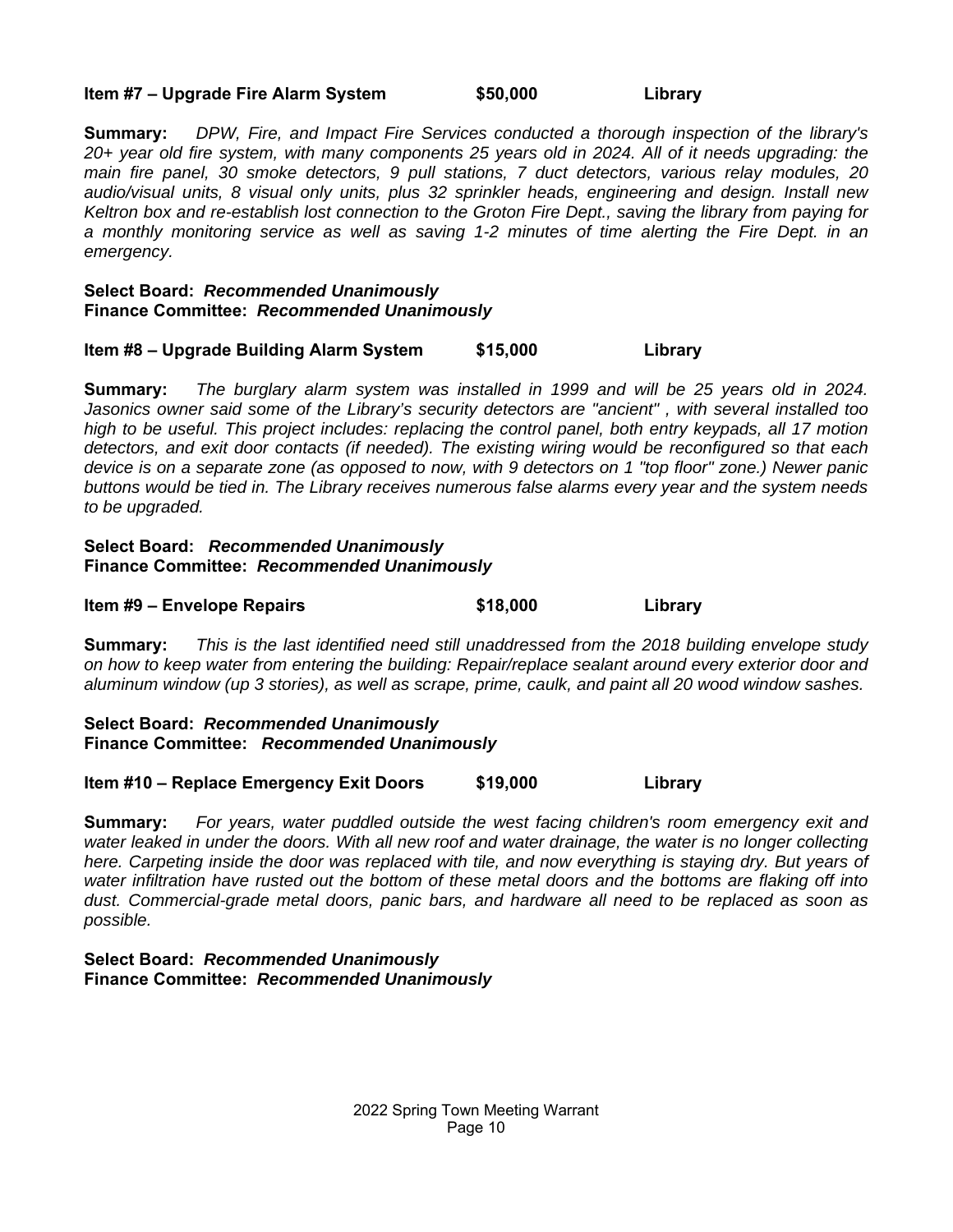#### **Item #11 – Master Plan Update 6 Convertised Convertisers** \$100,000 Planning Board

**Summary:** *The Town of Groton's Master Plan expired in September 2021. The Planning Board anticipates requiring a minimum of \$150,000 for the procurement of professional planning consultants to assist with the daunting task of preparing the next 10-year Master Plan. The proposed amount of \$150,000 is based on recent examples from Littleton and Millbury. The plan is to appropriate \$100,000 in FY 2023 and any needed funds (approximately \$50,000) in FY 2024. It is anticipated that the final stages of the Master Plan update will be completed in the early part of FY 2025.* 

#### **Select Board:** *Recommended (4 In Favor, 1 Against – Degen)*  **Finance Committee:** *Recommended Unanimously*

#### **Item #12 – Property Improvements**  $$25,000$  **Park Department**

**Summary:** *The Park Commission has been working over the past several years developing a strategy to address deficiencies in the various Park Department Properties located throughout Groton. By appropriating \$25,000 each year, the Park Commission can develop a capital improvement program that will allow them to keep our various park locations in good shape and avoid a major construction project.* 

#### **Select Board:** *Recommended Unanimously* **Finance Committee:** *Recommended Unanimously*

#### **Item #13 – Police Cruisers \$114,000 Police Department**

**Summary:** *Purchase of two police cruisers and related equipment to replace cruisers that are no longer cost effective to maintain. This allows for lesser mileage per year, better maintenance scheduling, assignment of cars to officers and for a programmed replacement schedule that ensures line cars are rotated out at reasonable mileage and wear. Un-marked cars are rotated in the same fashion.*

**Select Board:** *Recommended Unanimously* **Finance Committee:** *Recommended Unanimously*

**Item #14 – Cameras/Key Card Access \$25,000 Police Department** 

**Summary:** *Cameras will be installed in Cell Block Hall "blind spots". An exterior security camera*  for the back of the building and the communications tower. Hardwired Card Key reader for a Cell *Block/Sallyport to replace failing battery units. New readers in each of the cell holding areas from Cell Check documentation and the records room.* 

**Select Board:** *Recommended Unanimously* **Finance Committee:** *Recommended Unanimously*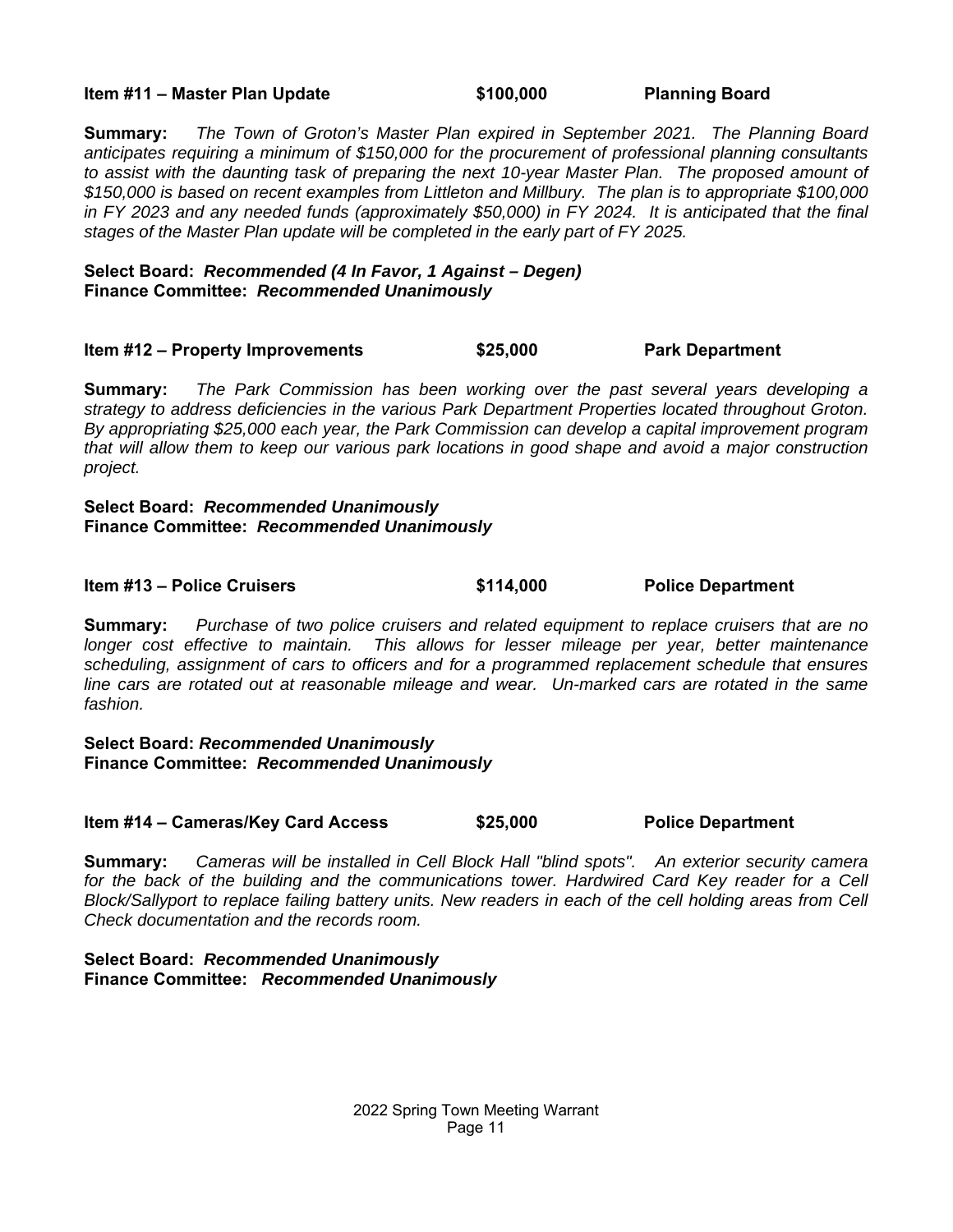**Item #15 – Pool Improvements 6110,000 Country Club** 

**Summary:** *This funding will be used to replace the deck at the Country Club Pool.* 

**Select Board:** *Recommended (3 In Favor, 1 Against – Degen, 1 Deferred – Manugian)* **Finance Committee:** *Recommended Unanimously*

#### *TOWN MANAGER*

#### *ARTICLE 7: PURCHASE FIRE ENGINE TO REPLACE ENGINE 5*

To see if the Town will vote to raise and appropriate, transfer from available funds, and/or borrow pursuant to any applicable statute, a sum or sums of money, to be expended by the Town Manager, to purchase and equip a new Engine 5 for the Fire Department, and all costs associated and related thereto, or to take any other action relative thereto.

#### *TOWN MANAGER*

#### **Select Board:** *Recommended (4 In Favor, 1 Deferred – Manugian)* **Finance Committee:** *Recommended Unanimously*

**Summary:** *Engine 5 was purchased in 2007 and was slated to be replaced in 2028. Unfortunately, during an ice storm this past winter, Engine 5 was involved in an accident causing over \$95,000 worth of damage that would be covered by insurance. Based on the age and wear and tear on the Engine 5, it does not make sense to invest the \$95,000 in an engine with 5 years of useful life left. The Town Manager and Fire Chief have recommended using the insurance funds and investing it in a new Fire Engine for the Fire Department. The estimated cost of the new vehicle is approximately \$840,000 and will be paid back over 20 years (estimated life of a new Fire Truck).* 

 $\mathcal{L}=\mathcal{L}=\mathcal{L}=\mathcal{L}=\mathcal{L}=\mathcal{L}=\mathcal{L}=\mathcal{L}=\mathcal{L}=\mathcal{L}=\mathcal{L}=\mathcal{L}=\mathcal{L}=\mathcal{L}=\mathcal{L}=\mathcal{L}=\mathcal{L}=\mathcal{L}=\mathcal{L}=\mathcal{L}=\mathcal{L}=\mathcal{L}=\mathcal{L}=\mathcal{L}=\mathcal{L}=\mathcal{L}=\mathcal{L}=\mathcal{L}=\mathcal{L}=\mathcal{L}=\mathcal{L}=\mathcal{L}=\mathcal{L}=\mathcal{L}=\mathcal{L}=\mathcal{L}=\mathcal{$ 

#### *ARTICLE 8: PURCHASE VOTING MACHINE*

 To see if the Town will vote to raise and appropriate, transfer from available funds, and/or borrow pursuant to any applicable statute, a sum or sums of money, to be expended by the Town Manager, for the purpose of purchasing a voting tabulator to be used by the Town to tabulate votes during all elections, and all costs associated and related thereto, or to take any other action relative thereto.

#### *TOWN CLERK*

#### **Select Board:** *Recommended Unanimously* **Finance Committee:** *Recommended Unanimously*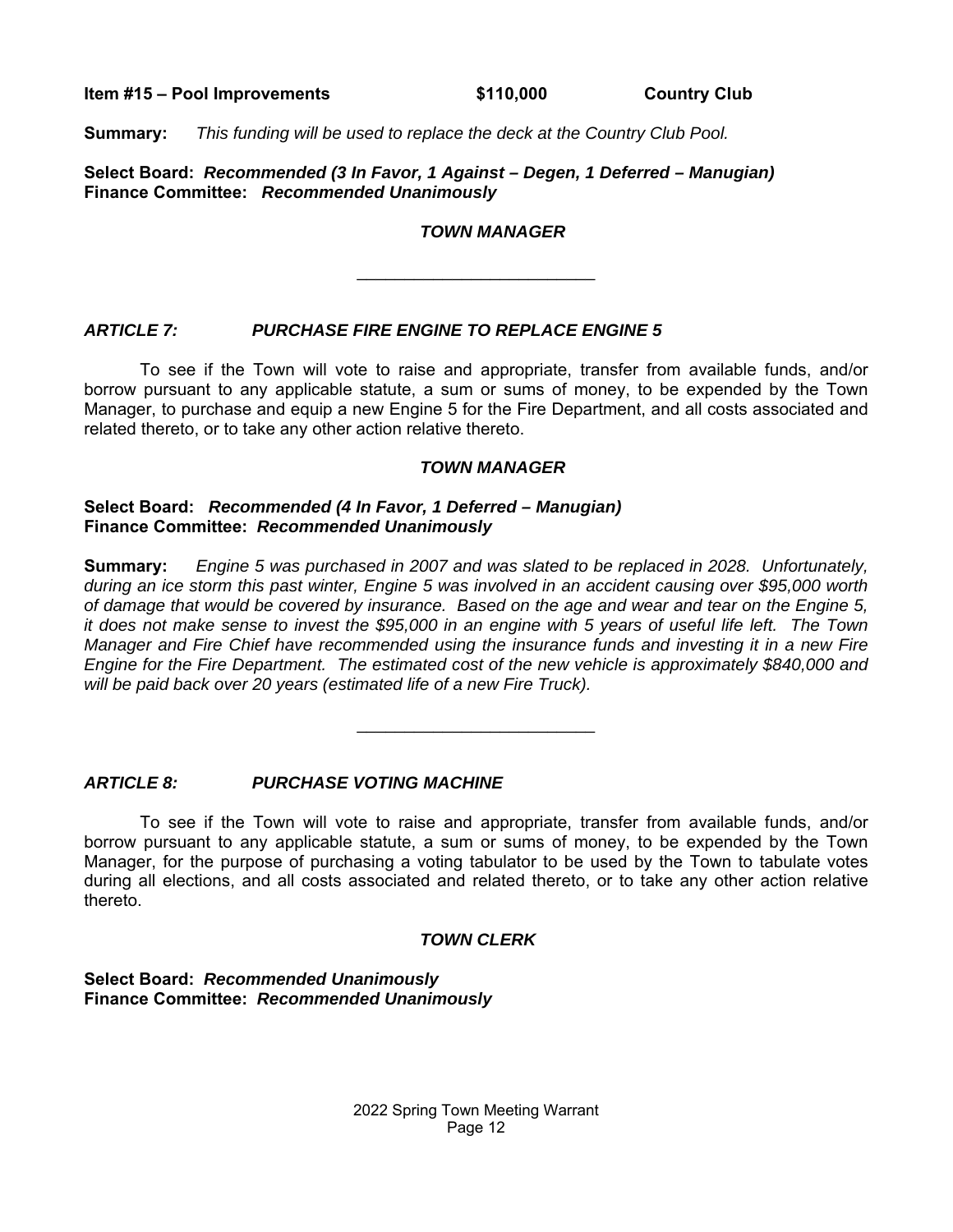**Summary:** *This request for a minor capital item is to purchase a new voting tabulator to tabulate votes cast in Groton's newly created Sub-Precinct 3A. Sub-Precinct 3A was created by the Massachusetts House of Representatives during decennial redistricting in December, 2021. Under State election regulations, the sub-precinct's votes must be counted separately, and on a unique tabulator (if tabulators are used). Groton currently uses Imagecast Precinct (ICP) vote tabulators. This request is to authorize the purchase of an additional Imagecast Precinct Tabulator. Please note that the use of this machine may be considered to be a local mandate by the State Auditor, and if so declared, the cost will be reimbursed to the Town.* 

#### *ARTICLE 9: CPA RECOMMENDATION – ADDITIONAL FUNDING SCHOOL TRACK*

 To see if the Town will vote to adopt and approve the recommendation of the Community Preservation Committee established pursuant to Chapter 44B of the General Laws, for additional funds to supplement funds previously appropriated to construct a new Middle School Track, and all costs associated and related thereto, and to implement such recommendation, borrow pursuant to any applicable statue and/or appropriate a sum or sums of money from the Community Preservation Fund established pursuant to Chapter 44B of the General Laws, said funds to be expended by the Town Manager, or to take other action relative thereto.

#### *COMMUNITY PRESERVATION COMMITTEE*

#### **Select Board:** *Recommended Unanimously* **Finance Committee:** *Recommended Unanimously* **Community Preservation Committee:** *Recommended Unanimously*

**Summary:** *The 2021 Spring Town Meeting appropriated funds to relocate the Middle School Track in conjunction with the construction of a new Florence Roche Elementary School. The original estimate of \$1.4 million will not be sufficient based on the most recent review of the project. Construction costs have risen at an unprecedented rate. Supply and demand challenges, global shipping, labor shortages, and a high volume of work are all having an impact on construction costs, and all projects and sectors are being affected. While the Project included design, estimating, and escalation contingencies in December 2020, these contingencies cannot absorb the recent estimated costs received. The purpose of this Article will be to appropriate the additional funds needed to complete the project.* 

 $\mathcal{L}=\mathcal{L}=\mathcal{L}=\mathcal{L}=\mathcal{L}=\mathcal{L}=\mathcal{L}=\mathcal{L}=\mathcal{L}=\mathcal{L}=\mathcal{L}=\mathcal{L}=\mathcal{L}=\mathcal{L}=\mathcal{L}=\mathcal{L}=\mathcal{L}=\mathcal{L}=\mathcal{L}=\mathcal{L}=\mathcal{L}=\mathcal{L}=\mathcal{L}=\mathcal{L}=\mathcal{L}=\mathcal{L}=\mathcal{L}=\mathcal{L}=\mathcal{L}=\mathcal{L}=\mathcal{L}=\mathcal{L}=\mathcal{L}=\mathcal{L}=\mathcal{L}=\mathcal{L}=\mathcal{$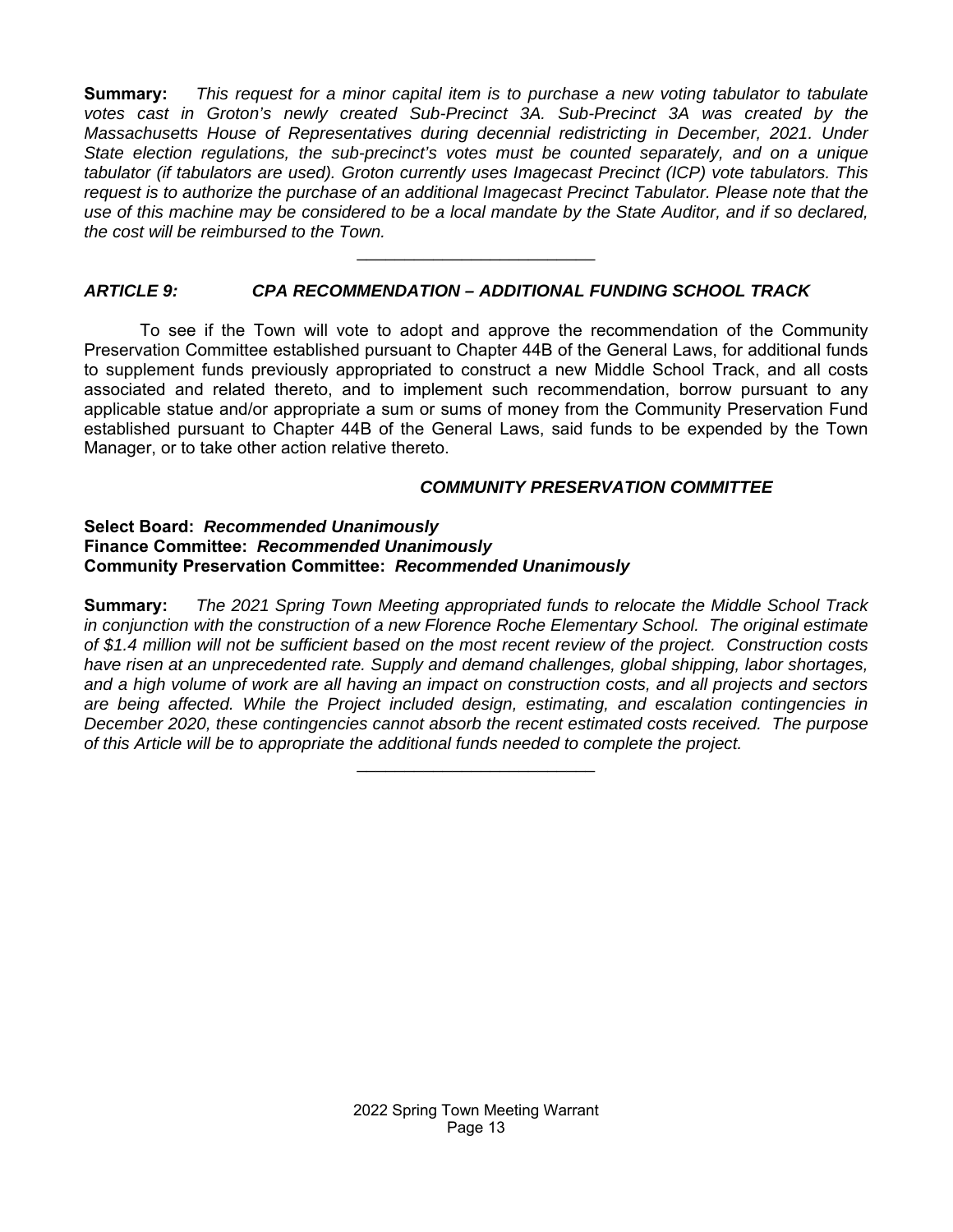#### *ARTICLE 10: COMMUNITY PRESERVATION FUNDING ACCOUNTS*

To see if the Town will vote to make the following appropriations from the Community Preservation Fund: Allocation of Community Preservation Funds to the following sub accounts:

| <b>CPC Operating Expenses:</b>                | \$20,500  |
|-----------------------------------------------|-----------|
| Open Space Reserve:                           | 88,741    |
| Historic Resource Reserve:                    | \$88,741  |
| <b>Community Housing Reserve:</b>             | \$88,741  |
| Unallocated Reserve:                          | \$600,687 |
| or to take any other action relative thereto. |           |

#### *COMMUNITY PRESERVATION COMMITTEE*

#### **Select Board:** *Recommended Unanimously* **Finance Committee:** *Recommended Unanimously* **Community Preservation Committee:** *Recommended Unanimously*

**Summary:** *This is an accounting procedure that is necessary so that the Community Preservation Committee will have access to the funds raised during Fiscal Year 2023. Except for the CPC Operating Expenses, none of these funds will be spent without additional approval at Town Meeting.* 

 $\mathcal{L}=\mathcal{L}=\mathcal{L}=\mathcal{L}=\mathcal{L}=\mathcal{L}=\mathcal{L}=\mathcal{L}=\mathcal{L}=\mathcal{L}=\mathcal{L}=\mathcal{L}=\mathcal{L}=\mathcal{L}=\mathcal{L}=\mathcal{L}=\mathcal{L}=\mathcal{L}=\mathcal{L}=\mathcal{L}=\mathcal{L}=\mathcal{L}=\mathcal{L}=\mathcal{L}=\mathcal{L}=\mathcal{L}=\mathcal{L}=\mathcal{L}=\mathcal{L}=\mathcal{L}=\mathcal{L}=\mathcal{L}=\mathcal{L}=\mathcal{L}=\mathcal{L}=\mathcal{L}=\mathcal{$ 

#### *ARTICLE 11: COMMUNITY PRESERVATION FUNDING RECOMMENDATIONS*

To see if the Town will vote to adopt and approve the recommendations of the Community Preservation Committee for Fiscal Year 2023, and vote to implement such recommendations by appropriating a sum or sums of money from the Community Preservation Fund established pursuant to Chapter 44B of the General Laws, and by authorizing the Select Board, with the approval of the Community Preservation Committee, to acquire, by purchase, gift or eminent domain, such real property interests in the name of the Town, or enforceable by the Town, including real property interests in the form of permanent affordable housing restrictions and historical preservation restrictions that will meet the requirements of Chapter 184 of the General Laws, as may be necessary or proper to carry out the foregoing, or to take any other action relative thereto.

#### **CPC Proposal A: Conservation Fund – FY 2023 \$400,000**

**Summary:** *The Conservation Commission is requesting \$400,000 to be added to the Conservation Fund to preserve open space, protect water resources and wildlife habitat, and preserve land for agricultural, recreational, and forestry activities. This Fund allows the Town to move quickly in the event a priority parcel becomes available. This Fund has been used to purchase Conservation Restrictions, Agricultural Preservation Restrictions, and fee ownership of conservation land. The Town's Financial Policies recommends that this fund be set at a minimum of 2% of the Operating Budget, which would be approximately \$900,000 in Fiscal Year 2023. As of 1/12/22, the Conservation Fund balance was at \$651,184. The full amount to be paid from the Unallocated Reserve.* 

#### **Select Board:** *Recommended (3 In Favor – 2 Against – Degen, Manugian)* **Finance Committee:** *Recommended Unanimously* **Community Preservation Committee:** *Recommended Unanimously*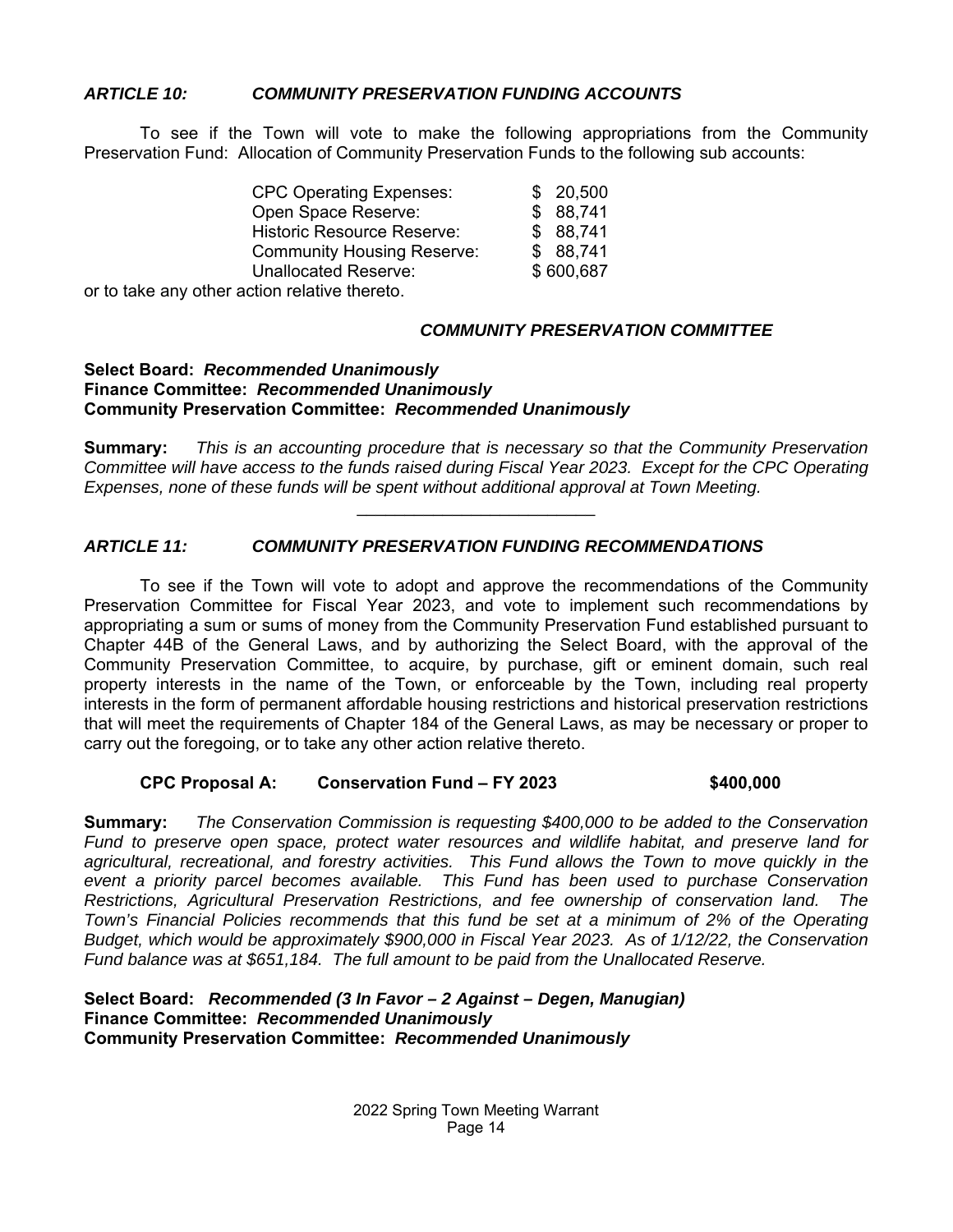#### **CPC Proposal B: Prescott Stone Project \$6,000**

**Summary:** *The Groton History Center and the Historic Commission is requesting \$6,000 in CPA funds to provide a secure and stable setting for the historical Prescott Stone. It will be located at the Governor George Boutwell House in the side yard, protected from weather and available for viewing by Groton's citizens. The full amount to be paid from the Historic Reserve.* 

#### **Select Board:** *Recommended (4 In Favor, 1 Abstained – Degen)* **Finance Committee:** *Recommended Unanimously* **Community Preservation Committee:** *Recommended (6 In Favor, 1 Abstained – Perkins)*

#### **CPC Proposal C: Nashua River Walk \$60,154**

**Summary:** *The Groton Trails Committee is requesting \$60,154 in CPA funds for a proposed riverwalk. This will include a fully accessible trail that will go along the Nashua River in the J. Harry Rich State Forest for a distance of about 0.25 miles and will connect with the similar John Tinker Trail. The trail will provide a wonderful forest experience along one of the most beautiful stretches of the Nashua River for people of all ages and abilities, including children in strollers, those using walkers, and bikers. It will include two rest areas with benches and a larger observation area at the terminus. The observation area will have two handicap tables and four benches as well as high quality educational signs. The full amount to be paid from the Open Space Reserve.* 

#### **Select Board:** *Recommended Unanimously* **Finance Committee:** *Recommended Unanimously* **Community Preservation Committee:** *Recommended Unanimously*

#### **CPC Proposal D: Prescott Elevator Design and Engineering \$80,000**

**Summary:** *Friends of Prescott is requesting \$80,000 in CPA funds for the architectural and engineering work that needs to be done upfront in order to be able to qualify for a Municipal Americans with Disabilities Act Improvement grant to install a passenger elevator in the town's historic Prescott*  School. The elevator will provide handicap access to all three floors within the building. The full *amount to be paid from the Historic Reserve.* 

#### **Select Board:** *Recommended (3 In Favor, 1 Against – Manugian, 1 Deferred – Reilly)* **Finance Committee:** *Recommended Unanimously* **Community Preservation Committee:** *Recommended (5 In Favor, 2 Abstained – Eliot, Easom)*

#### **CPC Proposal E: Housing Coordinator \$53,543**

**Summary:** *This application is requesting \$53,543 in CPA funding from the Community Housing category to fund the wages and benefits of the Housing Coordinator position (25-hours/week). The full amount to be paid from the Community Housing Reserve.*

#### **Select Board:** *Recommended Unanimously* **Finance Committee:** *Recommended Unanimously* **Community Preservation Committee:** *Recommended Unanimously*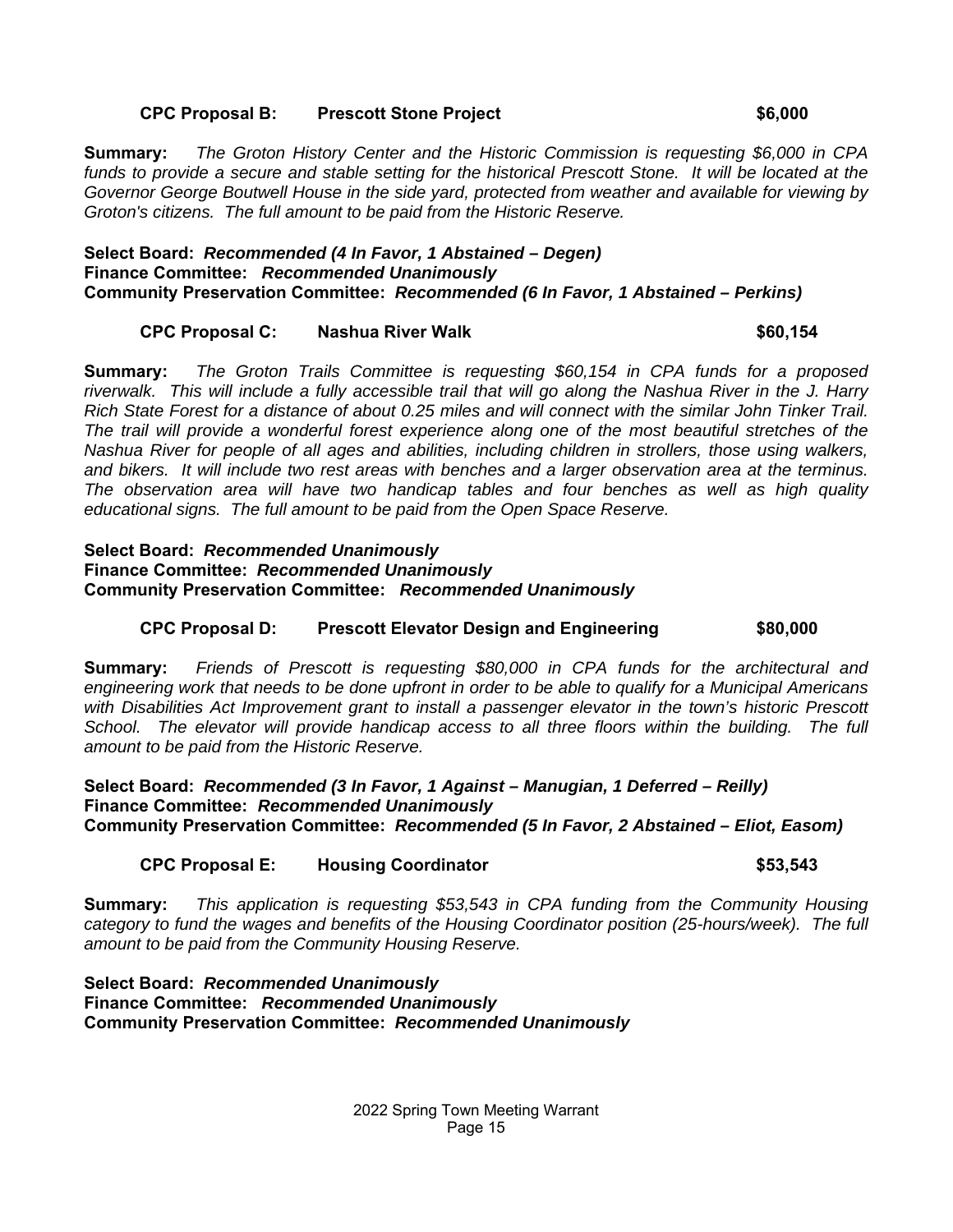#### **CPC Proposal F: Bates/Blackman Improvement/Accessible Path \$39,545**

**Summary:** *The Groton Conservation Trust is requesting \$39,545 to defray costs of portions of its rehabilitation of the Bates and Blackman parcels located on Old Ayer and Indian Hill Roads. The requested funds would be used to: a) replace the vehicle bridge across James Brook linking the parking lot to the balance of the properties; b) install a wheelchair accessible trail of about ¼ mile length from the parking area through a picnic area and to the edge of Groton Hill Music Center's fields; and c) purchase two wheelchair accessible picnic tables for the project. These are three important components of a larger project to expand and improve the parking lot including accessible parking, restore the three meadows to native vegetation, remove invasive species, improve trail safety, and reconfigure the Bates picnic area. The larger project has relied on extensive volunteer labor and is seeking additional funds from other sources. The full amount to be paid from the Open Space Reserve.* 

#### **Select Board:** *Recommended Unanimously* **Finance Committee:** *Recommended Unanimously* **Community Preservation Committee:** *Recommended Unanimously*

#### **CPC Proposal G: Groton Country Club Recreation Courts Project \$146,532**

**Summary:** *Friends of Groton Pickleball, Inc. is requesting \$146,532 in CPA funds to serve as additional funding to convert the four Groton Country Club tennis courts into 8 dedicated Pickleball courts and 1 tennis court. The existing courts have deteriorated and will be replaced with a new base, pavement, pickleball court surface, striping and fencing. The funds requested will be combined with the \$148,868 approved at the 2021 Spring Town Meeting for a total project cost not to exceed \$295,400. The full amount will be paid from the CPA Unallocated Reserve.* 

#### *Select Board: Recommended (3 In Favor, 1 Against – Degen, 1 Deferred – Manugian)*  **Finance Committee:** *Recommended Unanimously* **Community Preservation Committee:** *Recommended Unanimously*

#### *COMMUNITY PRESERVATION COMMITTEE*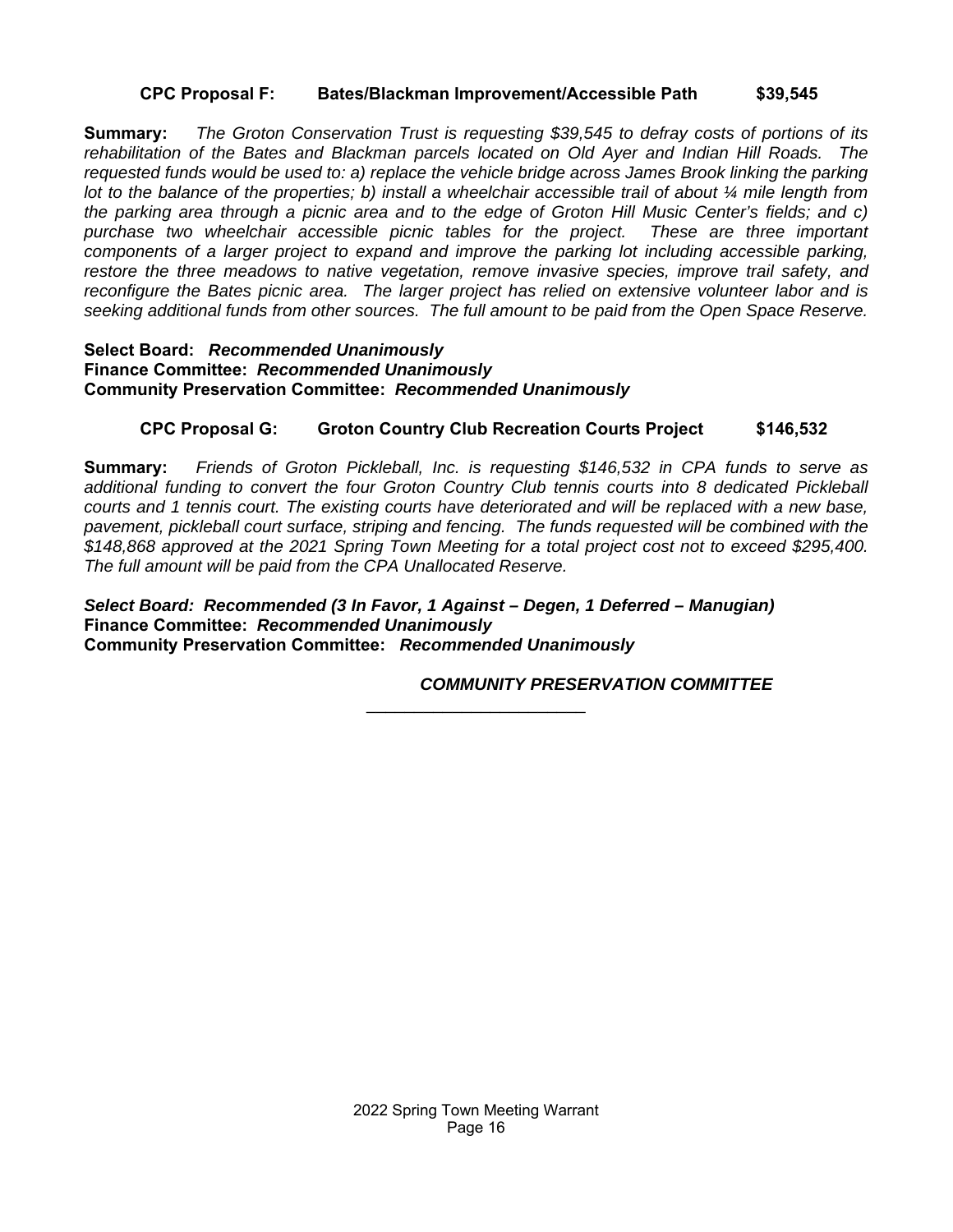#### *ARTICLE 12: ZONING AMENDMENT – MARIJUANA ESTABLISHMENTS*

To see if the Town will vote to amend the Zoning Bylaw by deleting Section 218-10.4(C)(3) in its entirety and replacing it with a new Section 218-10.4(C)(3) as follows:

(3) No marijuana establishment entrance shall be located closer than 500 feet from the entrance of a preexisting public or private preschool, school providing education in kindergarten or any grades 1 through 12, junior college, college, licensed day-care center, church, library, park, playground, or other marijuana establishment. Distance shall be measured in a straight line from the geometric center of the marijuana establishment's entrance door to the geometric center of the entrance door or primary public entrance location of the nearest facility listed in the previous sentence, unless there is an impassable barrier within those 500 feet that renders any part of the 500-foot straight-line distance inaccessible by a pedestrian or automobile, in which case the 500-foot distance shall be measured along the center of the shortest publicly-accessible pedestrian travel path from the geometric center of the marijuana establishment's entrance door to the geometric center of the entrance door or primary public entrance location of the nearest facility listed in the previous sentence.

or to take any other action relative thereto.

#### *SELECT BOARD*

#### **Select Board:** *Recommended Unanimously* **Finance Committee:** *No Position*  **Planning Board:** *Recommended Unanimously*

**Summary:** *The intent of this Zoning Amendment is to bring the Town's Marijuana Zoning Bylaw in compliance with State Law and State Regulations relative to distance between various establishments.*  $\mathcal{L}=\mathcal{L}=\mathcal{L}=\mathcal{L}=\mathcal{L}=\mathcal{L}=\mathcal{L}=\mathcal{L}=\mathcal{L}=\mathcal{L}=\mathcal{L}=\mathcal{L}=\mathcal{L}=\mathcal{L}=\mathcal{L}=\mathcal{L}=\mathcal{L}=\mathcal{L}=\mathcal{L}=\mathcal{L}=\mathcal{L}=\mathcal{L}=\mathcal{L}=\mathcal{L}=\mathcal{L}=\mathcal{L}=\mathcal{L}=\mathcal{L}=\mathcal{L}=\mathcal{L}=\mathcal{L}=\mathcal{L}=\mathcal{L}=\mathcal{L}=\mathcal{L}=\mathcal{L}=\mathcal{$ 

#### *ARTICLE 13: ZONING AMENDMENT – PERFORMANCE STANDARDS*

To see if the Town will vote to amend the Groton Zoning By-Laws as follows:

1. Delete Section 218-5.5 Special Use Considerations in the R-B, VCG, NB, GB, and I Districts in its entirety and replace it with the following:

218-5.5 Performance Standards for Business and Industrial Special Permit Uses in the R-B, VCB, NB, GB, and I Districts.

- A. Objectives. The objectives of these special use regulations are to provide entrepreneurial and employment opportunities for area residents; to focus development at locations occasioning relatively small environmental or community cost; to protect the Town's rural character and natural environment; to promote harmonious future development; and to provide convenient services for Groton residents.
- B. Special permits for business or industrial uses, if consistent with this chapter in all other respects, shall be granted only if the special permit granting authority determines that the proposal's benefits to the Town or vicinity will outweigh any adverse effects, after consideration of the following: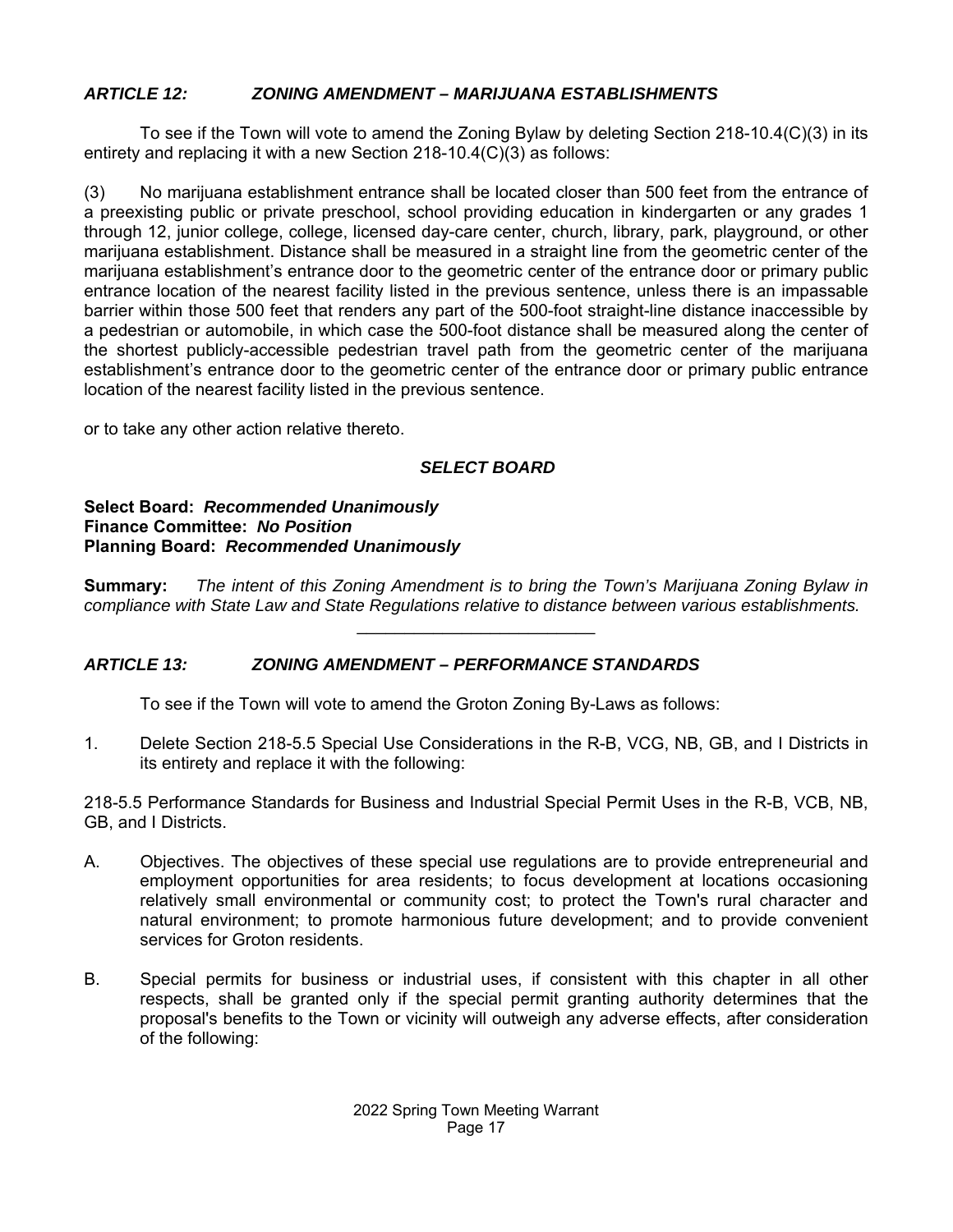- C. Location.
	- [1] The proposal will be located near uses which are similar to the proposed use or, if not, the nearby uses will be ones likely to benefit from rather than be damaged by having the proposed activity nearby.
	- [2] Public water supply will be available or will be made available without increased cost to the Town, the Water Department or its current rate payers, and serving this use at this location will pose no problems which are unusual.
	- [3] The proposal will not cause environmental stress from erosion, siltation, groundwater or surface water contamination or disturbance to wildlife habitat on the site if the wildlife is officially listed by the Massachusetts Division of Fisheries and Wildlife pursuant to 321 CMR 8.00 as endangered, threatened or of special concern.
- D. Activity type and mix.
	- [1] The proposed activity will contribute to the diversity of services available to the Town.
	- [2] Any retail services will be designed to serve the Town's population rather than a larger region.
	- [3] The proposal will add little to traffic congestion, considering the location, the number of trips likely to be attracted and any special access provisions committed (e.g., bike storage facilities or employee ridesharing).
	- [4] The proposal will pose no environmental hazard because of use or storage of explosive, flammable, toxic or radioactive materials.
	- [5] The proposal will not result in air pollution or excessive noise.
- E. Site design.
	- [1] Scenic views from public ways and other developed properties will be considerately treated in the design of the site.
	- [2] Topographic change will not result in cuts or fills exceeding seven feet.
	- [3] Removal of existing trees or other important natural features will be avoided.
	- [4] Pedestrian movement within the site and to other places will be well provided for.
	- [5] Vehicular movement within the site will be safe and convenient and arranged so as to not disturb abutting properties.
	- [6] Visibility of parking and service areas from public streets will be minimized through facility location and the use of topography and vegetation.
	- [7] Potential disturbances such as noise, glare and odors will be effectively confined to the premises through buffering or other means.
	- [8] Water quality will be protected through appropriate location and design of disposal facilities in relation to water bodies and site geology.
- F. Facility design.
	- [1] Scenic views from public ways and other developed properties will be considerately treated in the design of the buildings.
	- [2] Primary exterior materials will match the appearance of materials commonly found on existing buildings within the Town.
	- [3] Domestic scale will be maintained in the building's design through massing devices such as breaks in walls and roof planes and through the design of architectural features.
- G. Overall planning. The proposed plan will be consistent with: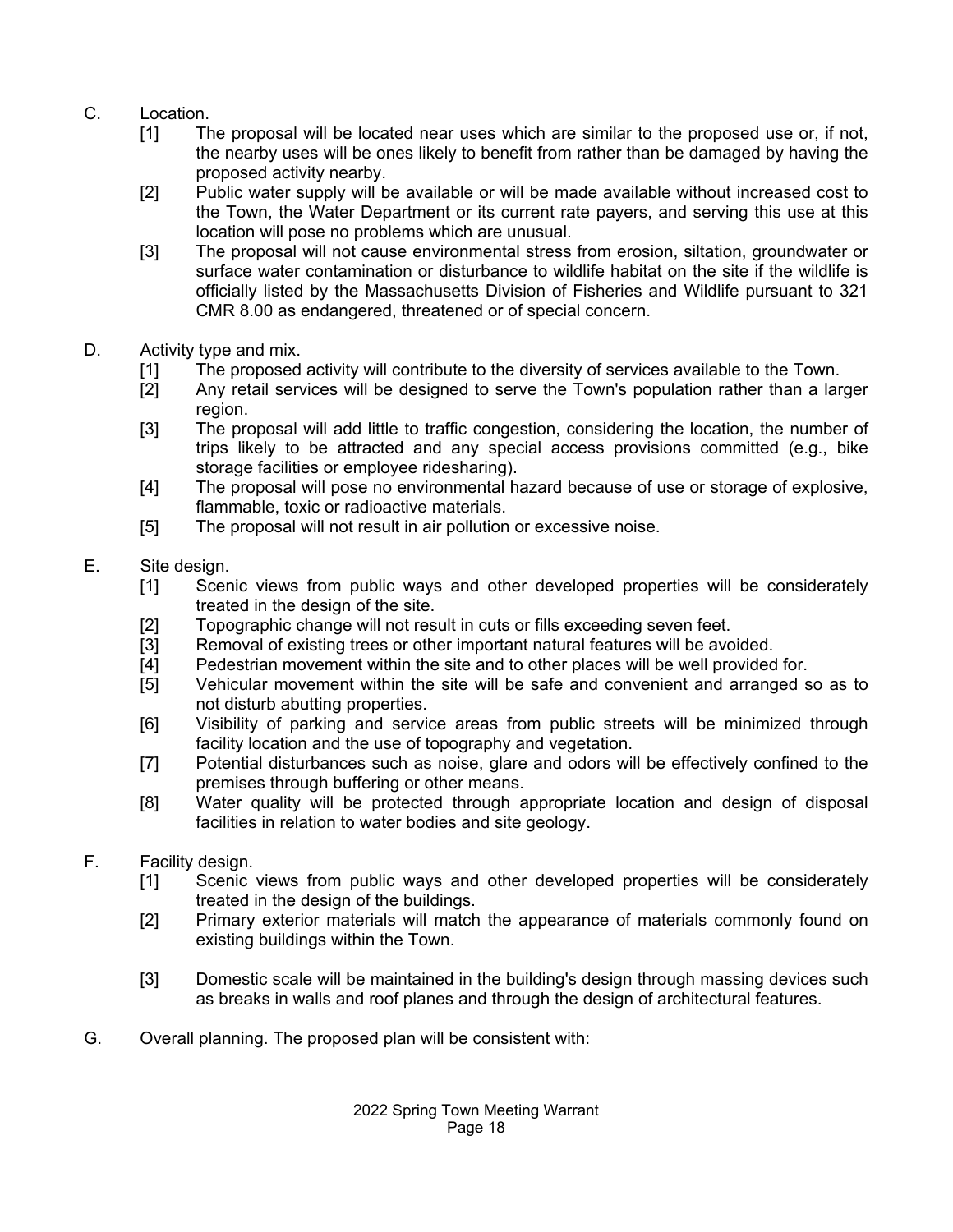- [1] The intentions stated in § **218-4.2**, Intention of districts, and in § **218-1.2**, Purposes."
- 2. Amend Section 218-5.2 Schedule of Use Regulations by deleting Lines 43 and 82 in their entirety and replacing them with the following:

Please see Section 218-5.5 for performance standards for the following special permit uses in the R-B, VCB, NB, GB, and I Districts.

or to take any other action relative thereto.

#### *PLANNING BOARD*

#### **Select Board:** *Recommended Unanimously* **Finance Committee:** *No Position*  **Planning Board:** *Recommended Unanimously*

**Summary:** *The intent of this zoning amendment is to clarify the provisions of Section 218-5.5 of the Zoning Bylaw. Section 218-5.5 contains the provisions for two different types of zoning processes which are not necessarily related. One zoning process outlined in Section 218-5.5 is a zoning map change to rezone land into a Business or Industrial District, which requires the presentation of a concept plan and approval at a Town Meeting. The concept plan requirement is inconsistent with state law. The second zoning process outlined in Section 218-5.5 is a special permit for business or manufacturing use, which requires the submittal of a special permit application and approval by the Planning Board after a public hearing. The proposed zoning amendment would eliminate the concept plan requirement for a zoning map change. The special permit requirements for business or manufacturing use would remain.*

 $\mathcal{L}=\mathcal{L}=\mathcal{L}=\mathcal{L}=\mathcal{L}=\mathcal{L}=\mathcal{L}=\mathcal{L}=\mathcal{L}=\mathcal{L}=\mathcal{L}=\mathcal{L}=\mathcal{L}=\mathcal{L}=\mathcal{L}=\mathcal{L}=\mathcal{L}=\mathcal{L}=\mathcal{L}=\mathcal{L}=\mathcal{L}=\mathcal{L}=\mathcal{L}=\mathcal{L}=\mathcal{L}=\mathcal{L}=\mathcal{L}=\mathcal{L}=\mathcal{L}=\mathcal{L}=\mathcal{L}=\mathcal{L}=\mathcal{L}=\mathcal{L}=\mathcal{L}=\mathcal{L}=\mathcal{$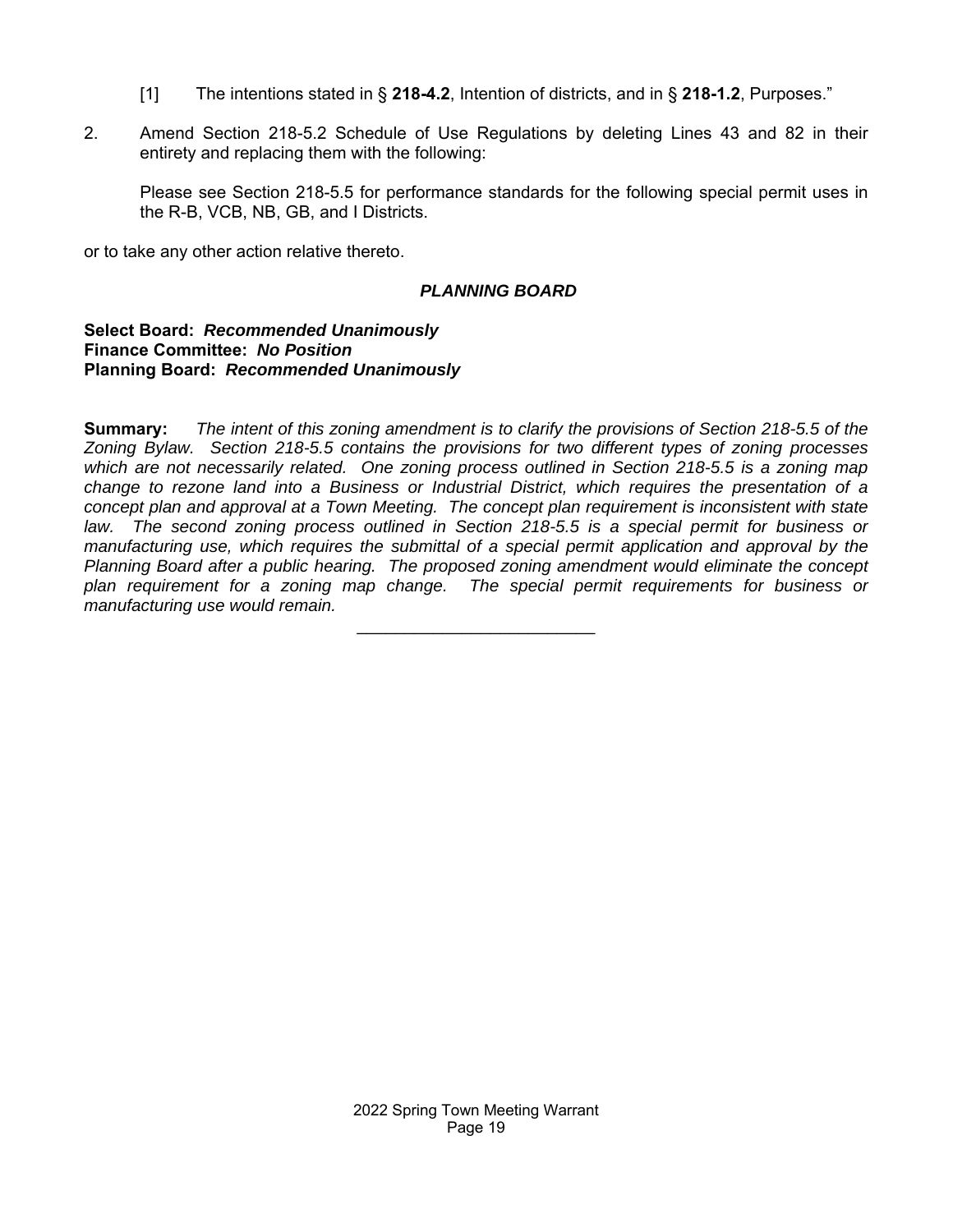#### *ARTICLE 14: AMEND WATER RESOURCE PROTECTION OVERLAY DISTRICT MAP*

To see if the Town will vote to amend Section 218-7.2.C, Water Resource Protection Overlay District, of the Zoning Bylaw, as follows (new text underlined):

C. Establishment of districts. The Water Resource Protection Districts are herein established as overlay districts. The Water Resource Protection Districts are described on a map with district boundary lines prepared by Applied Geographics, Inc., entitled "Water Resource Protection Districts, Town of Groton," dated January 21, 2013, as modified by a map entitled "Proposed Zone II Recharge Area Map, Whitney Pond Well Site, 864 Lowell Road, Groton, Massachusetts" dated December 9, 2021. All maps are hereby made a part of this Zoning Bylaw and are on file in the office of the Town Clerk.

thereby adding a new Zone II for Whitney Pond Well #3 as shown on said map, which is on file with the Office of the Town Clerk, or to take any other action relative thereto.

#### *BOARD OF WATER COMMISSIONERS*

#### **Select Board:** *Recommended Unanimously* **Finance Committee:** *No Position* **Board of Water Commissioners:** *Recommended Unanimously*

**Summary:** *The adoption of a new Zone II is a requirement of the Department of Environmental Protection prior to the activation of the new source well at Whitney Pond*   $\mathcal{L}=\mathcal{L}=\mathcal{L}=\mathcal{L}=\mathcal{L}=\mathcal{L}=\mathcal{L}=\mathcal{L}=\mathcal{L}=\mathcal{L}=\mathcal{L}=\mathcal{L}=\mathcal{L}=\mathcal{L}=\mathcal{L}=\mathcal{L}=\mathcal{L}=\mathcal{L}=\mathcal{L}=\mathcal{L}=\mathcal{L}=\mathcal{L}=\mathcal{L}=\mathcal{L}=\mathcal{L}=\mathcal{L}=\mathcal{L}=\mathcal{L}=\mathcal{L}=\mathcal{L}=\mathcal{L}=\mathcal{L}=\mathcal{L}=\mathcal{L}=\mathcal{L}=\mathcal{L}=\mathcal{$ 

#### *ARTICLE 15: EXTEND CENTER SEWER DISTRICT*

To see if the Town will vote to extend the "Groton Center Sewer District" as established by the vote of the Special Town Meeting of February 6, 1989, under Article 7, and as shown most recently on the plan approved under article 14 of the Annual Town Meeting of April 25, 2005, to include the property shown on Assessors' Map 116, Lot 101 (Undeveloped Lot Taylor Street) but only for the exclusive use of said lot, and its successors or assigns, and provided that all costs of designing, laying, and construction of the extension and any associated connection and the cost of additional capacity and the property owner's proportionate share of the general benefit facilities, and all other costs associated therewith, are paid by the owner of the property benefited thereby, whether by the assessment of betterments or otherwise, or to take any other action relative thereto.

#### *BOARD OF SEWER COMMISSIONERS*

#### **Select Board:** *Recommended (4 In Favor, 1 Deferred – Degen)* **Finance Committee:** *No Position*  **Board of Sewer Commissioners:** *Recommended Unanimously*

**Summary:** *This article requests authorization from the Town Meeting to expand the Center Sewer District to include Lot 116-101, Groton. This article, if approved, will provide Sewer Capacity for the exclusive use of said Lot.* 

 $\mathcal{L}=\mathcal{L}=\mathcal{L}=\mathcal{L}=\mathcal{L}=\mathcal{L}=\mathcal{L}=\mathcal{L}=\mathcal{L}=\mathcal{L}=\mathcal{L}=\mathcal{L}=\mathcal{L}=\mathcal{L}=\mathcal{L}=\mathcal{L}=\mathcal{L}=\mathcal{L}=\mathcal{L}=\mathcal{L}=\mathcal{L}=\mathcal{L}=\mathcal{L}=\mathcal{L}=\mathcal{L}=\mathcal{L}=\mathcal{L}=\mathcal{L}=\mathcal{L}=\mathcal{L}=\mathcal{L}=\mathcal{L}=\mathcal{L}=\mathcal{L}=\mathcal{L}=\mathcal{L}=\mathcal{$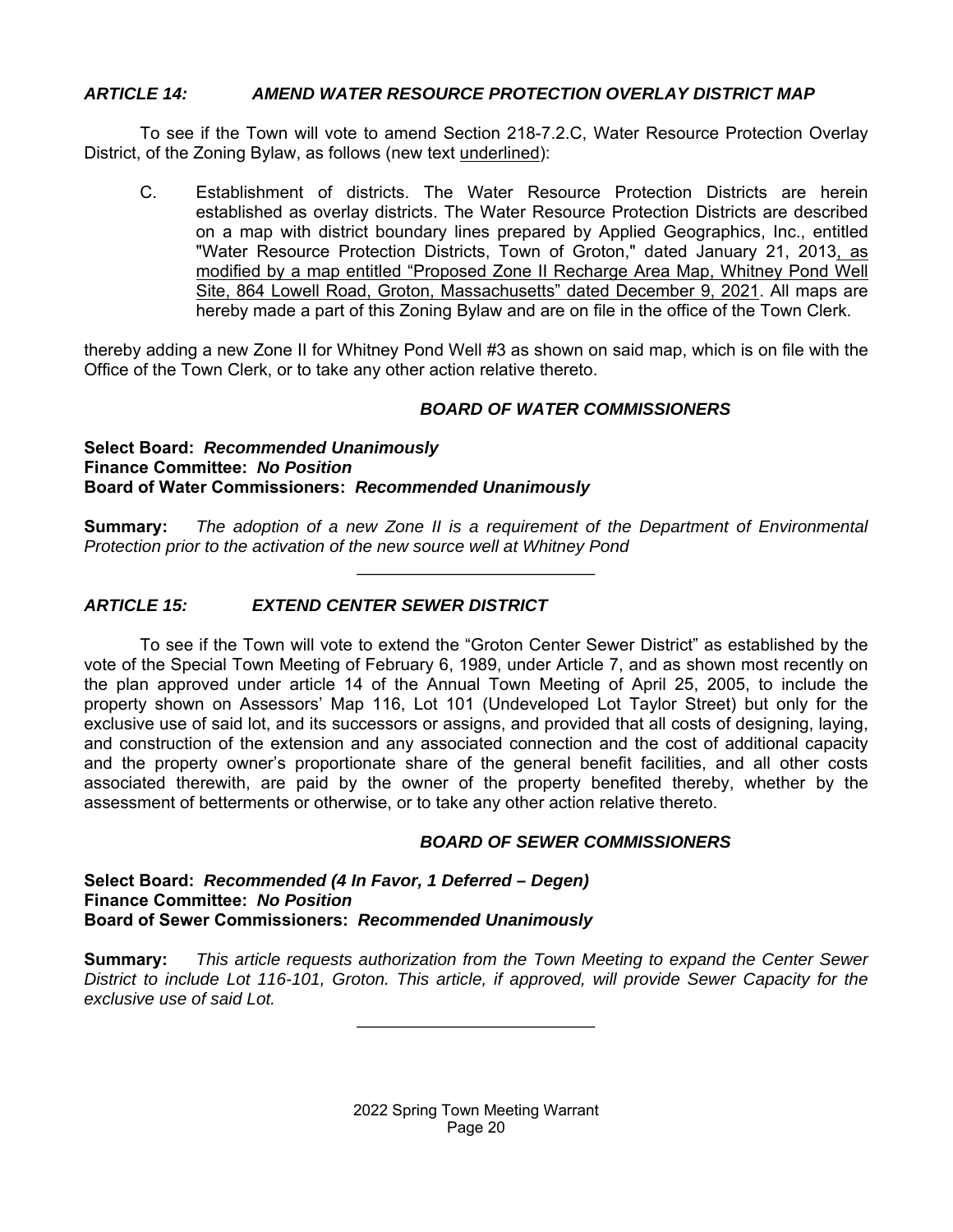#### *ARTICLE 16: ELECTRONIC VOTING STUDY COMMITTEE*

 To see if the Town will vote to create an Electronic Voting Study Committee appointed by the Town Moderator consisting of the Town Clerk and four (4) voters of the Town for the purpose of exploring the option of implementing electronic voting at Town Meeting; said Committee to receive support from Town Officials as required, and, further, said Committee to provide a report to the 2022 Fall Town Meeting addressing all issues associated with such a change including but not limited to cost, bylaws and administrative procedures, or to take any other action relative thereto.

#### *TOWN MANAGER*

#### **Select Board:** *Recommended (3 In Favor, 2 Against – Manugian, Cunningham)* **Finance Committee:** *No Position*

**Summary:** *The use of electronic voting at Town Meeting has been reviewed as offering a level of anonymity that would yield a better reflection of voter response to Articles proposed at Town Meeting. A considerable number of towns in Massachusetts and across the country now use electronic voting. The 2015 Spring Town Meeting received a report from the Electronic Voting Study Committee suggesting that electronic voting at Town Meeting may be worthy of adopting, but that costs were prohibitive and that questions around implementation remained unanswered. It recommended that the question be revisited in the future. In the years since, many other towns in Massachusetts have accumulated significant experience with electronic voting, experience that may address many of the 2015 Committee's unanswered questions. The costs may have declined, and there may be grant monies available to pay for required equipment. Bylaws may need to be amended to adopt electronic voting. This article asks Town Meeting to direct the Moderator to appoint a committee to update the work done in 2015 and to provide back to the 2022 Fall Town Meeting a comprehensive report on the implementation of electronic voting at Town Meeting including thoroughly researched information on costs, funding, bylaw amendments and implementation details. An accompanying Warrant Article will allow voters to determine whether or not to adopt electronic voting and accompanying bylaw changes.*

#### *ARTICLE 17: CITIZENS' PETITION – AGE RESTRICTED HOUSING DEFINITION*

To see if the Town will vote to Amend Section 218-3, Definitions of the Groton Zoning By-Law by deleting the definition of Age-Restricted Housing and replacing it with the following:

 $\mathcal{L}=\mathcal{L}^{\mathcal{L}}$  , where  $\mathcal{L}^{\mathcal{L}}$  , we have the set of the set of the set of the set of the set of the set of the set of the set of the set of the set of the set of the set of the set of the set of the set of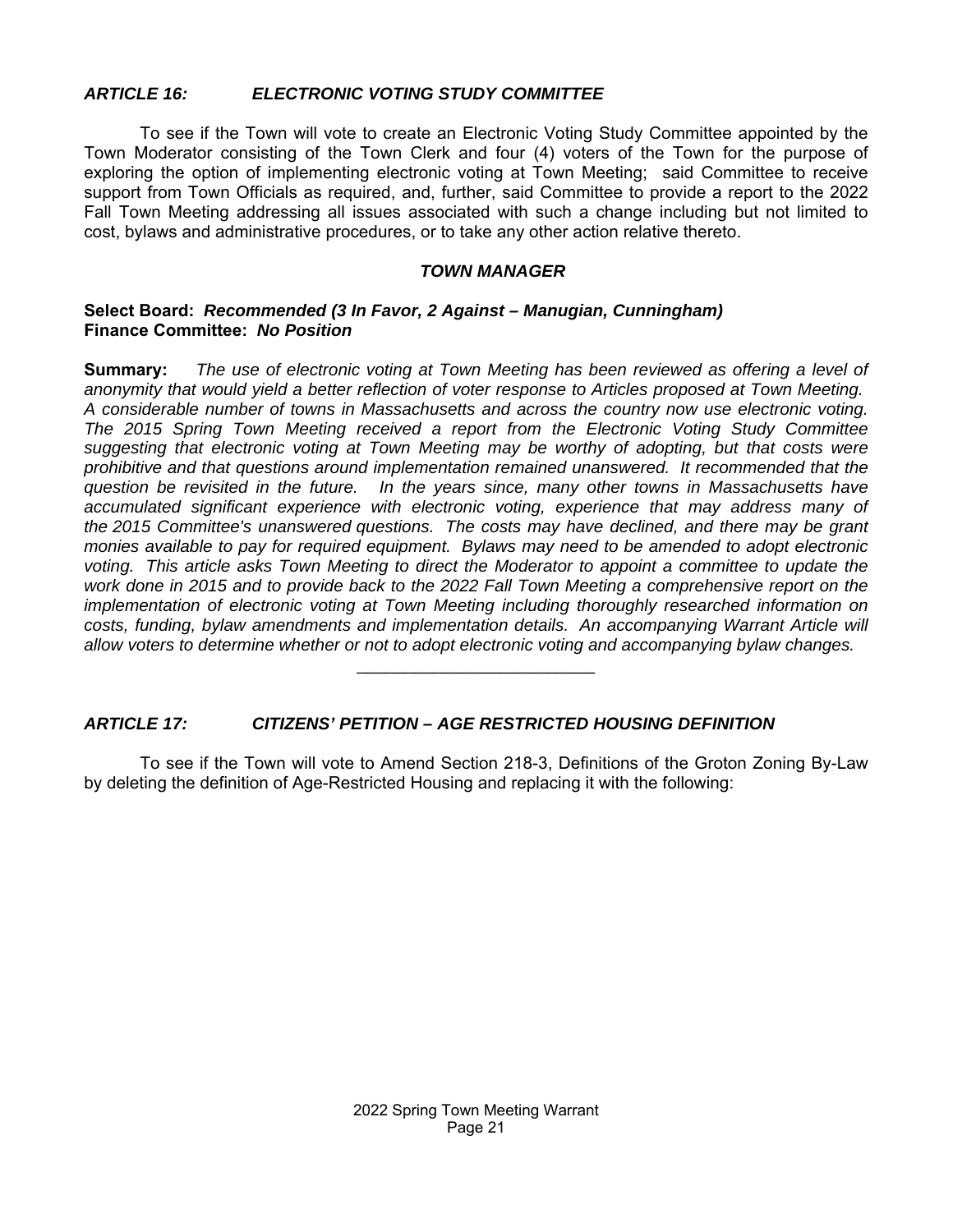**AGE-RESTRICTED HOUSING** — Housing for persons 55 years of age or older in which at least 20% of the dwelling units meet the requirements for Local Action Units (LAU) and which will result in the development of housing for households at or below 80% of the area median income eligible for inclusion in the subsidized housing inventory (SHI), as defined by the Massachusetts Department of Housing and Community Development (DHCD) and which shall be in conformance with federal and state laws and regulations, including the Fair Housing Act and the Housing for Older Persons Act. All dwelling units in an Age-Restricted Housing development shall be subject to an age restriction which shall limit no less than 80% of all the dwelling units in the development to occupancy of at least one individual of age 55 or older to be described in a deed, deed rider, restrictive covenant, or other document that complies with all applicable federal and state laws and which shall be recorded at the Registry of Deeds or the Land Court. The age restriction shall run with the land in perpetuity and shall be enforceable by the Town of Groton or any or all of the owners of the development.

or to take any other action relative thereto.

#### *CITIZENS' PETITION*

| <b>NAME</b>          | <b>ADDRESS</b>         | <b>NAME</b>          | <b>ADDRESS</b>         |
|----------------------|------------------------|----------------------|------------------------|
| Richard W. Lewis     | 330 Old Dunstable Road | Robert Hargraves     | 21 Temple Drive        |
| <b>Samuel Palmer</b> | 319 Hoyts Wharf Road   | Daniel Keefe         | 90 Hoyts Wharf Road    |
| Michael Dermody      | 268 Lowell Road        | Virginia Vollmer     | 490 Old Dunstable Road |
| <b>Robert Kiley</b>  | 601 Lowell Road        | <b>Brian Lagasse</b> | 111 West Main Street   |
| <b>Carl Flowers</b>  | 1 Dan Parker Road      | <b>Rick Santiano</b> | 461 Longley Road       |
|                      |                        |                      |                        |

**Select Board:** *Recommended (4 In Favor, 1 Deferred – Cunningham)*  **Finance Committee:** *No Position*

**Summary: The following summary was prepared by the petitioners and represents their view on the Article:** *This change in the definition of "Age-Restricted Housing" will eliminate and correct outdated requirements that are no longer allowed by a written policy of the Massachusetts Department of Housing and Community Development (DHCD) in their approval for affordability provisions and inclusion of restricted affordable units on the Commonwealth of Massachusetts subsidized housing inventory (SHI), changes the percentage from 50% to 20% affordable, and sets the age limit for persons 55 years or older to be in no less than 80% of all the units of the development. All Age-Restricted Housing projects shall still comply with existing by-laws and regulations including the Zoning Bylaw of the Town of Groton, Massachusetts, Section 218-9.3(B) Age-Restricted Housing, which requires a Special Permit from the Planning Board.* 

 $\mathcal{L}=\mathcal{L}=\mathcal{L}=\mathcal{L}=\mathcal{L}=\mathcal{L}=\mathcal{L}=\mathcal{L}=\mathcal{L}=\mathcal{L}=\mathcal{L}=\mathcal{L}=\mathcal{L}=\mathcal{L}=\mathcal{L}=\mathcal{L}=\mathcal{L}=\mathcal{L}=\mathcal{L}=\mathcal{L}=\mathcal{L}=\mathcal{L}=\mathcal{L}=\mathcal{L}=\mathcal{L}=\mathcal{L}=\mathcal{L}=\mathcal{L}=\mathcal{L}=\mathcal{L}=\mathcal{L}=\mathcal{L}=\mathcal{L}=\mathcal{L}=\mathcal{L}=\mathcal{L}=\mathcal{$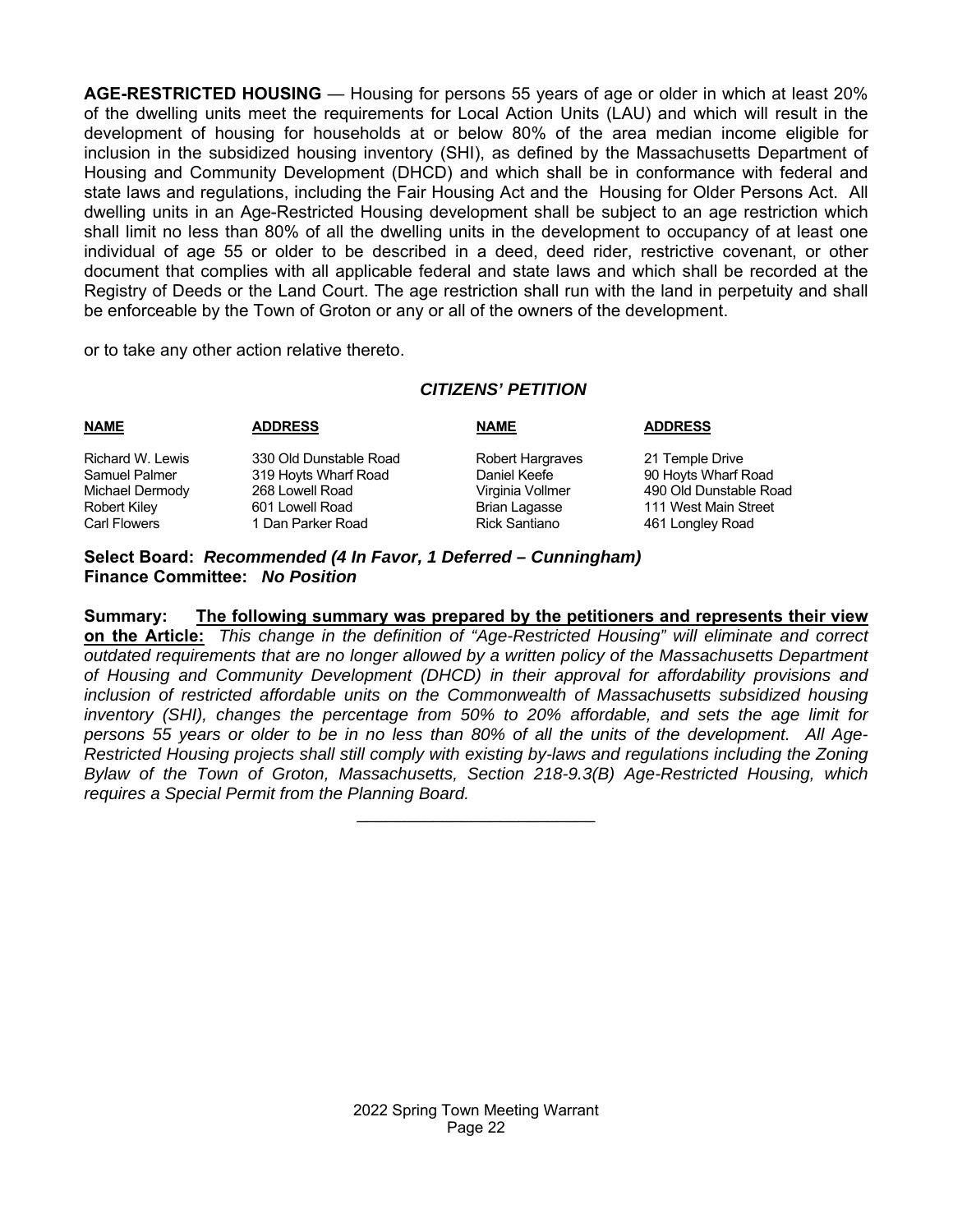*ARTICLES 18 THROUGH 24 WILL BE PART OF THE CONSENT AGENDA. PLEASE SEE EXPLANATION PROVIDED ON PAGE 2 OF THIS WARRANT.* 

#### -----------------------------------------------------------------------------------------------------------------------------------------

#### *ARTICLE 18: TRANSFER WITHIN WATER ENTERPRISE FUND*

To see if the Town will vote to transfer a sum or sums of money from the Water Enterprise Fund Surplus to the Fiscal Year 2022 Water Department Operating Budget, or to take any other action relative thereto.

#### *BOARD OF WATER COMMISSIONERS*

#### **Select Board:** *Recommended Unanimously* **Finance Committee:** *Recommended Unanimously*

**Summary:** *This article will request a transfer of funds from Water Surplus to help fund the Fiscal Year 2022 Water Department's Operational Expenses. As of the printing of the Warrant, it is anticipated that \$95,000 will be transferred for this purpose.* 

 $\mathcal{L}=\mathcal{L}^{\mathcal{L}}$  , where  $\mathcal{L}^{\mathcal{L}}$  , we have the set of the set of the set of the set of the set of the set of the set of the set of the set of the set of the set of the set of the set of the set of the set of

#### *ARTICLE 19: TRANSFER WITHIN CENTER SEWER ENTERPRISE FUND*

 To see if the Town will vote to transfer a sum or sums of money from the Center Sewer Enterprise Fund Surplus to the Fiscal Year 2022 Center Sewer Enterprise Department Budget, or to take any other action relative thereto.

#### *BOARD OF SEWER COMMISSIONERS*

#### **Select Board:** *Recommended Unanimously* **Finance Committee:** *Recommended Unanimously*

**Summary:** *This article allows the Sewer Department to transfer money from its surplus account to cover any deficit in the Fiscal Year 2022 Center Sewer Budget. As of the printing of the Warrant, it is anticipated that \$145,000 will be transferred for this purpose.* 

 $\mathcal{L}=\mathcal{L}=\mathcal{L}=\mathcal{L}=\mathcal{L}=\mathcal{L}=\mathcal{L}=\mathcal{L}=\mathcal{L}=\mathcal{L}=\mathcal{L}=\mathcal{L}=\mathcal{L}=\mathcal{L}=\mathcal{L}=\mathcal{L}=\mathcal{L}=\mathcal{L}=\mathcal{L}=\mathcal{L}=\mathcal{L}=\mathcal{L}=\mathcal{L}=\mathcal{L}=\mathcal{L}=\mathcal{L}=\mathcal{L}=\mathcal{L}=\mathcal{L}=\mathcal{L}=\mathcal{L}=\mathcal{L}=\mathcal{L}=\mathcal{L}=\mathcal{L}=\mathcal{L}=\mathcal{$ 

#### *ARTICLE 20: TRANSFER WITHIN FOUR CORNERS SEWER ENTERPRISE FUND*

 To see if the Town will vote to transfer a sum or sums of money from the Four Corners Sewer Enterprise Fund Surplus to the Fiscal Year 2022 Four Corners Sewer Enterprise Department Budget, or to take any other action relative thereto.

#### *BOARD OF SEWER COMMISSIONERS*

#### **Select Board:** *Recommended Unanimously* **Finance Committee:** *Recommended Unanimously*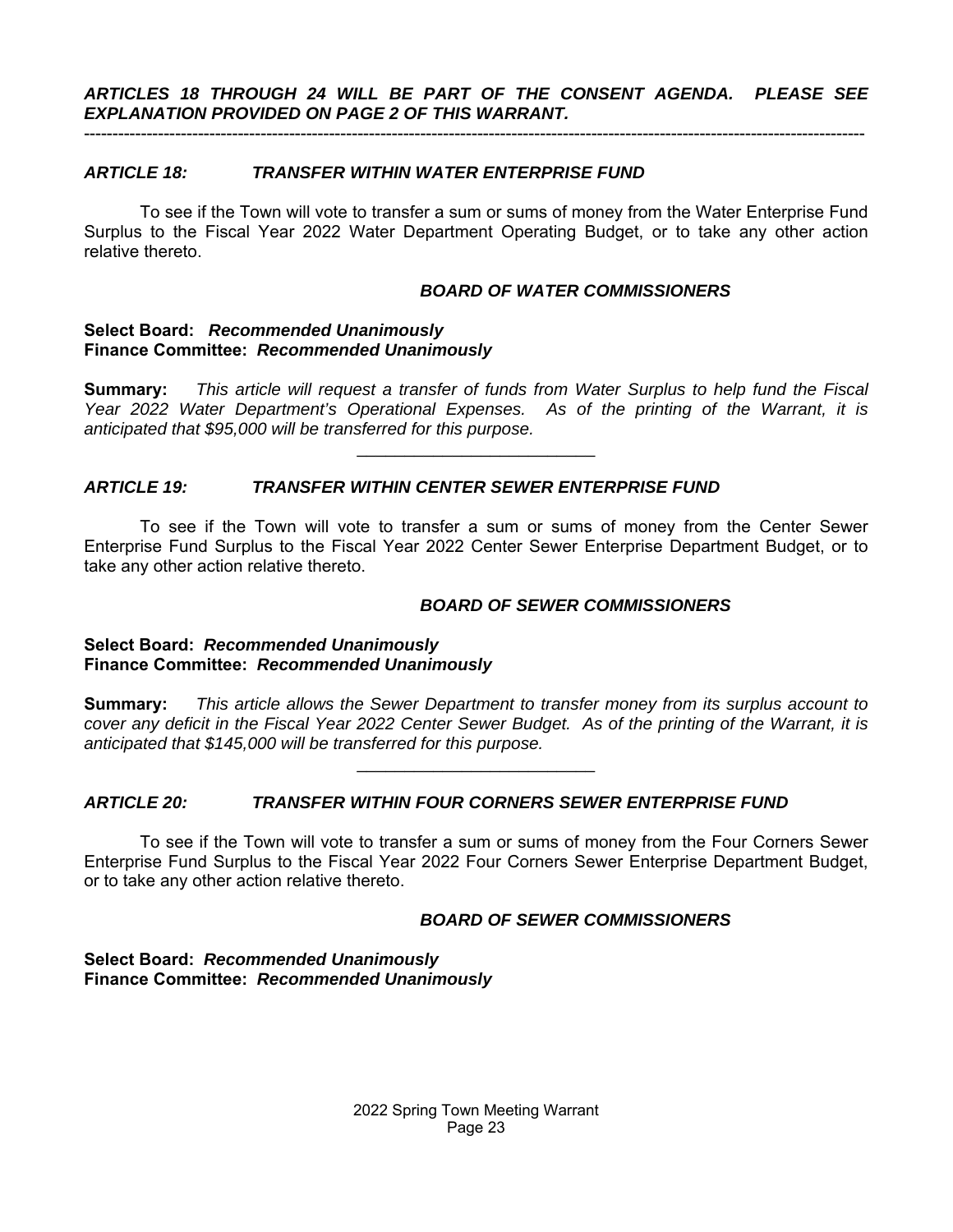**Summary:** *This article allows the Sewer Department to transfer money from its surplus account to cover any deficit in the Fiscal Year 2022 Four Corners Sewer Budget. As of the printing of the Warrant, it is anticipated that \$10,000 will be transferred for this purpose.* 

 $\mathcal{L}=\mathcal{L}^{\mathcal{L}}$  , where  $\mathcal{L}^{\mathcal{L}}$  , we have the set of the set of the set of the set of the set of the set of the set of the set of the set of the set of the set of the set of the set of the set of the set of

#### *ARTICLE 21: TRANSFER WITHIN CABLE ENTERPRISE FUND*

 To see if the Town will vote to transfer a sum or sums of money from the Cable Enterprise Fund Surplus to the Fiscal Year 2022 Cable Enterprise Department Budget, or to take any other action relative thereto.

#### *CABLE ADVISORY COMMITTEE*

#### **Select Board:** *Recommended Unanimously* **Finance Committee:** *Recommended Unanimously*

**Summary:** *This article allows the Cable Advisory Committee to transfer money from its surplus account to cover any deficit in the Fiscal Year 2022 budget. As of the Printing of the Warrant, it is anticipated that \$10,000 will be transferred for this purpose.* 

 $\mathcal{L}=\mathcal{L}=\mathcal{L}=\mathcal{L}=\mathcal{L}=\mathcal{L}=\mathcal{L}=\mathcal{L}=\mathcal{L}=\mathcal{L}=\mathcal{L}=\mathcal{L}=\mathcal{L}=\mathcal{L}=\mathcal{L}=\mathcal{L}=\mathcal{L}=\mathcal{L}=\mathcal{L}=\mathcal{L}=\mathcal{L}=\mathcal{L}=\mathcal{L}=\mathcal{L}=\mathcal{L}=\mathcal{L}=\mathcal{L}=\mathcal{L}=\mathcal{L}=\mathcal{L}=\mathcal{L}=\mathcal{L}=\mathcal{L}=\mathcal{L}=\mathcal{L}=\mathcal{L}=\mathcal{$ 

#### *ARTICLE 22: PRIOR YEAR BILLS*

 To see if the Town will vote to transfer from available funds a sum or sums of money for the payment of unpaid bills from prior fiscal years, or to take any other action relative thereto.

#### *SELECT BOARD*

#### **Select Board:** *Recommendation Deferred Until Town Meeting* **Finance Committee:** *Recommendation Deferred Until Town Meeting*

**Summary:** *Town Meeting approval is required to pay bills from a prior fiscal year. A list of unpaid bills will be provided at Town Meeting.*   $\mathcal{L}=\mathcal{L}^{\mathcal{L}}$  , where  $\mathcal{L}^{\mathcal{L}}$  , we have the set of the set of the set of the set of the set of the set of the set of the set of the set of the set of the set of the set of the set of the set of the set of

#### *ARTICLE 23: ESTABLISHMENT OF REVOLVING FUND*

 To see if the Town will vote to amend Section 71-1 of the Town of Groton Bylaws (entitled "Funds Established", by inserting the following amendment establishing a new revolving fund, to follow after the "Access for Persons with Disabilities" revolving fund:

| Program    | <b>Representative or Board</b> |
|------------|--------------------------------|
| or Purpose | <b>Authorized to Spend</b>     |

**Departmental Receipts** 

users of Council on Aging Programs

Council on Aging Program Fund Council on Aging Director User fees received from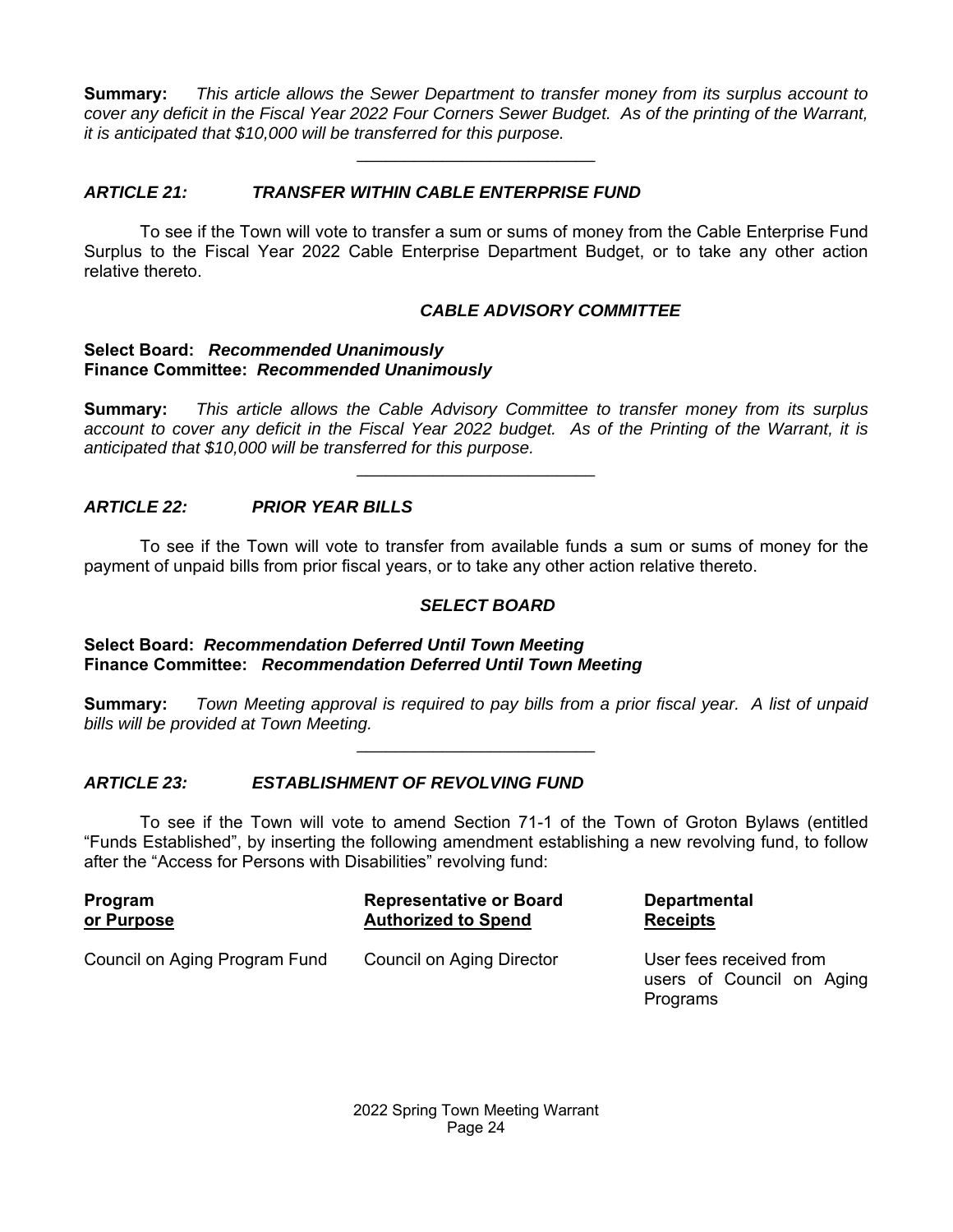and, further, to amend Section 71-2 (entitled "Limitation on or increase in expenditures) by adding the following text to the end of the existing text: "The second paragraph of Massachusetts General Law Chapter 40, §3 is accepted to allow any balance in the COA Program Revolving Account at the close of each fiscal year to remain available for expenditure, without appropriation for such purposes in future years."

or to take any other action relative thereto.

#### *COUNCIL ON AGING DIRECTOR*

#### **Select Board:** *Recommended Unanimously* **Finance Committee:** *Recommended Unanimously*

**Summary:** *This Article creates a new revolving fund for the Council on Aging. It will allow for the collection of fees for participants of the various programs offered by the COA and then use those collected fees to pay the various Instructors of the programs.* 

#### *ARTICLE 24: ESTABLISHING LIMITS FOR THE VARIOUS REVOLVING FUNDS*

To see if the Town will vote, pursuant to the provisions of G.L. c. 44 sec  $53E\frac{1}{2}$  and the Revolving Fund Bylaw, to amend the Revolving Fund Bylaw to add or delete any revolving account and/or to set the FY 2023 spending limits for the various revolving funds as follows:

| <b>Program or Purpose</b>            | FY 2023 Spending Limit |
|--------------------------------------|------------------------|
| Stormwater Management                | \$20,000               |
| <b>Conservation Commission</b>       | \$50,000               |
| <b>Building Rental Fund</b>          | \$50,000               |
| <b>Affordable Housing Marketing</b>  | \$20,000               |
| Home Recycling Equipment             | \$10,000               |
| Access for Persons with Disabilities | \$10,000               |
| Council on Aging Program Fund        | \$50,000               |
| <b>Boat Excise Tax Fund</b>          | \$5,000                |
| <b>Transfer Station Glass</b>        | \$10,000               |
| Senior Center Fitness Equipment      | \$10,000               |

or take any other action relative thereto.

#### *TOWN MANAGER*

#### **Select Board:** *Recommended Unanimously* **Finance Committee:** *Recommended Unanimously*

**Summary:** *This Article sets the limit of annual spending for the various revolving funds authorized by previous Town Meeting vote and currently set forth in the Town's Bylaw for said purpose.*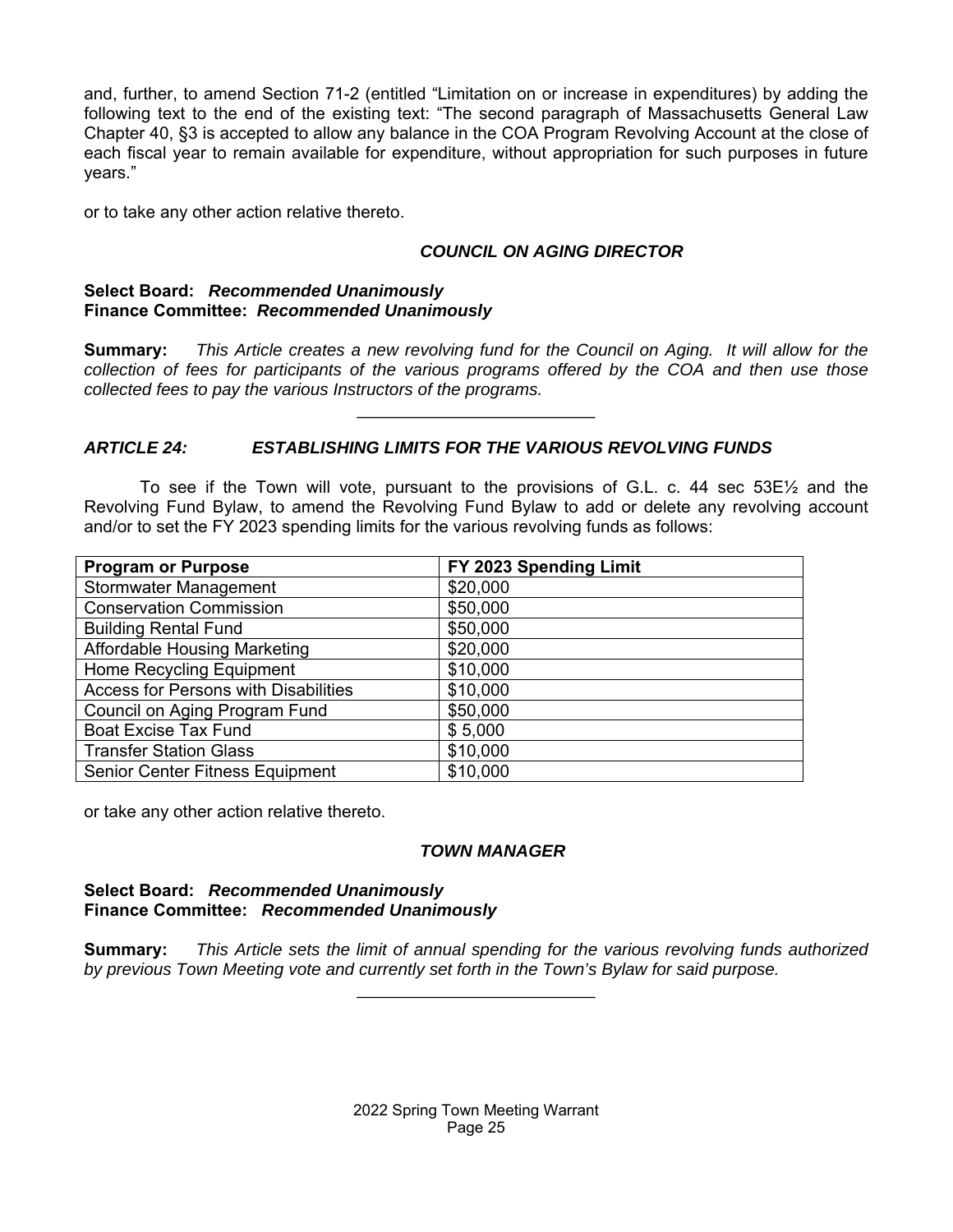Hereof fail not and make return of your doings to the Town Clerk on or before time of said meeting. Given under our hands this 11<sup>th</sup> Day of April in the year of our Lord Two Thousand Twenty-Two.

> *Rebecca H. Pine*  Rebecca H. Pine, Chair

*Alison S. Manugian*  Alison S. Manugian, Vice Chair

 *Peter S. Cunningham* Peter S. Cunningham, Clerk

 *Joshua A. Degen* Joshua A. Degen, Member

 *John F. Reilly*  John F. Reilly, Member

OFFICERS RETURN Groton, Middlesex

Pursuant to the within Warrant, I have this day notified the Inhabitants to assemble at the time, place, and for the purpose mentioned as within directed. Personally posted by Constable.

\_\_\_\_\_\_\_\_\_\_\_\_\_\_\_\_\_\_\_\_\_\_\_\_\_\_\_\_\_\_\_\_\_\_\_\_\_\_\_\_\_\_\_\_\_\_\_\_\_\_\_\_\_\_\_\_\_\_\_\_\_\_\_\_\_\_\_\_\_\_\_\_\_\_\_\_

 $\frac{1}{2}$  , and the contribution of the contribution of  $\frac{1}{2}$  , and the contribution of  $\frac{1}{2}$ 

**Constable Date Duly Posted**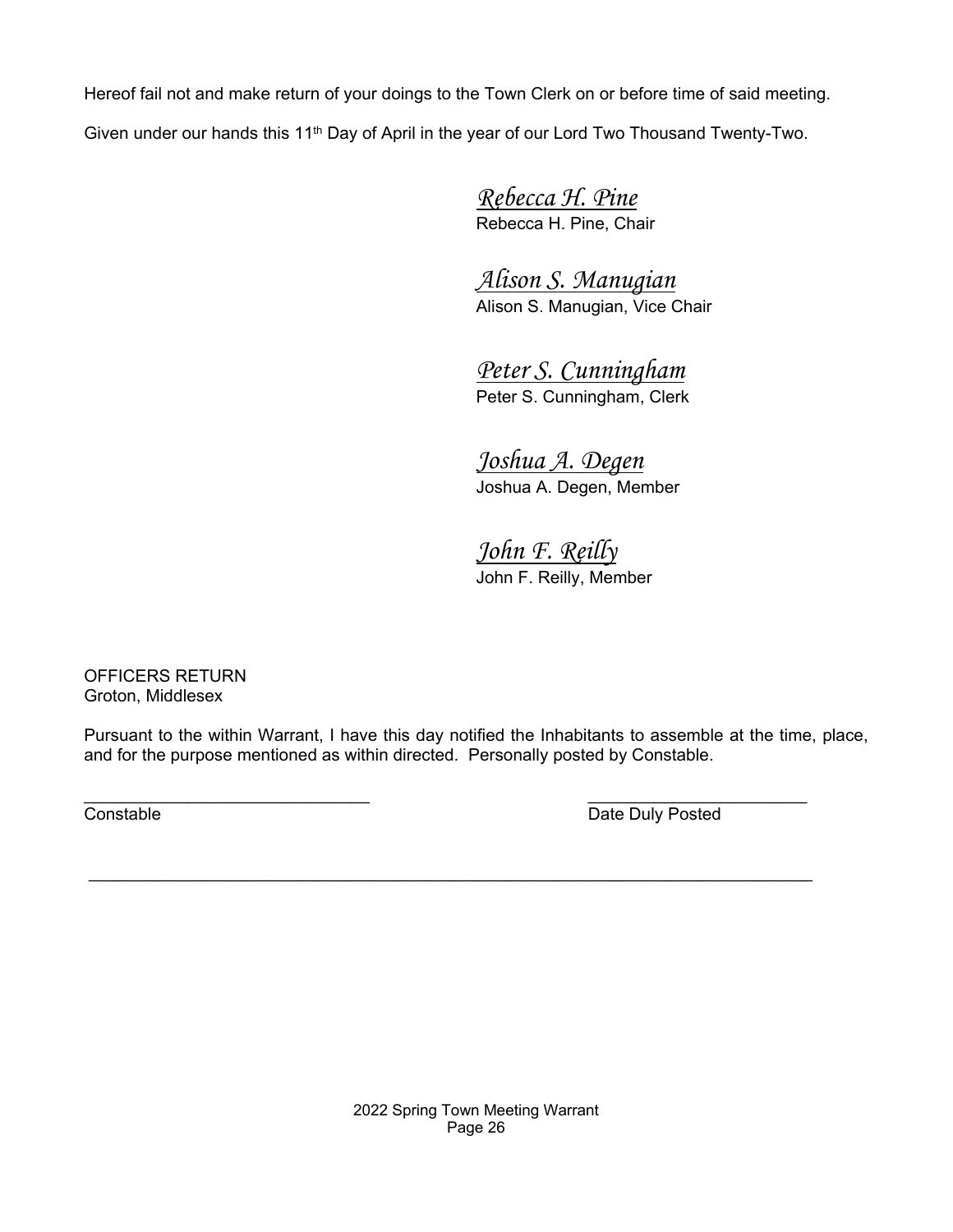## **BUDGET MESSAGE FROM THE TOWN MANAGER AND FINANCE COMMITTEE**

## **TOWN OF GROTON FISCAL YEAR 2023**

Pursuant to Article 6 "Finance and Fiscal Procedure", Section 6.4 "The Budget", of the Charter of the Town of Groton, Massachusetts, the Finance Committee, Select Board and Town Manager are pleased to submit for your consideration the Proposed Fiscal Year 2023 Operating Budget for the Town of Groton. The Fiscal Year 2022 Budget was significantly impacted by the COVID-19 Pandemic as the Town saw a decrease in anticipated revenues and the Town approved a budget that level funded the municipal budget (reduced services in the Groton Police Department, Groton Public Library and Groton Highway Department were restored in the Fall, 2021) and met the needs of the Groton Dunstable Regional School District. The Finance Committee, Select Board and Town Manager anticipate a rebound in these revenues for Fiscal Year 2023 and have constructed a budget taking these increases into consideration.

In accordance with the Groton Charter and the Town's Financial Policies, in October 2021, the Finance Committee and Select Board issued the following guidance to the Town Manager prior to the development of the initial Proposed Operating Budget:

- 1. The Town Manager shall prepare a balanced budget for Fiscal Year 2023 with no proposed Override of Proposition 2½.
- 2. The Town Manager shall work with representatives of the Groton Dunstable Regional School District and Nashoba Valley Technical School District to balance the budget.

As stated, it is anticipated that the Town will realize an increase in its revenues for Fiscal Year 2023. To that end, the Town has budgeted increases in several of its revenue accounts. Please consider the following:

- 1. **Motor Vehicle Excise Taxes** The five-year average is \$1,774,069. Based on this collection rate, the Town has budgeted an increase of \$45,526 over the Fiscal Year 2022 Estimate to \$1,783,620.
- 2. **Meals Tax/Room Occupancy Tax** The Town has experienced a significant rebound in both these categories. Based on this, the Town has increased this estimate by \$100,000 in Fiscal year 2023 from \$250,000 to \$350,000.
- 3. **Other Charges for Services** The Town has negotiated an increase with the Town of Dunstable over the next five years for Dispatcher Services. Fiscal Year 2023 calls for an increase of \$8,000 for a total of \$90,000.
- 4. **Payments in Lieu of Taxes** This line item has been increased by \$35,000, from \$265,000 to \$300,000 based on negotiations with the various non-profit entities in the Town of Groton.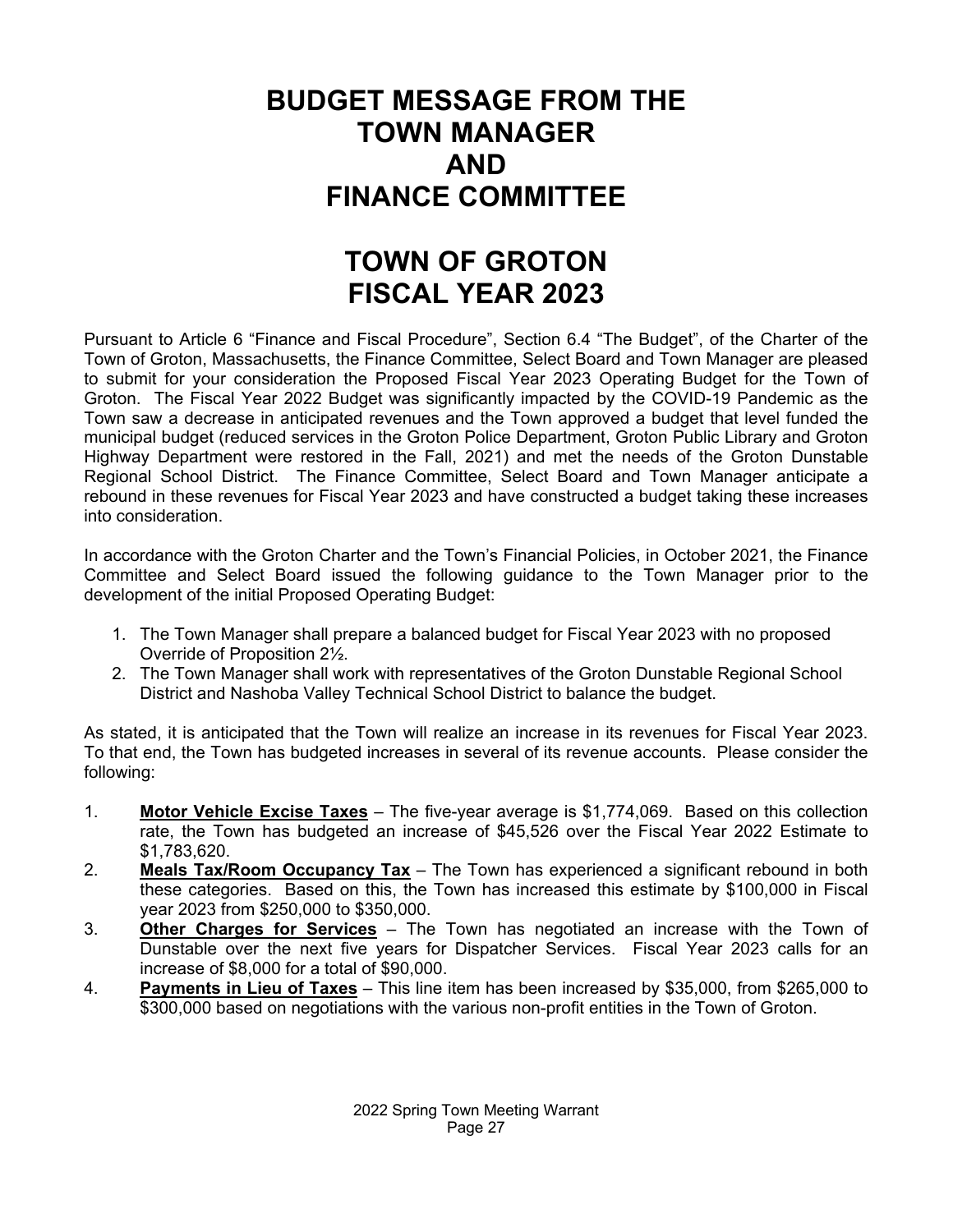- 5. **Other Departmental Revenue** This line item has been increased by \$205,000 to \$980,000. This is for the reimbursement for employee benefits from the Enterprise Funds. In FY 2023, the Town has recalculated the estimate in anticipated reimbursement based on the five (5) year history.
- 6. **Investment Income** This has been increased by \$10,000 from \$40,000 to \$50,000 in anticipation of interest based on the amount held from the bonding of the Florence Roche Elementary School Project.

Overall, the Town is anticipating an increase in Estimated Receipts of \$403,526, or an increase of 10.19% (excluding Country Club Revenues). This increase will allow the Town to maintain, or in some instances, increase the level of services provided to the residents of Groton, without increasing the Proposition  $2\frac{1}{2}$  Levy more than the two and one-half ( $2\frac{1}{2}\%$ ) percent allowed by law.

The Finance Committee and Town Manager have developed the following estimated revenues for Fiscal Year 2023:

| <b>Revenue Source</b>                   | <b>Budgeted</b><br>FY 2022 |    | <b>Proposed</b><br>FY 2023 | <b>Dollar</b><br>Change | <b>Percent</b><br>Change |
|-----------------------------------------|----------------------------|----|----------------------------|-------------------------|--------------------------|
| Property Tax**                          | \$<br>34, 157, 624         | \$ | 35,269,414                 | \$1,111,790             | 3.25%                    |
| State Aid                               | \$<br>1,014,099            | \$ | 1,023,974                  | \$<br>9,875             | 0.97%                    |
| Local Receipts - Excluding Country Club | \$<br>3,958,094            | \$ | 4,361,620                  | \$<br>403,526           | 10.19%                   |
| <b>Country Club Revenue</b>             | \$<br>600,000              | S  | 600,000                    | \$<br>۰                 | $0.00\%$                 |
| Free Cash                               | \$<br>478,399              | S  | 429,994                    | \$<br>(48, 405)         | $-10.12%$                |
| <b>Other Available Funds</b>            | \$<br>390,000              | S  | 309,000                    | \$<br>(81,000)          | $-20.77%$                |
| <b>TOTAL</b>                            | \$<br>40,598,216           | \$ | 41,994,002                 | \$1,395,786             | 3.44%                    |

\*\*Includes 2½ percent increase allowed by law and \$15 million in new growth.

An important difference between Fiscal Year 2022 and Fiscal Year 2023 was the use of Free Cash and ARPA (Federal American Rescue Plan Act) Funding to balance the budget. In Fiscal Year 2022, the Town used Free Cash to fund one-time cash payments to its employees in lieu of receiving a Cost-of-Living Adjustment and ARPA Funds to cover the cost of a position within the Department of Public Works. This inflated the use of Free Cash and Other Available Funds last year. To understand new revenues in Fiscal Year 2023, if those two revenue sources are removed from both years, the Town realizes an increase in new revenues of \$1,525,191, or 3.90%. This allowed the Finance Committee, Select Board and Town Manager to consider increases in the Municipal Budget to fund areas that will improve the delivery of services.

Prior to making any new increases to the Fiscal Year 2023 Operating Budget, a review of mandatory expenditures is warranted, as well as areas in the budget that are routine in nature. With regard to mandatory expenditures, two categories fit this definition, Pension and Health Insurance. In Fiscal Year 2023, the Town has been notified by the Middlesex Country Retirement Board that the pension budget will increase by \$153,655 or 6.44%. Health Insurance will increase by \$65,032 or 3.5%.

The Town has seven (7) Collective Bargaining Units. The Town has entered into new three (3) year Agreements with all Units. Copies of the Individual Agreements with the various Unions can be found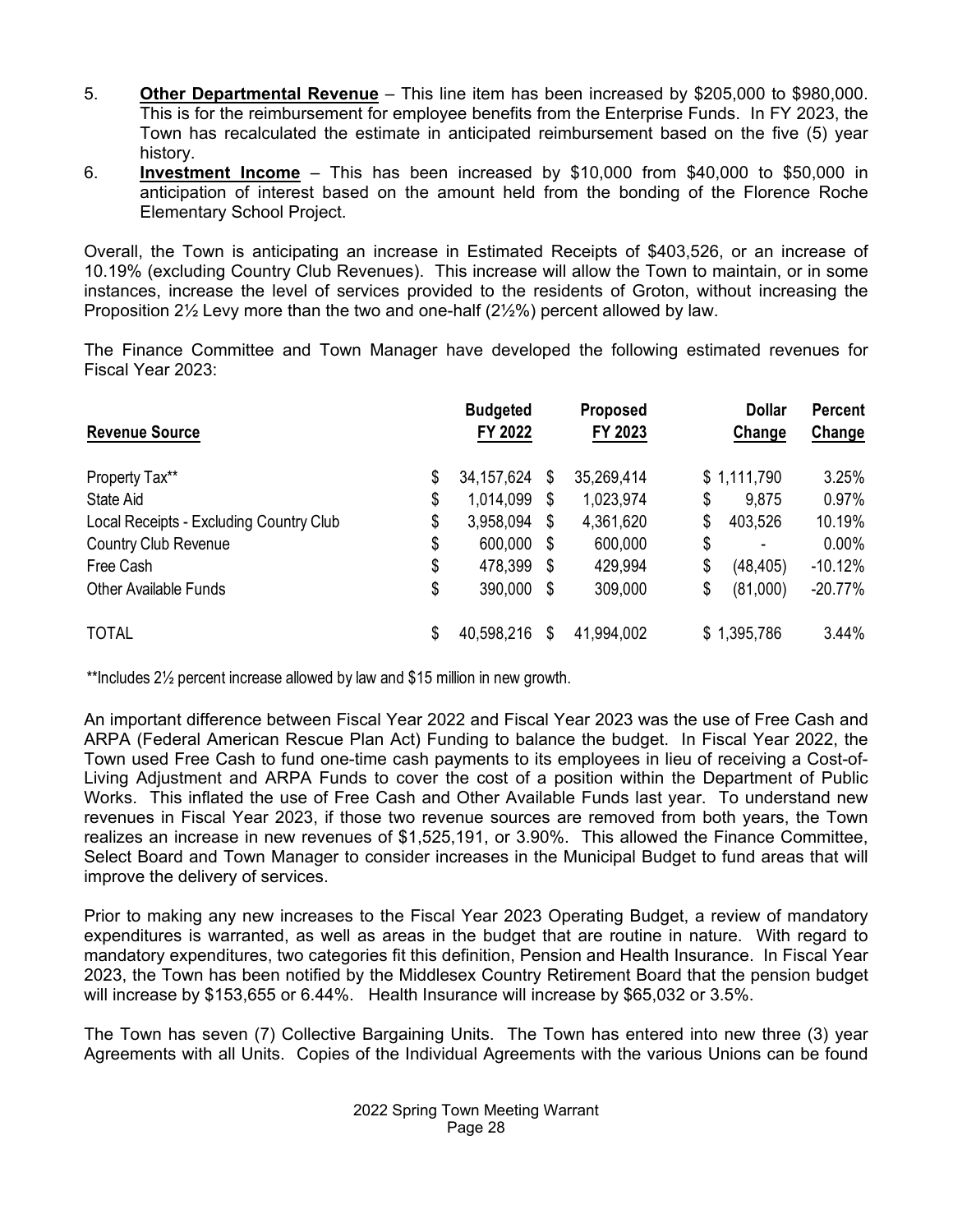on the Town Manager's Page on the Town's Website – www.grotonma.gov. Essentially, all Unions entered into three-year Agreements that call for a 2½% COLA and a one-time 1.5% Cash Bonus in year one and COLA Adjustments of 2% in years two and three. The total increase in the Fiscal Year 2023 Operating Budget for all of these agreements is \$241,879, with one-time cash payments from Free Cash totaling \$123,956.

The Town will realize a significant increase in Excluded Debt for Fiscal Year 2023 as the Town starts paying debt service on the Florence Roche Elementary School Project to cover both debt that was permanently financed (\$8 million) last year and in anticipation of permanently borrowing an additional \$20 million this year. For Fiscal Year 2023, Municipal Excluded Debt will increase from \$1,656,908 to \$3,320,202, an increase of \$1,663,294, or 100.03%. Excluded Debt from the Groton Dunstable Regional School District will decrease by \$62,713, or 12.9% from \$485,426 to \$422,713. Overall, Excluded Debt will increase in Fiscal Year 2023 by \$1,601,031, or 74.8% from \$2,140,460 to \$3,741,491. The Town is continuing with its practice to stabilize debt service within the Levy Limit at approximately \$250,000 annually. The Fiscal Year 2023 Budget will continue to follow the plan by using the Excess and Deficiency ("Free Cash") Account to pay down the Principal and Interest on the Police and Fire Radio Project with the intent of paying that off in FY 2025. Last year, \$91,974 was used for this purpose and committed \$247,161 from taxation to cover non-excluded Debt Service. In FY 2023, this practice will continue to use Free Cash for the Police and Fire Radio Project (\$90,249). Debt within the Levy Limit will be \$240,807 for Fiscal Year 2023.

After a reduction of revenues in Fiscal Year 2020 due to the Pandemic, the Country Club rebounded significantly in Fiscal Year 2021. In Fiscal Year 2019, for the first time in over 20 years, the Club returned a profit of \$48,291. It was expected that this trend would continue in Fiscal Year 2020, however, due to the COVID-19 Pandemic, the Club was closed, essentially eliminating the two biggest revenue months of Fiscal Year 2020 (May and June). Due to this, instead of returning a profit, the Club lost \$147,770 (total expenses of \$471,481; total revenues of \$323,711). Thanks to the excellent planning and adaptation of Pandemic Protocols, our General Manager Shawn Campbell was able to turn the Club around in one year. In Fiscal Year 2021, the Club made a profit of \$149,741 (total expenses of \$514,967; total revenues of \$664,708). The Club was able to balance the budget with no taxpayer subsidy over a two-year period. As a matter of fact, over three years, the Club has actually returned a profit to the Town of \$50,262.

Two years ago, the Finance Committee established the Major Initiative Criteria for budget development. A Major Initiative is defined as any proposed increase in the Operating Budget of \$50,000 in any fiscal year and/or an increase of \$100,000 over three years. There is one major initiative contained in the Fiscal Year 2023 Operating Budget. Specifically, the budget contains funding to add an additional Dispatcher to the Groton Communications Department, bringing the number to seven full-time Dispatchers. The current level of staffing is six full time, one permanent part time and two relief dispatchers. This level allows for two dispatchers to cover eleven (11) of the twenty-one (21) shifts a week and also allows for the supervisor to have one administrative shift. The increased demands placed on the dispatch staff and supervisor make it imperative that operational minimums should be fourteen (14) two (2) dispatcher shifts and two (2) Supervisor administrative shifts. This Department provides service for Groton and Dunstable Police, Fire, EMS, Animal Control, public utilities, and town departments after hours and lobby traffic to the Police Station. During the last four years, the Department averaged over 40,000 logged calls and handled many administrative actions that are not logged. The Regional Agreement with Dunstable Police and Fire qualifies Groton as a Regional Public Safety Answering Point (PSAP). For the past several years the agreement has had the Town of Dunstable paying \$66,000 annually for services and the State 911 Grant provides approximately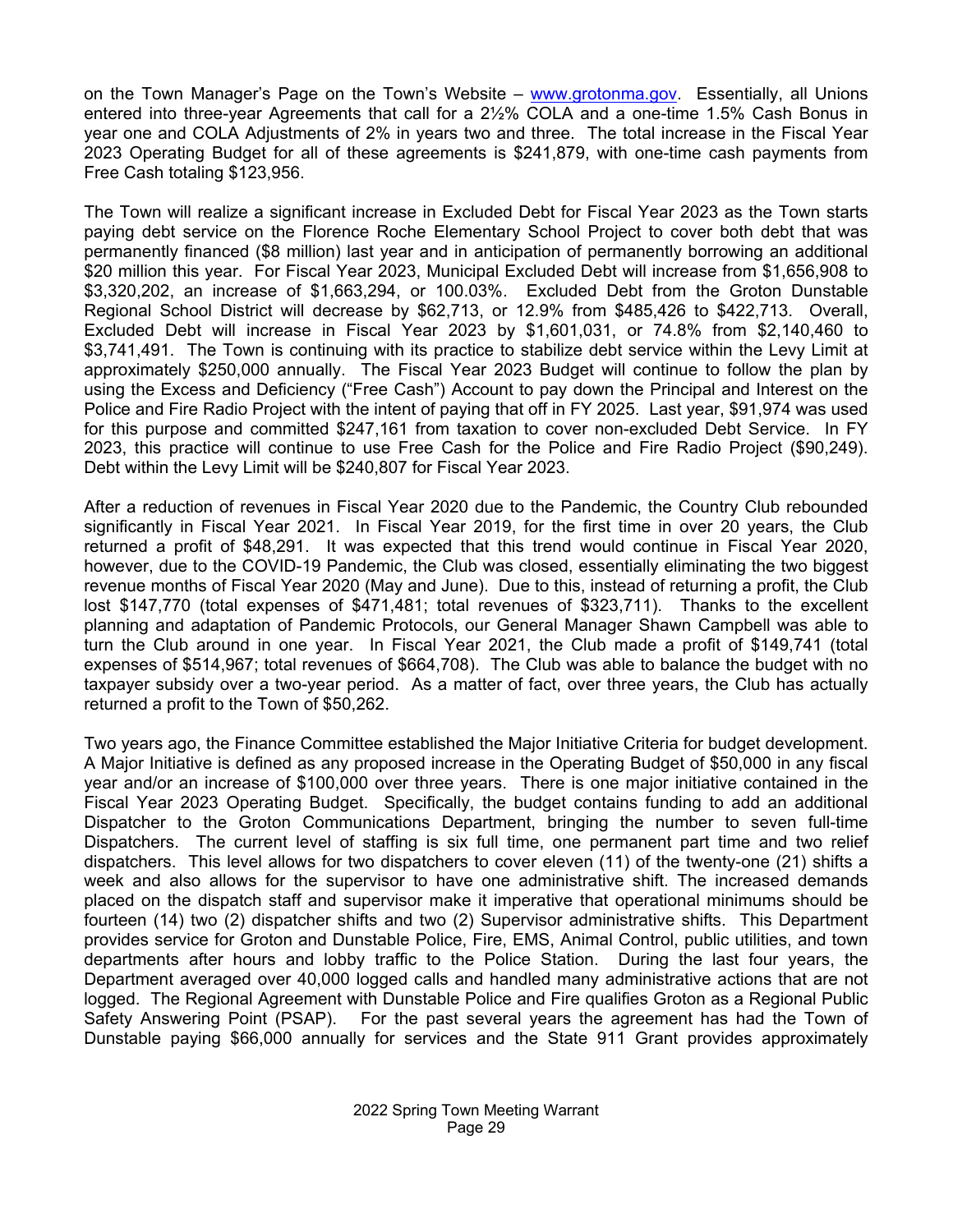\$270,000 in grant for wages, training, and development. The public safety departments in Dunstable consistently request more service(s). The Town has entered into a five-year agreement increasing the Dunstable assessment to \$110,818.09 in the fifth year.

The additional staffing requested will allow for fourteen (14) of the twenty-one (21) weekly shifts to be staffed with two dispatchers and the Communications Supervisor would have two much needed administrative days. The Supervisor needs the two administrative days to ensure compliance with the operational and State mandated requirements to maintain Dispatch Center Certification and State Grant Funding. The current demands placed on the Dispatch Center and personnel are ever increasing and the current staffing provides no relief. Providing the proper staffing levels affords Dispatchers the opportunity to attend to physical needs and partake of their earned breaks, but also a mental break away from their work station. It also ensures that the Dispatchers are not overworked with order-in shifts and will reduce the possibility of emergency calls being mis-handled. The impact on the Fiscal Year 2023 Proposed Operating Budget for this new position is \$72,000 (including salary and benefits).

The Fiscal Year 2023 Budget also contains funding for a fifteen (15) hour per week Departmental Assistant for the Council on Aging. The Council on Aging is the only Department that serves the public that does not have this kind of support. The goal of the Council is to be a welcoming, friendly environment with excellent customer service dedicated to Groton's residents. This position will allow for that type of service. The Department has witnessed a 58.9% increase of duplicated users and a 45.9% increase of unduplicated users over the last year. The Council on Aging will continue to offer programs in-person, hybrid, and virtually. This will require additional resources and expanded staff oversight. This position will allow the Director, Outreach Coordinator, and Community Engagement Specialist to execute the highest level of their job responsibilities in order to provide the optimal level of customer service, expanded program opportunities, and enhanced outreach to Groton's residents. The impact on the Fiscal Year 2023 Proposed Operating Budget for this new position is \$16,640.

The collaboration between the Town of Groton and the Groton Dunstable Regional School District continues to be strong. The relationship between the Finance Committee, Select Board, Town Manager and the Groton Dunstable Regional School District is one of strong collaboration and respect. The Regional School Committee took steps this year to assist the Town of Groton by reducing their Operational Assessment to allow the Town to fund the new Dispatcher Position to the benefit of both the Towns of Groton and Dunstable. They have voted to use their Excess and Deficiency Fund to offset increases in their operational assessment in Fiscal Year 2023. The proposed Operating Assessment from the Groton Dunstable Regional School District for Fiscal Year 2023 is \$24,319,318, an increase of \$837,968, or 3.57%.

With regard to the Nashoba Valley Regional Technical High School, the Town has been informed that the number of Groton students attending the School has decreased from 46 to 45. The proposed Assessment for Nashoba Tech is \$810,037, an increase of \$2,563, or 0.32%.

Section 6-5 of the Groton Charter requires the Finance Committee to provide a report that details the differences between the Town Manager's Proposed Budget and their final Proposed Budget. The primary adjustments to the original budget submitted by the Town Manager were for collective bargaining. The following Chart shows the differences between the budget received by the Finance Committee from the Town Manager on December 31, 2021 and the budget that will be proposed to the 2022 Spring Town Meeting: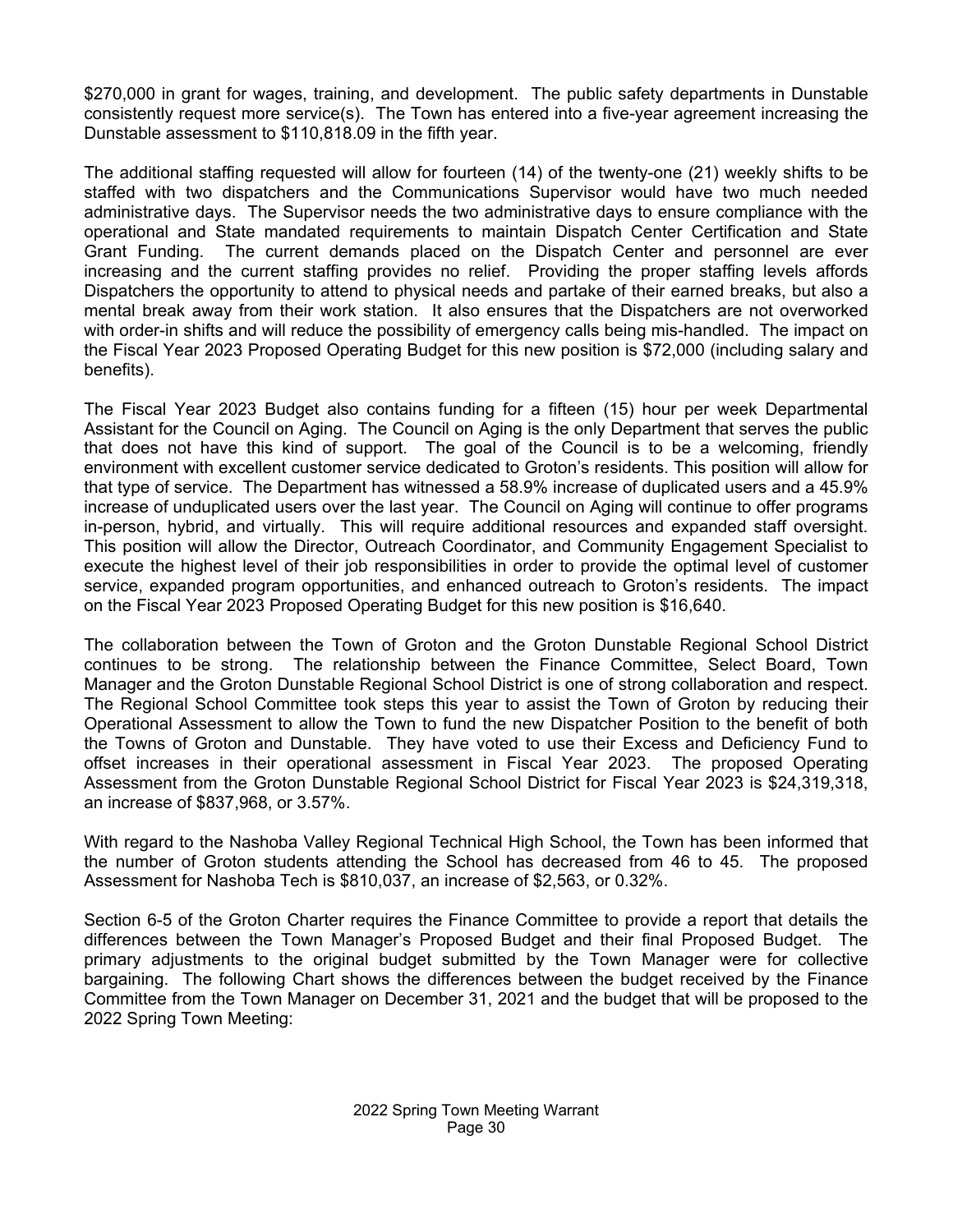| Line<br><u>Item</u> | Department/Description                      | Original<br><b>Proposed</b> | <b>Committee</b><br><b>Approved</b> |
|---------------------|---------------------------------------------|-----------------------------|-------------------------------------|
| 1030                | Town Manager - Salaries                     | \$<br>227,960               | \$<br>240,331                       |
| 1031                | Town Manager - Wages                        | \$<br>114,323               | \$<br>119,223                       |
| 1032                | Town Manager - Expenses                     | \$<br>12,100                | \$<br>24,700                        |
| 1050                | Town Accountant - Salaries                  | \$<br>97,333                | \$<br>101,125                       |
| 1051                | Town Accountant - Wages                     | \$<br>50,860                | \$<br>52,906                        |
| 1060                | Board of Assessors - Salaries               | \$<br>82,000                | \$<br>85,280                        |
| 1061                | Board of Assessors - Wages                  | \$<br>62,995                | \$<br>65,551                        |
| 1070                | <b>Town Treasurer - Salaries</b>            | \$<br>134,173               | \$<br>139,455                       |
| 1071                | Town Treasurer - Wages                      | \$<br>76,157                | \$<br>79,042                        |
| 1090                | Human Resources - Salary                    | \$<br>83,638                | \$<br>87,984                        |
| 1100                | Information Technology - Salary             | \$<br>116,329               | \$<br>121,981                       |
| 1101                | Information Technology - Wages              | \$<br>58,882                | \$<br>61,269                        |
| 1130                | Town Clerk - Salaries                       | \$<br>91,748                | \$<br>95,417                        |
| 1131                | Town Clerk - Wages                          | \$<br>71,084                | \$<br>73,588                        |
| 1200                | <b>Conservation Commission - Salary</b>     | \$<br>70,165                | \$<br>73,971                        |
| 1210                | <b>Planning Board - Salary</b>              | \$<br>84,843                | \$<br>89,236                        |
| 1240                | <b>Building Inspector - Salary</b>          | \$<br>94,300                | \$<br>99,073                        |
| 1241                | <b>Building Inspector - Wages</b>           | \$<br>56,501                | \$<br>58,769                        |
| 1300                | Police Department - Salaries                | \$<br>271,906               | \$<br>278,889                       |
| 1301                | Police Department - Wages                   | \$<br>1,965,660             | \$<br>2,092,705                     |
| 1310                | Fire Department - Salaries                  | \$<br>253,900               | \$<br>260,754                       |
| 1311                | Fire Department - Wages                     | \$<br>1,080,469             | \$<br>1,051,432                     |
| 1312                | Fire Department - Expenses                  | \$<br>192,700               | \$<br>195,600                       |
| 1370                | Communications - Wages                      | \$<br>475,122               | \$<br>500,359                       |
| 1500                | <b>Highway Department - Salaries</b>        | \$<br>114,984               | \$<br>120,523                       |
| 1501                | Highway Department - Wages                  | \$<br>715,295               | \$<br>743,115                       |
| 1540                | Municipal Building - Wages                  | \$<br>153,132               | \$<br>159,057                       |
| 1550                | Solid Waste Disposal - Wages                | \$<br>145,394               | \$<br>150,995                       |
| 1560                | Parks Department - Wages                    | \$<br>16,803                | \$<br>17,481                        |
| 1600                | Council on Aging - Salaries                 | \$<br>81,600                | \$<br>85,855                        |
| 1601                | Council on Aging - Wages                    | \$<br>116,760               | \$<br>104,536                       |
| 1610                | Senior Center Van - Wages                   | \$<br>52,521                | \$<br>54,331                        |
| 1660                | Library - Salary                            | \$<br>410,455               | \$<br>428,544                       |
| 1661                | Library - Wages                             | \$<br>330,093               | \$<br>342,055                       |
| 1700                | Groton Country Club - Salary                | \$<br>166,977               | \$<br>170,414                       |
| 2000                | Long Term Debt - Principal Excluded         | \$<br>1,300,000             | \$<br>2,112,000                     |
| 3001                | <b>OPEB Unfunded Liability</b>              | \$<br>187,553               | \$<br>181,000                       |
| 3010                | Health Insurance                            | \$<br>2,183,767             | \$<br>1,925,576                     |
| 1400                | Nashoba Tech Assessment                     | \$<br>827,661               | \$<br>810,037                       |
| 1410                | Groton Dunstable Regional School Assessment | \$<br>24,238,580            | \$<br>24,319,318                    |
| 1414                | Groton Dunstable Regional School Capital    | \$<br>553,411               | \$<br>577,026                       |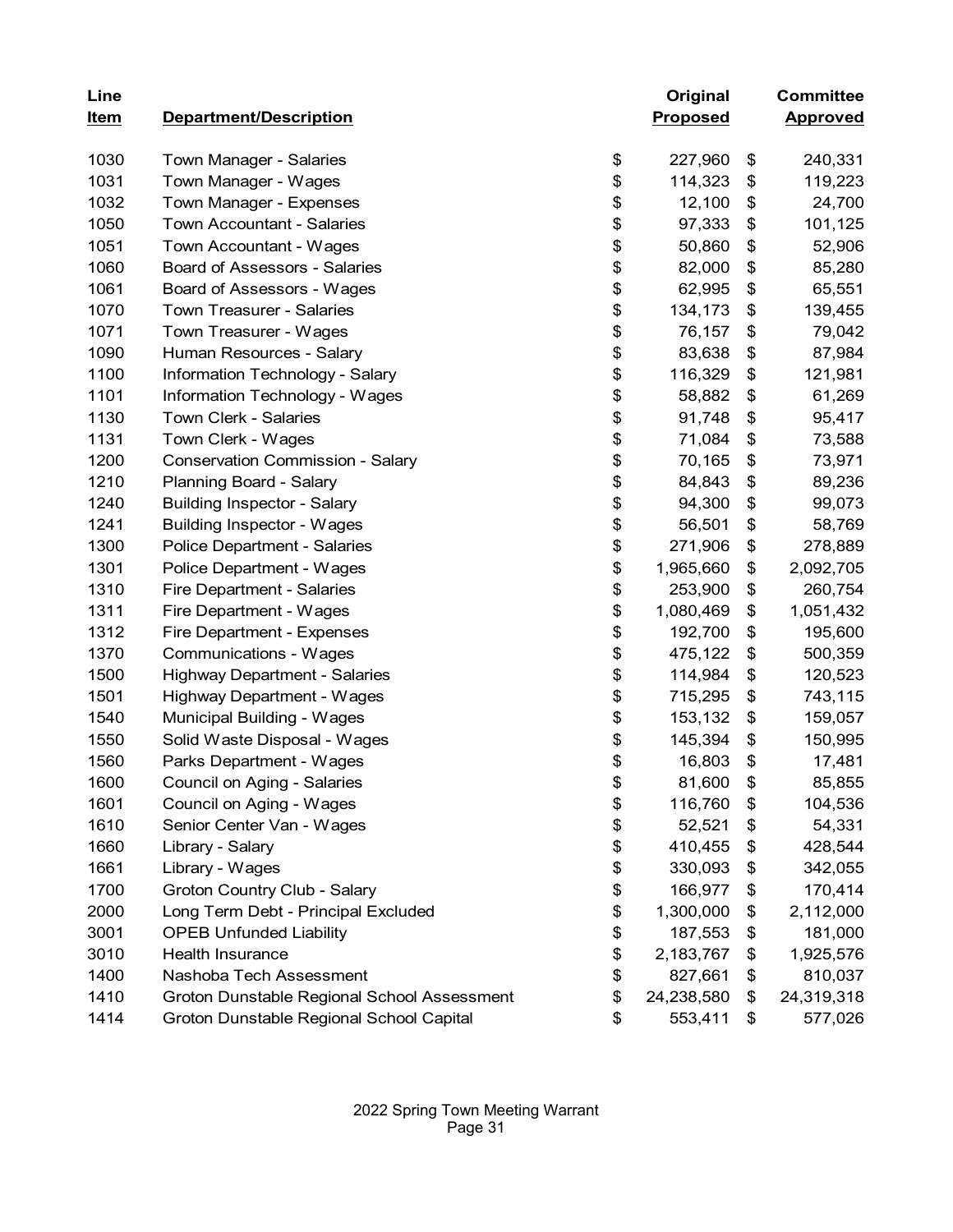The following is a breakdown of the Finance Committee's Proposed Fiscal Year 2023 Operating Budget by function:

|                                       |                     |      |            | Dollar            | Percentage |
|---------------------------------------|---------------------|------|------------|-------------------|------------|
| <b>Category</b>                       | FY 2022             |      | FY 2023    | <b>Difference</b> | Change     |
| <b>General Government</b>             | \$<br>2,169,373 \$  |      | 2,281,925  | \$<br>112,552     | 5.19%      |
| Land Use                              | \$<br>431,839       | \$   | 454,670    | \$<br>22,831      | 5.29%      |
| Protection of Persons and Property    | \$<br>4,353,853     | \$   | 4,671,029  | \$<br>317,176     | 7.28%      |
| Department of Public Works            | \$<br>2,293,376     | \$   | 2,345,816  | \$<br>52,440      | 2.29%      |
| Library and Citizen Services          | \$<br>1,715,760     | \$   | 1,892,083  | \$<br>176,323     | 10.28%     |
| <b>Sub-Total - Wages and Expenses</b> | \$<br>10,964,202 \$ |      | 11,645,523 | \$<br>681,321     | 6.21%      |
| Debt Service                          | \$<br>1,996,043     | \$   | 3,651,258  | \$<br>1,655,215   | 82.92%     |
| <b>Employee Benefits</b>              | \$<br>4,571,593     | - \$ | 4,797,706  | \$<br>226,113     | 4.95%      |
| Sub-Total - All Municipal             | \$<br>17,531,838 \$ |      | 20,094,487 | \$<br>2,562,649   | 14.62%     |
| Nashoba Tech                          | \$<br>807,474 \$    |      | 810,037    | \$<br>2,563       | 0.32%      |
| Groton-Dunstable Operating            | \$<br>23,481,350    | \$   | 24,319,318 | \$<br>837,968     | 3.57%      |
| Groton-Dunstable Excluded Debt        | \$<br>485,426       | \$   | 422,713    | \$<br>(62, 713)   | $-12.92%$  |
| Groton-Dunstable Debt                 | \$<br>56,358        | -\$  | 60,191     | \$<br>3,833       | 6.80%      |
| Groton Dunstable Capital              | \$<br>217,298       | \$   | 577,026    | \$<br>359,728     | 165.55%    |
| <b>Sub-Total - Education</b>          | \$<br>25,047,906    | \$   | 26,189,285 | \$<br>1,141,379   | 4.56%      |
| <b>Grand Total - Town Budget</b>      | \$<br>42,579,744    | \$   | 46,283,772 | \$<br>3,704,028   | 8.70%      |

The total Fiscal Year 2023 Proposed Operating Budget, including Regional School Assessments and excluded debt, is \$46,283,772, or an increase of 8.70%. This proposed balanced budget is at the anticipated FY 2023 Proposition 2½ Levy Limit. When you take into consideration the proposed Capital Budget, Enterprise Fund Budgets and additional appropriations raised on the recap sheet, the total proposed balanced budget is \$50,060,097. The Fiscal Year 2022 Tax Rate has been certified at \$17.19. Based on the Proposed Balanced Budget, the estimated Tax Rate in Fiscal Year 2023 is \$18.35, or an increase of \$1.16. In Fiscal Year 2022, the average Tax Bill in the Town of Groton (based on a home valued at \$535,100) is \$9,198. Under this proposed balanced budget, that same homeowner can expect a tax bill of \$9,819, or an increase of \$621. The following chart shows a comparison between FY 2022 and FY 2023: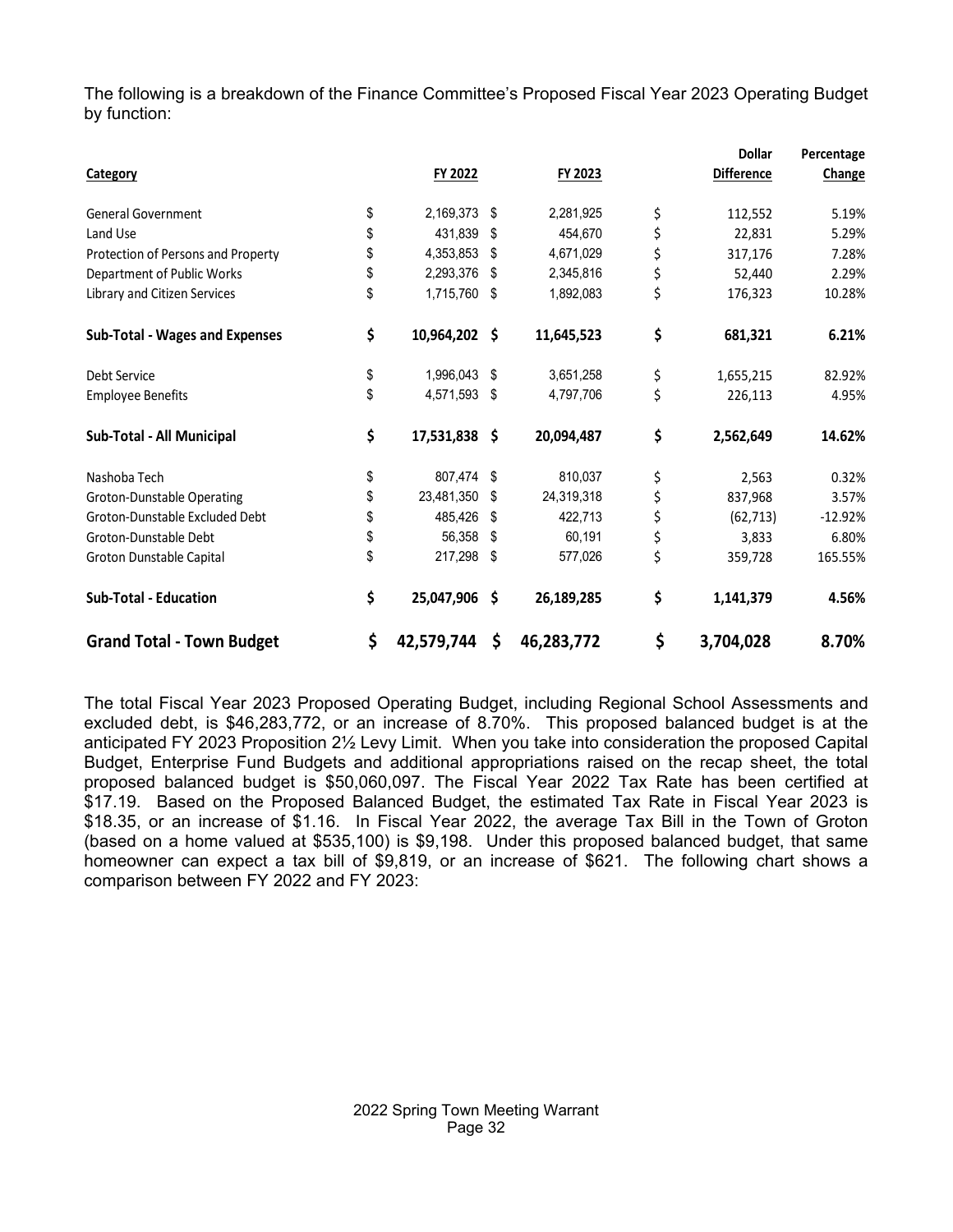|                                      | <b>Actual</b><br>FY 2022 |               | <b>Proposed</b><br>FY 2023 | <b>Dollar</b><br>Change | <b>Percent</b><br>Change |
|--------------------------------------|--------------------------|---------------|----------------------------|-------------------------|--------------------------|
| Levy Capacity Used*<br>\$            | 34, 157, 624             | $\frac{1}{2}$ | 35,269,414                 | \$<br>1,111,790         | 3.25%                    |
| \$<br>Tax Rate on Levy Capacity Used | $16.18$ \$               |               | 16.59                      | \$<br>0.41              | 2.53%                    |
| \$<br>Average Tax Bill               | 8,658 \$                 |               | 8,877                      | \$<br>219               | 2.53%                    |
| \$<br><b>Excluded Debt</b>           | 2,140,460                | -\$           | 3,741,491                  | \$<br>1,601,031         | 74.80%                   |
| \$<br>Tax Rate on Excluded Debt      | 1.01                     | - \$          | 1.76                       | \$<br>0.75              | 74.26%                   |
| \$<br>Average Tax Bill               | 540                      | -\$           | 942                        | \$<br>401               | 74.26%                   |
| \$<br>Final Levy Used                | 36,298,084               | \$            | 39,010,905                 | \$<br>2,712,821         | 7.47%                    |
| \$<br><b>Final Tax Rate</b>          | 17.19                    | - \$          | 18.35                      | \$<br>1.16              | 6.75%                    |
| \$<br>Average Tax Bill**             | 9,198                    | - \$          | 9,819                      | \$<br>621               | 6.75%                    |

\*The FY 23 Levy includes FY 22 unexpended tax capacity of \$20,933 and \$15 million in New Growth. \*\*The annual growth in the average tax bill based on the Town Manager's Proposed Budget is 2.5%, however, the overall bill is increasing by an additional 5.2% due to the first year of a portion of the Florence Roche Elementary School Project.

The Town Manager and Finance Committee would like to take this opportunity to thank the Select Board, Town Accountant Patricia DuFresne, Town Treasurer/Collector Hannah Moller, Assistant Treasurer/Collector Michael Hartnett, Town Clerk Michael Bouchard, Principal Assessor Megan Foster, Human Resources Director Melisa Doig, Executive Assistant Dawn Dunbar and all of the Departments, Boards, Committees and Commissions for their outstanding work and cooperation in assisting in the preparation of the Proposed Operating Budget. In addition, the outstanding support and cooperation by Superintendent Dr. Laura Chesson, Business Manager Sherry Kersey and the Groton Dunstable Regional School District Committee was extremely important in developing this budget.

The Finance Committee encourages the public to attend its meetings and contribute through asking questions, providing comments, and listening to others debate the many important financial issues before the Town today.

Respectfully submitted, The Control of the Respectfully submitted, Respectfully submitted,

*Mark W. Haddad Bud Robertson, Chair*  Groton Town Manager *Colby Doody, Vice Chair Gary Green David Manugian Scott Whitefield Jamie McDonald Michael Sulprizio* 

**Town of Groton Finance Committee**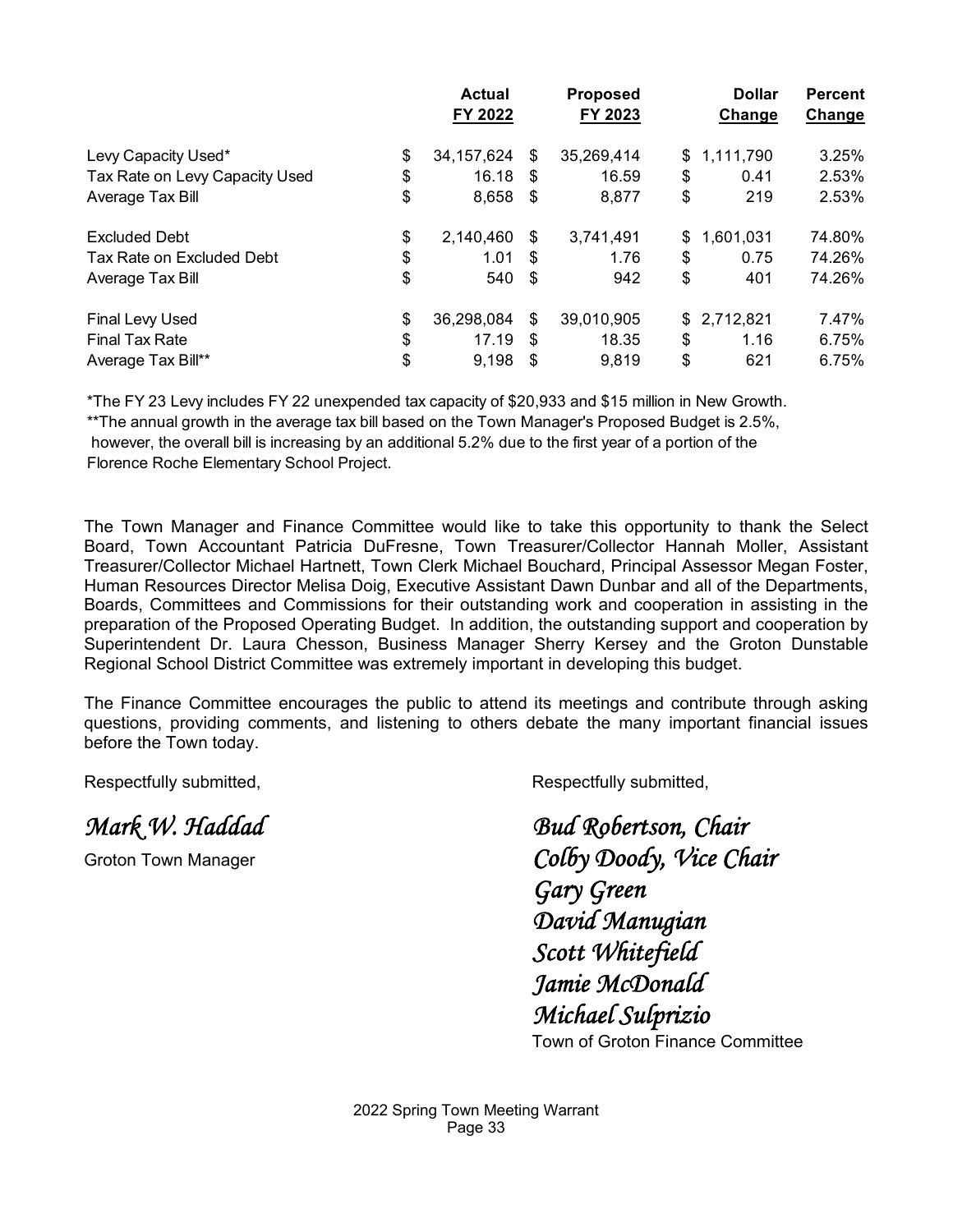#### **TOWN OF GROTON FISCAL YEAR 2023 REVENUE ESTIMATES**

|                                               | <b>BUDGETED</b><br>FY 2022 |      | <b>ESTIMATED</b><br>FY 2023 |      | <b>CHANGE</b> |
|-----------------------------------------------|----------------------------|------|-----------------------------|------|---------------|
| <b>PROPERTY TAX REVENUE</b>                   | \$<br>34,157,624 \$        |      | 35,269,414 \$               |      | 1,111,791     |
| <b>DEBT EXCLUSIONS</b>                        | \$<br>2,140,460            | - \$ | 3,741,491 \$                |      | 1,601,031     |
| <b>CHERRY SHEET - STATE AID</b>               | \$<br>1,014,099            | -\$  | 1,023,974 \$                |      | 9,875         |
| <b>UNEXPENDED TAX CAPACITY</b>                | \$<br>$20,933$ \$          |      |                             | - \$ | (20, 933)     |
| <b>LOCAL RECEIPTS:</b>                        |                            |      |                             |      |               |
| General Revenue:                              |                            |      |                             |      |               |
| <b>Motor Vehicle Excise Taxes</b>             | \$<br>1,738,094            | \$   | 1,783,620                   | \$   | 45,526        |
| Meals Tax and Room Occupancy Tax              | \$<br>250,000              | \$   | 350,000                     | \$   | 100,000       |
| Penalties & Interest on Taxes                 | \$<br>120,000              | \$   | 110,000                     | \$   | (10,000)      |
| Payments in Lieu of Taxes                     | \$<br>265,000              | \$   | 300,000                     | \$   | 35,000        |
| Other Charges for Services                    | \$<br>82,000               | \$   | 90,000                      | \$   | 8,000         |
| Fees                                          | \$<br>340,000              | \$   | 350,000                     | \$   | 10,000        |
| Rentals                                       | 28,000                     | \$   | 28,000                      | \$   |               |
| <b>Library Revenues</b>                       | \$                         | \$   |                             | \$   |               |
| Other Departmental Revenue                    | \$<br>775,000              | \$   | 980,000                     | \$   | 205,000       |
| Licenses and Permits                          | \$<br>300,000              | \$   | 300,000                     | \$   |               |
| <b>Fines and Forfeits</b>                     | \$<br>20,000               | \$   | 20,000                      | \$   |               |
|                                               |                            |      |                             |      |               |
| Investment Income                             | \$<br>40,000               | \$   | 50,000                      | \$   | 10,000        |
| <b>Recreation Revenues</b>                    | \$<br>600,000              | \$   | 600,000                     | \$   |               |
| Miscellaneous Non-Recurring                   | \$                         | \$   |                             | \$   |               |
| Sub-total - General Revenue                   | \$<br>4,558,094 \$         |      | 4,961,620                   | \$   | 403,526       |
| Other Revenue:                                |                            |      |                             |      |               |
| Free Cash                                     | \$<br>467,679              | \$   | 619,994                     | \$   | 152,315       |
| Capital Stablization Fund for GDRSD           | \$<br>217,298              | \$   | 577,026                     | \$   | 359,728       |
| Stabilization Fund for Tax Rate Relief        | \$                         | \$   |                             | \$   |               |
| Capital Asset Stabilization Fund              | \$<br>475,000              | \$   | 538,000                     | \$   | 63,000        |
| <b>EMS/Conservation Fund Receipts Reserve</b> | \$<br>300,000              | \$   |                             | \$   | (300,000)     |
| <b>Community Preservation Funds</b>           |                            | \$   |                             | \$   |               |
|                                               | \$                         |      |                             |      |               |
| <b>Water Department Surplus</b>               | \$                         | \$   |                             | \$   |               |
| Sewer Department Surplus                      | \$                         | \$   |                             | \$   |               |
| Insurance Reimbursements                      | \$                         | \$   |                             | \$   |               |
| <b>Bond Surplus Transfer</b>                  | \$                         | \$   | 15,224                      | \$   | 15,224        |
| Coronavirus Recovery Funds                    | \$<br>90,000               | \$   | 309,000                     | \$   | 219,000       |
| <b>Sub-total - Other Revenue</b>              | \$<br>1,549,977            | -\$  | 2,059,244 \$                |      | 509,267       |
| <b>WATER DEPARTMENT ENTERPRISE</b>            | \$<br>1,404,564            | \$   | 1,647,167                   | \$   | 242,603       |
| <b>SEWER DEPARTMENT ENTERPRISE</b>            | \$<br>798,860 \$           |      | 837,839 \$                  |      | 38,979        |
| <b>LOCAL ACCESS CABLE ENTERPRISE</b>          | \$<br>215,905 \$           |      | 223,219 \$                  |      | 7,314         |
| <b>FOUR CORNER SEWER ENTERPRISE</b>           | \$<br>68,769 \$            |      | 79,134 \$                   |      | 10,365        |
| <b>STORMWATER UTILITY ENTERPRISE</b>          | \$<br>209,753 \$           |      | 216,995 \$                  |      | 7,242         |
| <b>TOTAL ESTIMATED REVENUE</b>                | \$<br>45,929,284 \$        |      | 50,060,097 \$               |      | 4,130,813     |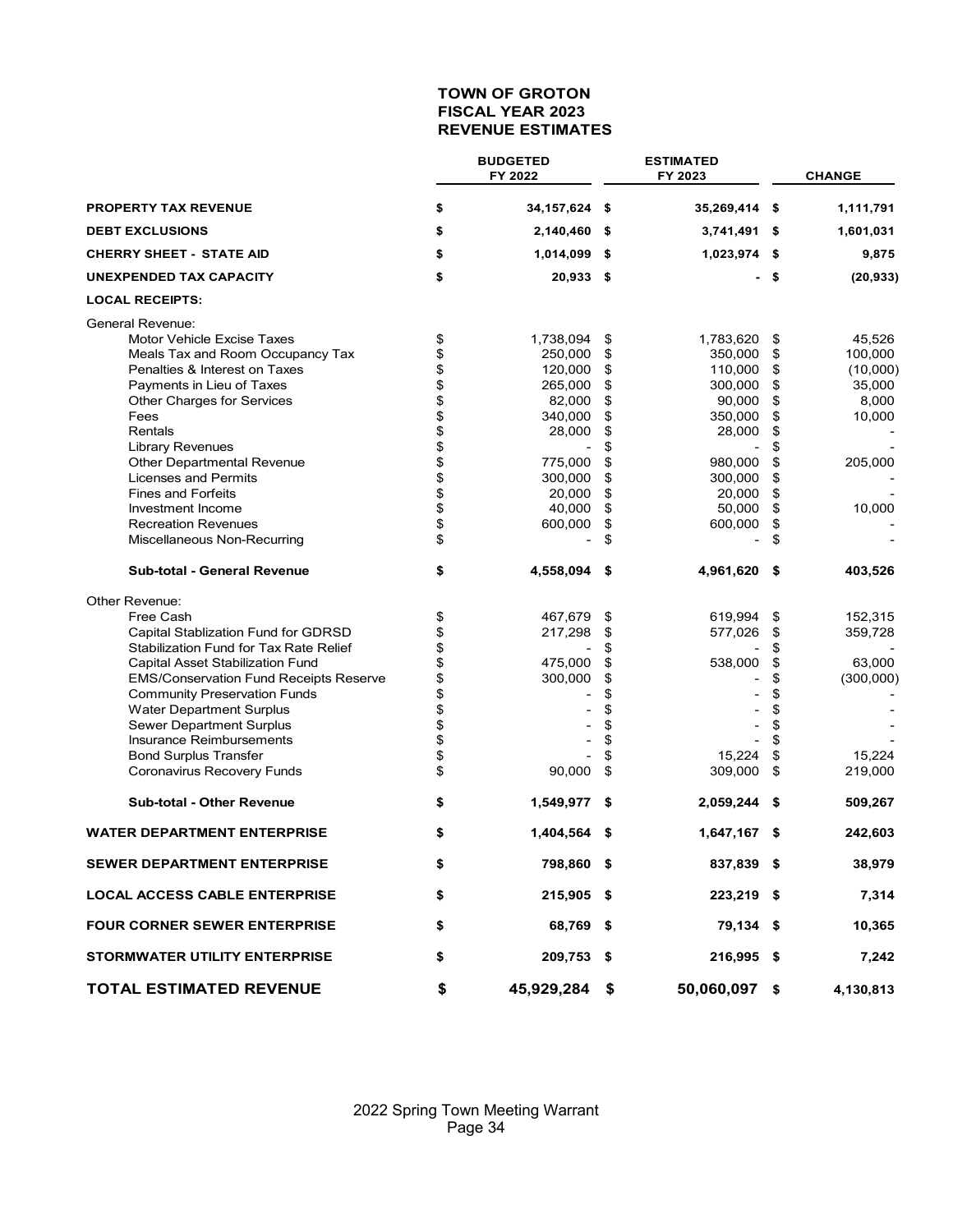#### **TOWN OF GROTON FISCAL YEAR 2023 TAX LEVY CALCULATIONS**

#### **FY 2023 PROPOSED EXPENDITURES**

| TOWN MANAGER - Proposed Budget                |                    |                  |
|-----------------------------------------------|--------------------|------------------|
| <b>General Government</b>                     | \$<br>2,281,925    |                  |
| <b>Land Use Departments</b>                   | \$<br>454,670      |                  |
| Protection of Persons and Property            | \$<br>4,671,029    |                  |
| Regional School Districts                     | \$<br>26, 189, 285 |                  |
| Department of Public Works                    | \$<br>2,345,816    |                  |
| Library and Citizen Services                  | \$<br>1,892,083    |                  |
| <b>Debt Service</b>                           | \$<br>3,651,258    |                  |
| <b>Employee Benefits</b>                      | \$<br>4,797,706    |                  |
| <b>Sub-Total - Operating Budget</b>           |                    | \$<br>46,283,772 |
| TOTAL DEPARTMENTAL BUDGET REQUESTS<br>A.      |                    | \$<br>46,283,772 |
| <b>CAPITAL BUDGET REQUESTS</b><br>в.          |                    | \$<br>728,000    |
| C.<br><b>ENTERPRISE FUND REQUESTS</b>         |                    | \$<br>2,712,690  |
| COMMUNITY PRESERVATION REQUEST<br>D.          |                    |                  |
| OTHER AMOUNTS TO BE RAISED                    |                    |                  |
| 1. Amounts certified for tax title purposes   | \$                 |                  |
| 2. Debt and interest charges not included     | \$                 |                  |
| 3. Final court judgments                      | \$                 |                  |
| 4. Total Overlay deficits of prior years      | \$                 |                  |
| 5. Total cherry sheet offsets                 | \$<br>22,346       |                  |
| 6. Revenue deficits                           | \$                 |                  |
| 7. Offset Receipts                            | \$                 |                  |
| 8. Authorized deferral of Teachers' Pay       | \$                 |                  |
| 9. Snow and Ice deficit                       | \$<br>168,040      |                  |
| 10. Other                                     |                    |                  |
| Е.<br>TOTAL OTHER AMOUNTS TO BE RAISED        |                    | \$<br>190,386    |
| F.<br>STATE AND COUNTY CHERRY SHEET CHARGES   |                    | \$<br>95,249     |
| G.<br>ALLOWANCE FOR ABATEMENTS AND EXEMPTIONS |                    | \$<br>50,000     |
|                                               |                    |                  |
| TOTAL PROPOSED EXPENDITURES                   |                    | \$<br>50,060,097 |
| FY 2023 ESTIMATED RECEIPTS                    |                    |                  |
| <b>ESTIMATED TAX LEVY</b>                     |                    |                  |
| Levy Limit                                    | \$<br>35,269,414   |                  |
| <b>Debt Exclusion</b>                         | \$<br>3,741,491    |                  |
|                                               |                    |                  |
| <b>ESTIMATED TAX LEVY</b><br>A.               |                    | \$<br>39,010,905 |
| CHERRY SHEET ESTIMATED RECEIPTS<br>в.         |                    | \$<br>1,023,974  |
| LOCAL RECEIPTS NOT ALLOCATED<br>C.            |                    | \$<br>4,961,620  |
| <b>OFFSET RECEIPTS</b><br>D.                  |                    | \$               |
| Е.<br><b>ENTERPRISE FUNDS</b>                 |                    | \$<br>3,004,354  |
| F.<br><b>COMMUNITY PRESERVATION FUNDS</b>     |                    | \$               |
| G.<br><b>FREE CASH</b>                        |                    | \$<br>619,994    |
| OTHER AVAILABLE FUNDS                         |                    |                  |
| 1. Stabilization Fund                         | \$                 |                  |
| 2. Capital Asset Fund                         | \$<br>538,000      |                  |
| 3. GDRSD Capital Asset Fund                   | \$<br>577,026      |                  |
| 4. EMS/Conservation Fund                      | \$                 |                  |
| 5. Bond Surplus Transfer                      | \$<br>15,224       |                  |
| 6. Coronavirus Recovery Funds                 | \$<br>309,000      |                  |
| Н.<br>OTHER AVAILABLE FUNDS                   |                    | \$<br>1,439,250  |
| TOTAL ESTIMATED RECEIPTS                      |                    | \$<br>50,060,097 |
| <b>FY 2023 SURPLUS/(DEFICIT)</b>              |                    | \$<br>0          |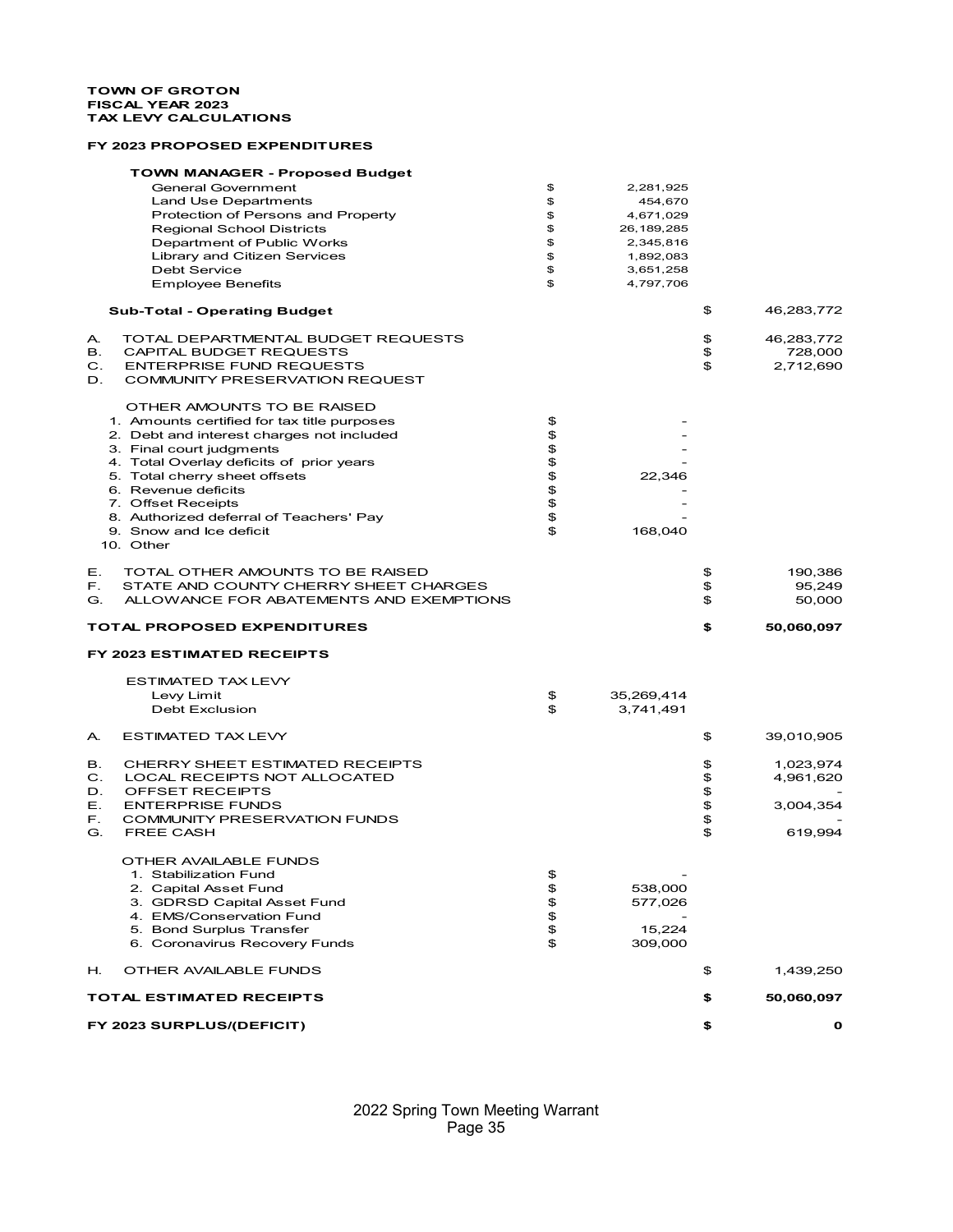# **APPENDIX A TOWN OF GROTON**

# **FISCAL YEAR 2023**

| <b>LINE</b> | DEPARTMENT/DESCRIPTION<br><b>GENERAL GOVERNMENT</b> | FY 2021<br><b>ACTUAL</b> |        | FY 2022<br><b>APPROPRIATED</b> | FY 2023<br><b>TOWN MANAGER</b><br><b>BUDGET</b> | FY 2023<br><b>FINCOM</b><br><b>BUDGET</b> | <b>PERCENT</b><br><b>CHANGE</b> | FY 2023<br><b>AVERAGE</b><br><b>TAX BILL</b> | FY 2023<br><b>PERCENT OF</b><br><b>TAX BILL</b> |
|-------------|-----------------------------------------------------|--------------------------|--------|--------------------------------|-------------------------------------------------|-------------------------------------------|---------------------------------|----------------------------------------------|-------------------------------------------------|
|             | <b>MODERATOR</b>                                    |                          |        |                                |                                                 |                                           |                                 |                                              |                                                 |
|             | 1000 Salaries                                       | \$<br>65                 | \$     | 65 \$                          | 65                                              | \$<br>65                                  | $0.00\%$ \$                     | 0.01                                         | 0.00%                                           |
|             | 1001 Expenses                                       | \$                       | $-$ \$ | 80                             | \$<br>80                                        | \$<br>80                                  | $0.00\%$ \$                     | 0.02                                         | $0.00\%$                                        |
|             | DEPARTMENTAL TOTAL                                  | \$<br>65 \$              |        | 145 \$                         | $145$ \$                                        | 145                                       | $0.00\%$ \$                     | 0.03                                         | 0.00%                                           |
|             | <b>BOARD OF SELECTMEN</b>                           |                          |        |                                |                                                 |                                           |                                 |                                              |                                                 |
|             | 1020 Salaries                                       | \$<br>ä,                 | \$     | ÷,                             | \$<br>$\blacksquare$                            | \$<br>$\blacksquare$                      | $0.00\%$ \$                     |                                              | 0.00%                                           |
|             | 1021 Wages                                          | \$<br>ä,                 | \$     | ٠                              | \$<br>٠                                         | \$<br>$\blacksquare$                      | $0.00\%$ \$                     | $\blacksquare$                               | 0.00%                                           |
|             | 1022 Expenses                                       | \$<br>2,388              | \$     | $3,300$ \$                     | 6,800                                           | \$<br>6,800                               | 106.06% \$                      | 1.41                                         | 0.01%                                           |
|             | 1023 Engineering/Consultant                         | \$                       | \$     |                                | \$<br>ä,                                        | \$<br>ä,                                  | $0.00\%$ \$                     |                                              | $0.00\%$                                        |
|             | 1024 Minor Capital                                  | \$<br>25,556 \$          |        | 25,683 \$                      | 25,800 \$                                       | 25,800                                    | $0.46\%$ \$                     | 5.35                                         | 0.05%                                           |
|             | DEPARTMENTAL TOTAL                                  | \$<br>27,944 \$          |        | 28,983 \$                      | 32,600 \$                                       | 32,600                                    | 12.48% \$                       | 6.76                                         | 0.07%                                           |
|             | <b>TOWN MANAGER</b>                                 |                          |        |                                |                                                 |                                           |                                 |                                              |                                                 |
|             | 1030 Salaries                                       | \$<br>235,880 \$         |        | 227,220 \$                     | 240,331 \$                                      | 240,331                                   | 5.77%\$                         | 49.84                                        | 0.51%                                           |
|             | 1031 Wages                                          | \$<br>124,977 \$         |        | 115,172 \$                     | 119,223                                         | \$<br>119,223                             | $3.52\%$ \$                     | 24.72                                        | 0.25%                                           |
|             | 1032 Expenses                                       | \$<br>8,322 \$           |        | 14,600 \$                      | 24,700                                          | \$<br>24,700                              | 69.18% \$                       | 5.12                                         | 0.05%                                           |
|             | 1033 Engineering/Consultant                         | \$<br>ä,                 | \$     | ÷,                             | \$<br>٠                                         | \$<br>$\blacksquare$                      | $0.00\%$ \$                     |                                              | $0.00\%$                                        |
|             | 1034 Performance Evaluations                        | \$<br>÷.                 | \$     | ä,                             | \$<br>ä,                                        | \$<br>$\blacksquare$                      | $0.00\%$ \$                     |                                              | 0.00%                                           |
|             | DEPARTMENTAL TOTAL                                  | \$<br>369,179            | \$     | 356,992 \$                     | 384,254 \$                                      | 384,254                                   | 7.64% \$                        | 79.69                                        | 0.81%                                           |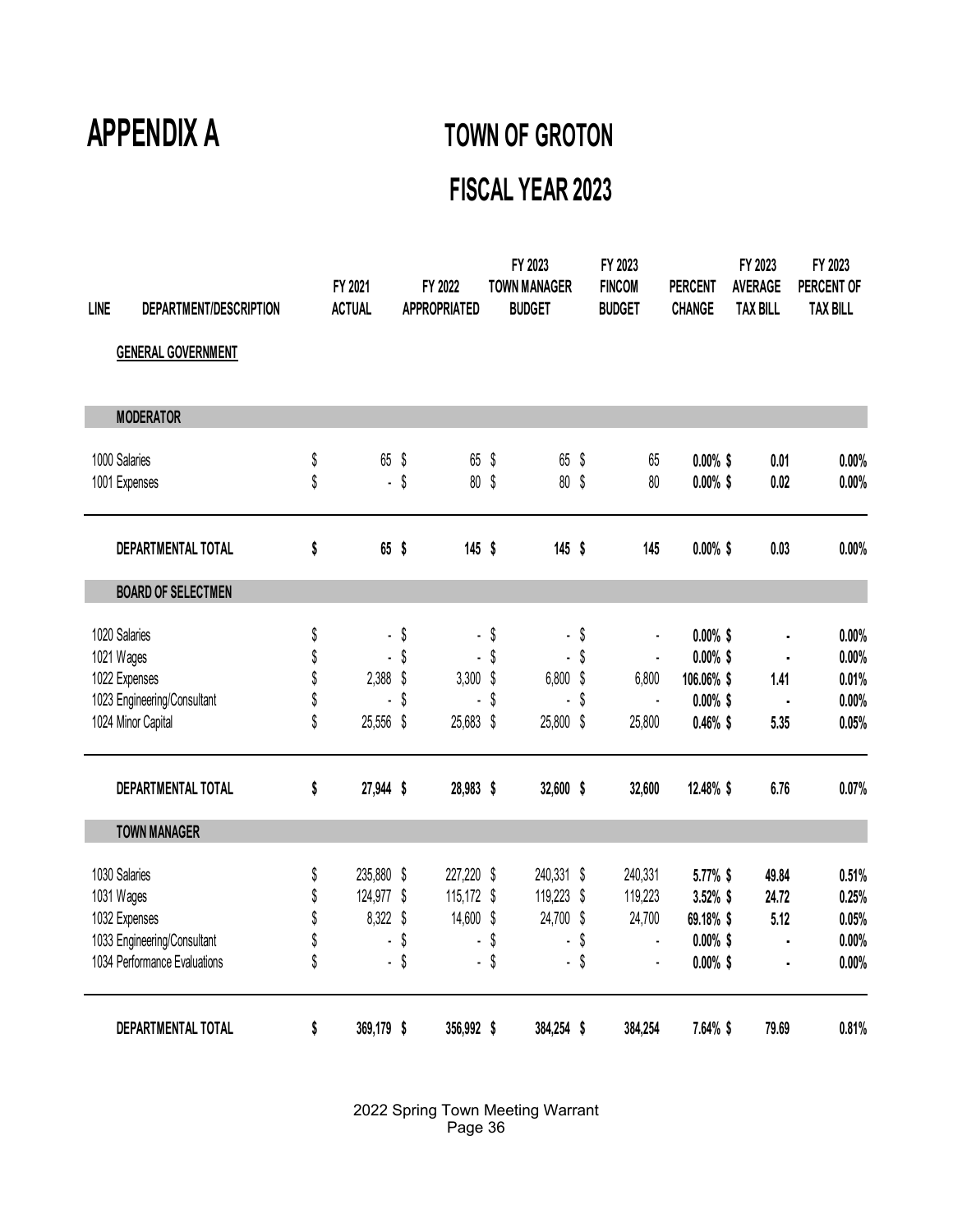| <b>LINE</b> | DEPARTMENT/DESCRIPTION         | FY 2021<br><b>ACTUAL</b> | FY 2022<br><b>APPROPRIATED</b> | FY 2023<br><b>TOWN MANAGER</b><br><b>BUDGET</b> | FY 2023<br><b>FINCOM</b><br><b>BUDGET</b> | <b>PERCENT</b><br><b>CHANGE</b> | FY 2023<br><b>AVERAGE</b><br><b>TAX BILL</b> | FY 2023<br>PERCENT OF<br><b>TAX BILL</b> |
|-------------|--------------------------------|--------------------------|--------------------------------|-------------------------------------------------|-------------------------------------------|---------------------------------|----------------------------------------------|------------------------------------------|
|             | <b>FINANCE COMMITTEE</b>       |                          |                                |                                                 |                                           |                                 |                                              |                                          |
|             | 1040 Expenses                  | \$<br>$210$ \$           | $215$ \$                       | $215$ \$                                        | 215                                       | $0.00\%$ \$                     | 0.04                                         | $0.00\%$                                 |
|             | 1041 Reserve Fund              | \$<br>64,500 \$          | 150,000 \$                     | 150,000 \$                                      | 150,000                                   | $0.00\%$ \$                     | 31.11                                        | 0.32%                                    |
|             | DEPARTMENTAL TOTAL             | \$<br>64,710 \$          | 150,215 \$                     | 150,215 \$                                      | 150,215                                   | $0.00\%$ \$                     | 31.15                                        | 0.32%                                    |
|             | <b>TOWN ACCOUNTANT</b>         |                          |                                |                                                 |                                           |                                 |                                              |                                          |
|             | 1050 Salaries                  | \$<br>97,083 \$          | 96,408 \$                      | 101,125 \$                                      | 101,125                                   | 4.89%\$                         | 20.97                                        | 0.21%                                    |
|             | 1051 Wages                     | \$<br>49,937 \$          | 50,865 \$                      | 52,906 \$                                       | 52,906                                    | 4.01% \$                        | 10.97                                        | 0.11%                                    |
|             | 1052 Expenses                  | \$<br>35,490 \$          | 37,706 \$                      | 40,204 \$                                       | 40,204                                    | 6.62% \$                        | 8.34                                         | 0.08%                                    |
|             | DEPARTMENTAL TOTAL             | \$<br>182,510 \$         | 184,979 \$                     | 194,235 \$                                      | 194,235                                   | 5.00%\$                         | 40.28                                        | 0.41%                                    |
|             | <b>BOARD OF ASSESSORS</b>      |                          |                                |                                                 |                                           |                                 |                                              |                                          |
|             | 1060 Salaries                  | \$<br>85,584 \$          | 81,200 \$                      | 85,280 \$                                       | 85,280                                    | 5.02%\$                         | 17.69                                        | 0.18%                                    |
|             | 1061 Wages                     | \$<br>53,466 \$          | 61,763                         | \$<br>65,551 \$                                 | 65,551                                    | $6.13\%$ \$                     | 13.59                                        | 0.14%                                    |
|             | 1062 Expenses                  | \$<br>15,541 \$          | 45,215 \$                      | 45,215 \$                                       | 45,215                                    | $0.00\%$ \$                     | 9.38                                         | 0.10%                                    |
|             | 1063 Legal Expense             | \$<br>$\blacksquare$     | \$<br>÷.                       | \$<br>¥.                                        | \$                                        | $0.00\%$ \$                     |                                              | $0.00\%$                                 |
|             | DEPARTMENTAL TOTAL             | \$<br>154,591 \$         | 188,178 \$                     | 196,046 \$                                      | 196,046                                   | 4.18% \$                        | 40.66                                        | 0.41%                                    |
|             | <b>TREASURER/TAX COLLECTOR</b> |                          |                                |                                                 |                                           |                                 |                                              |                                          |
|             | 1070 Salaries                  | \$<br>91,700 \$          | 138,138 \$                     | 139,455 \$                                      | 139,455                                   | $0.95\%$ \$                     | 28.92                                        | 0.29%                                    |
|             | 1071 Wages                     | \$<br>120,703 \$         | 77,297 \$                      | 79,042 \$                                       | 79,042                                    | $2.26\%$ \$                     | 16.39                                        | 0.17%                                    |
|             | 1072 Expenses                  | \$<br>19,415 \$          | 20,945 \$                      | 21,695 \$                                       | 21,695                                    | 3.58% \$                        | 4.50                                         | 0.05%                                    |
|             | 1073 Tax Title                 | \$<br>647 \$             | 5,725 \$                       | $7,100$ \$                                      | 7,100                                     | 24.02% \$                       | 1.47                                         | 0.01%                                    |
|             | 1074 Bond Cost                 | \$<br>$1,050$ \$         | $3,300$ \$                     | $2,300$ \$                                      | 2,300                                     | $-30.30\%$ \$                   | 0.48                                         | $0.00\%$                                 |
|             | DEPARTMENTAL TOTAL             | \$<br>233,515 \$         | 245,405 \$                     | 249,592 \$                                      | 249,592                                   | $1.71\%$ \$                     | 51.76                                        | 0.53%                                    |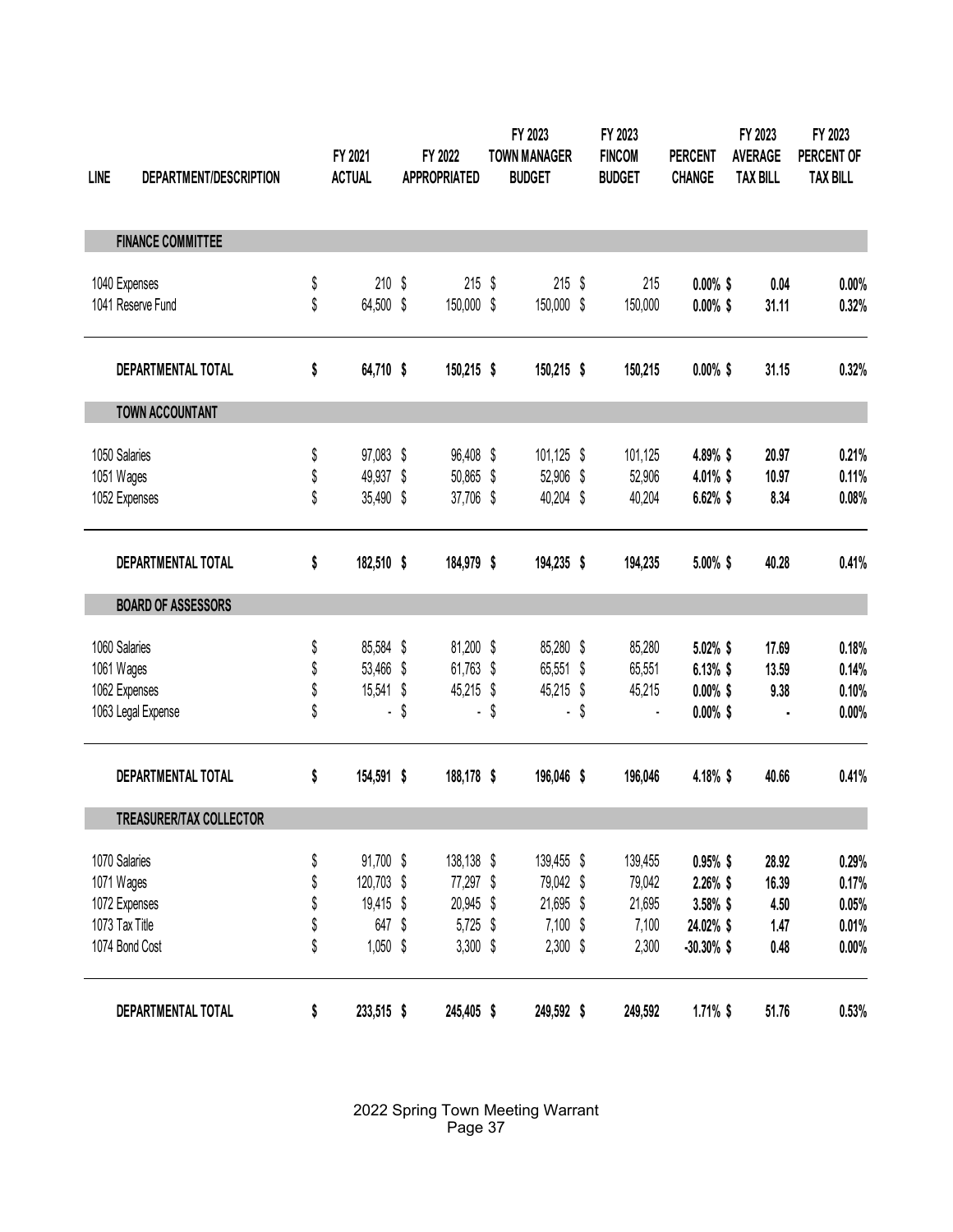| <b>LINE</b> | DEPARTMENT/DESCRIPTION                                             |                      | FY 2021<br><b>ACTUAL</b>                   | FY 2022<br><b>APPROPRIATED</b>                 | FY 2023<br><b>TOWN MANAGER</b><br><b>BUDGET</b>            | FY 2023<br><b>FINCOM</b><br><b>BUDGET</b>         | <b>PERCENT</b><br><b>CHANGE</b>                        | FY 2023<br><b>AVERAGE</b><br><b>TAX BILL</b> | FY 2023<br>PERCENT OF<br><b>TAX BILL</b> |
|-------------|--------------------------------------------------------------------|----------------------|--------------------------------------------|------------------------------------------------|------------------------------------------------------------|---------------------------------------------------|--------------------------------------------------------|----------------------------------------------|------------------------------------------|
|             | <b>TOWN COUNSEL</b>                                                |                      |                                            |                                                |                                                            |                                                   |                                                        |                                              |                                          |
|             | 1080 Expenses                                                      | \$                   | 85,217 \$                                  | 90,000 \$                                      | 90,000 \$                                                  | 90,000                                            | $0.00\%$ \$                                            | 18.66                                        | 0.19%                                    |
|             | DEPARTMENTAL TOTAL                                                 | \$                   | 85,217 \$                                  | 90,000 \$                                      | 90,000 \$                                                  | 90,000                                            | $0.00\%$ \$                                            | 18.66                                        | 0.19%                                    |
|             | <b>HUMAN RESOURCES</b>                                             |                      |                                            |                                                |                                                            |                                                   |                                                        |                                              |                                          |
|             | 1090 Salary<br>1091 Expenses                                       | \$<br>\$             | 84,313 \$<br>$9,107$ \$                    | 82,822 \$<br>10,000 \$                         | 87,984 \$<br>11,400 \$                                     | 87,984<br>11,400                                  | $6.23\%$ \$<br>14.00% \$                               | 18.25                                        | 0.19%<br>2.36<br>0.02%                   |
|             | <b>DEPARTMENTAL TOTAL</b>                                          | \$                   | 93,420 \$                                  | 92,822 \$                                      | 99,384 \$                                                  | 99,384                                            | 7.07% \$                                               | 20.61                                        | 0.21%                                    |
|             | <b>INFORMATION TECHNOLOGY</b>                                      |                      |                                            |                                                |                                                            |                                                   |                                                        |                                              |                                          |
|             | 1100 Salary<br>1101 Wages<br>1102 Expenses                         | \$<br>\$<br>\$       | 117,003 \$<br>61,116 \$<br>20,592 \$       | 115,193 \$<br>62,338 \$<br>22,800 \$           | 121,981 \$<br>61,269 \$<br>22,800 \$                       | 121,981<br>61,269<br>22,800                       | 5.89% \$<br>$-1.71\%$ \$<br>$0.00\%$ \$                | 25.30<br>12.71                               | 0.26%<br>0.13%<br>4.73<br>0.05%          |
|             | DEPARTMENTAL TOTAL                                                 | \$                   | 198,711 \$                                 | 200,331 \$                                     | 206,050 \$                                                 | 206,050                                           | $2.85\%$ \$                                            | 42.73                                        | 0.44%                                    |
|             | <b>GIS STEERING COMMITTEE</b>                                      |                      |                                            |                                                |                                                            |                                                   |                                                        |                                              |                                          |
|             | 1120 Expenses                                                      | \$                   | 16,000 \$                                  | 10,800 \$                                      | 10,800 \$                                                  | 10,800                                            | $0.00\%$ \$                                            |                                              | 2.24<br>0.02%                            |
|             | DEPARTMENTAL TOTAL                                                 | \$                   | 16,000 \$                                  | 10,800 \$                                      | 10,800 \$                                                  | 10,800                                            | $0.00\%$ \$                                            |                                              | 2.24<br>0.02%                            |
|             | <b>TOWN CLERK</b>                                                  |                      |                                            |                                                |                                                            |                                                   |                                                        |                                              |                                          |
|             | 1130 Salaries<br>1131 Wages<br>1132 Expenses<br>1135 Minor Capital | \$<br>\$<br>\$<br>\$ | 92,073 \$<br>69,491 \$<br>$9,951$ \$<br>ä, | \$<br>90,853 \$<br>65,205 \$<br>9,867 \$<br>ä, | \$<br>95,417 \$<br>73,588 \$<br>9,867 \$<br>$\blacksquare$ | \$<br>95,417<br>73,588<br>9,867<br>$\blacksquare$ | $5.02\%$ \$<br>12.86% \$<br>$0.00\%$ \$<br>$0.00\%$ \$ | 19.79<br>15.26                               | 0.20%<br>0.16%<br>2.05<br>0.02%<br>0.00% |
|             | DEPARTMENTAL TOTAL                                                 | \$                   | 171,515 \$                                 | 165,925 \$                                     | 178,872 \$                                                 | 178,872                                           | 7.80%\$                                                | 37.09                                        | 0.38%                                    |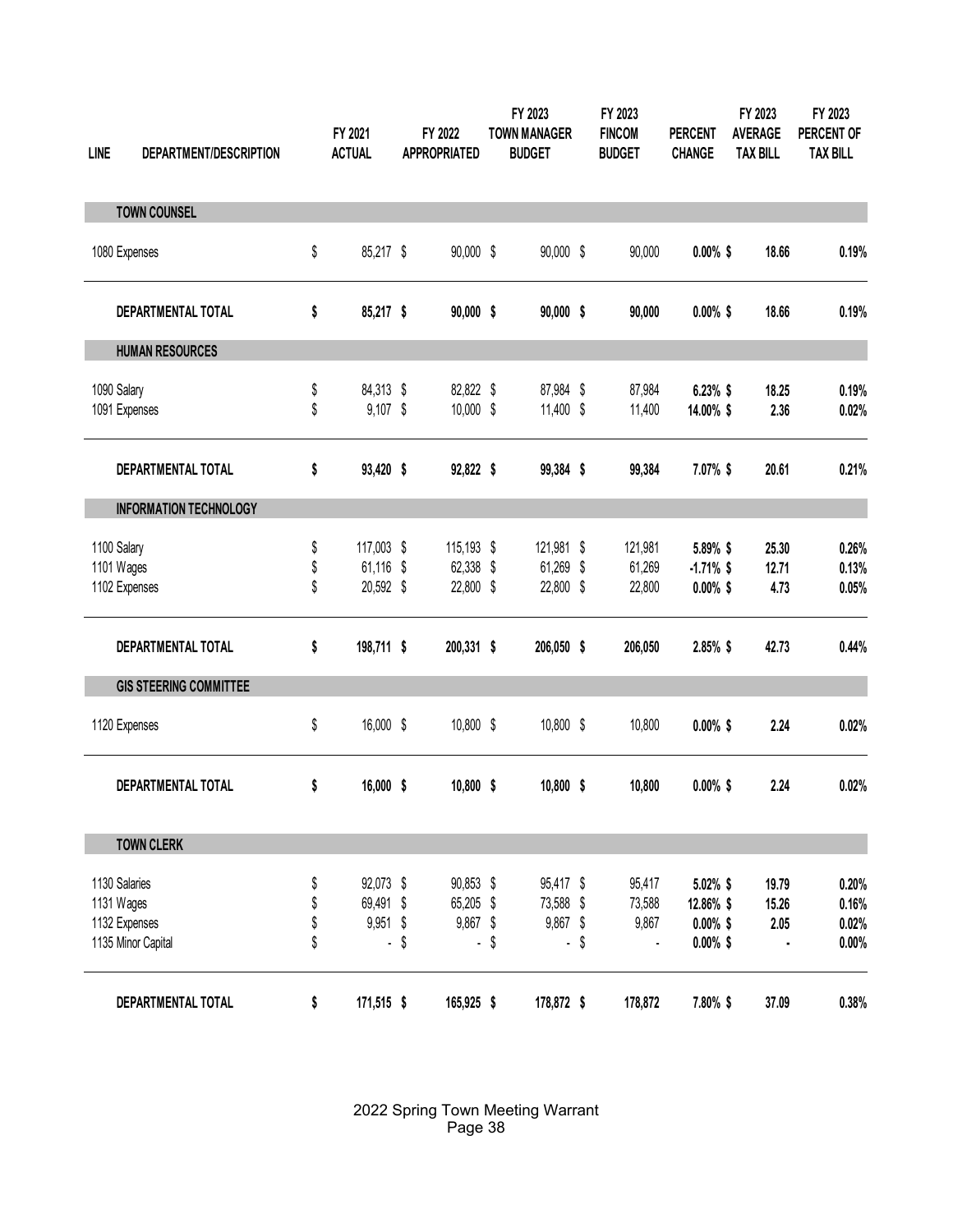| <b>LINE</b> | DEPARTMENT/DESCRIPTION                                                                                                |                | FY 2021<br><b>ACTUAL</b> |      | FY 2022<br><b>APPROPRIATED</b>       |      | FY 2023<br><b>TOWN MANAGER</b><br><b>BUDGET</b> |      | FY 2023<br><b>FINCOM</b><br><b>BUDGET</b> | <b>PERCENT</b><br><b>CHANGE</b>           | FY 2023<br><b>AVERAGE</b><br><b>TAX BILL</b> | FY 2023<br>PERCENT OF<br><b>TAX BILL</b> |
|-------------|-----------------------------------------------------------------------------------------------------------------------|----------------|--------------------------|------|--------------------------------------|------|-------------------------------------------------|------|-------------------------------------------|-------------------------------------------|----------------------------------------------|------------------------------------------|
|             | <b>ELECTIONS &amp; BOARD OF REGISTRARS</b>                                                                            |                |                          |      |                                      |      |                                                 |      |                                           |                                           |                                              |                                          |
|             | 1140 Stipend<br>1141 Expenses<br>1142 Minor Capital                                                                   | \$<br>\$<br>\$ | 16,356 \$<br>11,280 \$   | - \$ | 6,336 \$<br>7,912 \$                 | - \$ | 21,795 \$<br>12,437 \$                          | - \$ | 21,795<br>12,437<br>$\blacksquare$        | 243.99% \$<br>57.19% \$<br>$0.00\%$ \$    | 4.52<br>2.58                                 | 0.05%<br>0.03%<br>$0.00\%$               |
|             | DEPARTMENTAL TOTAL                                                                                                    | \$             | 27,636 \$                |      | 14,248 \$                            |      | 34,232 \$                                       |      | 34,232                                    | 140.26% \$                                | 7.10                                         | 0.07%                                    |
|             | <b>STREET LISTINGS</b>                                                                                                |                |                          |      |                                      |      |                                                 |      |                                           |                                           |                                              |                                          |
|             | 1150 Expenses                                                                                                         | \$             | 4,706 \$                 |      | 4,850 \$                             |      | $5,000$ \$                                      |      | 5,000                                     | $3.09\%$ \$                               | 1.04                                         | 0.01%                                    |
|             | DEPARTMENTAL TOTAL                                                                                                    | \$             | 4,706 \$                 |      | 4,850 \$                             |      | $5,000$ \$                                      |      | 5,000                                     | $3.09\%$ \$                               | 1.04                                         | 0.01%                                    |
|             | <b>INSURANCE &amp; BONDING</b>                                                                                        |                |                          |      |                                      |      |                                                 |      |                                           |                                           |                                              |                                          |
|             | 1160 Insurance & Bonding<br>1161 Insurance Deductible Reserve - Liability<br>1162 Insurance Deductible Reserve - 111F | \$<br>\$<br>\$ | 243,885 \$<br>12,000 \$  | - \$ | 290,000 \$<br>12,000 \$<br>25,000 \$ |      | 300,000 \$<br>12,000 \$<br>25,000 \$            |      | 300,000<br>12,000<br>25,000               | $3.45\%$ \$<br>$0.00\%$ \$<br>$0.00\%$ \$ | 62.21<br>2.49<br>5.18                        | 0.63%<br>0.03%<br>0.05%                  |
|             | DEPARTMENTAL TOTAL                                                                                                    | \$             | 255,885 \$               |      | 327,000 \$                           |      | 337,000 \$                                      |      | 337,000                                   | $3.06\%$ \$                               | 69.89                                        | 0.71%                                    |
|             | <b>TOWN REPORT</b>                                                                                                    |                |                          |      |                                      |      |                                                 |      |                                           |                                           |                                              |                                          |
|             | 1170 Expenses                                                                                                         | \$             | $1,416$ \$               |      | $1,500$ \$                           |      | $1,500$ \$                                      |      | 1,500                                     | $0.00\%$ \$                               | 0.31                                         | $0.00\%$                                 |
|             | DEPARTMENTAL TOTAL                                                                                                    | \$             | $1,416$ \$               |      | $1,500$ \$                           |      | $1,500$ \$                                      |      | 1,500                                     | $0.00\%$ \$                               | 0.31                                         | $0.00\%$                                 |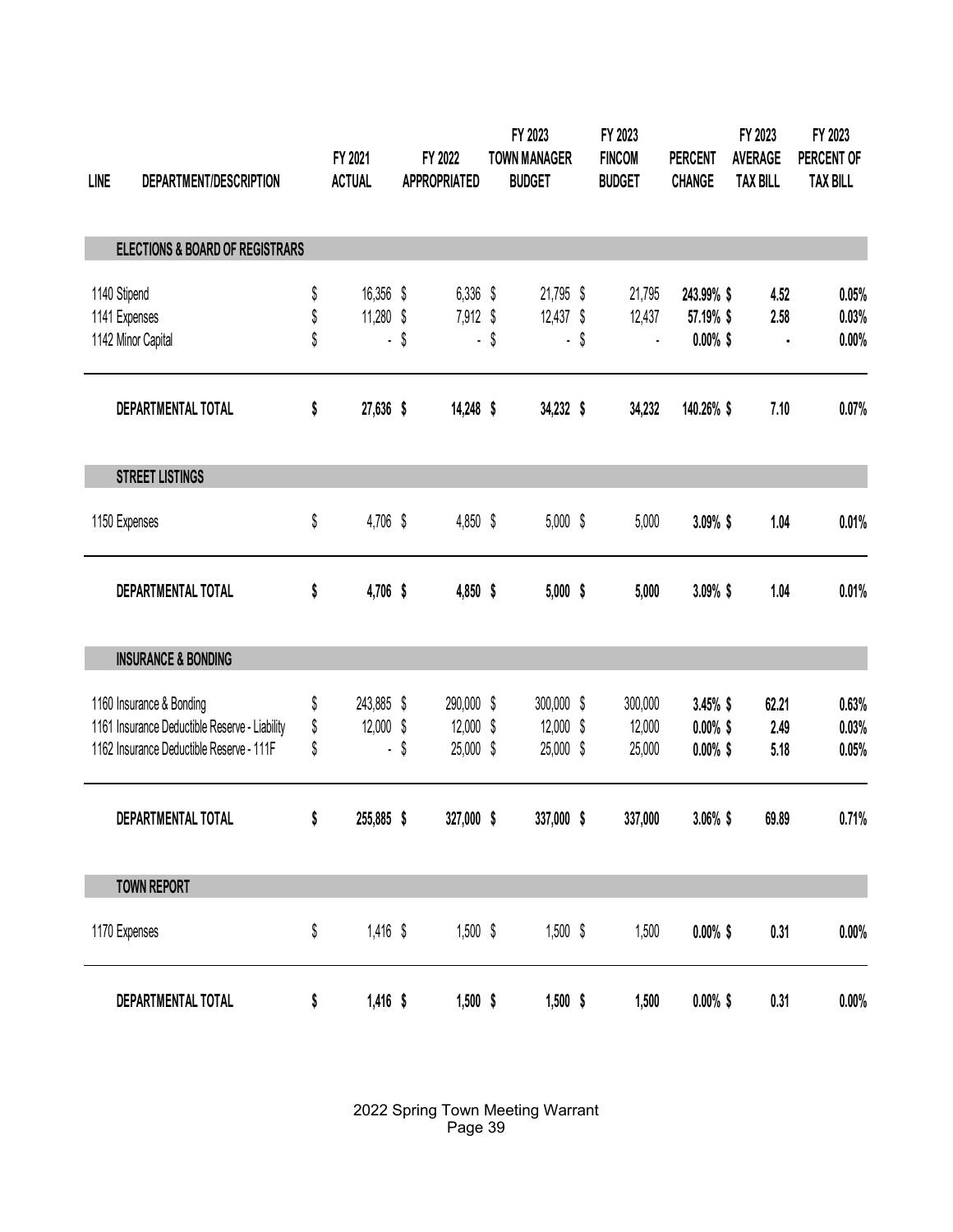| <b>LINE</b>   | DEPARTMENT/DESCRIPTION          | FY 2021<br><b>ACTUAL</b> | FY 2022<br><b>APPROPRIATED</b> |   | FY 2023<br><b>TOWN MANAGER</b><br><b>BUDGET</b> |   | FY 2023<br><b>FINCOM</b><br><b>BUDGET</b> | <b>PERCENT</b><br><b>CHANGE</b> | FY 2023<br><b>AVERAGE</b><br><b>TAX BILL</b> | FY 2023<br>PERCENT OF<br><b>TAX BILL</b> |
|---------------|---------------------------------|--------------------------|--------------------------------|---|-------------------------------------------------|---|-------------------------------------------|---------------------------------|----------------------------------------------|------------------------------------------|
|               | POSTAGE/TOWN HALL EXPENSES      |                          |                                |   |                                                 |   |                                           |                                 |                                              |                                          |
| 1180 Expenses |                                 | \$<br>53,942 \$          | 60,000 \$                      |   | 65,000 \$                                       |   | 65,000                                    | 8.33% \$                        | 13.48                                        | 0.14%                                    |
|               | 1181 Telephone Expenses         | \$<br>24,034 \$          | 30,000 \$                      |   | 30,000 \$                                       |   | 30,000                                    | $0.00\%$ \$                     | 6.22                                         | 0.06%                                    |
|               | 1182 Office Supplies            | \$<br>12,837 \$          | 17,000 \$                      |   | 17,000 \$                                       |   | 17,000                                    | $0.00\%$ \$                     | 3.53                                         | 0.04%                                    |
|               | DEPARTMENTAL TOTAL              | \$<br>90,813 \$          | 107,000 \$                     |   | 112,000 \$                                      |   | 112,000                                   | 4.67% \$                        | 23.23                                        | 0.24%                                    |
|               | <b>TOTAL GENERAL GOVERNMENT</b> | \$<br>1,977,833 \$       | 2,169,373                      | S | 2,281,925                                       | S | 2,281,925                                 | $5.19%$ \$                      | 473.23                                       | 4.82%                                    |

#### **LAND USE DEPARTMENTS**

| <b>CONSERVATION COMMISSION</b> |                 |      |                |      |                |     |                |             |                |          |
|--------------------------------|-----------------|------|----------------|------|----------------|-----|----------------|-------------|----------------|----------|
| 1200 Salary                    | \$<br>70,278 \$ |      | 69,481 \$      |      | 73,971 \$      |     | 73,971         | 6.46% \$    | 15.34          | 0.16%    |
|                                |                 |      |                |      |                |     |                |             |                |          |
| 1201 Wages                     | ٠               | \$   | ٠              | \$   | ٠              |     | $\blacksquare$ | $0.00\%$ \$ | $\blacksquare$ | $0.00\%$ |
| 1202 Expenses                  | 7,196           | S    | 7,350 \$       |      | 7,565          | \$  | 7,565          | 2.93% \$    | 1.57           | 0.02%    |
| 1203 Engineering & Legal       | ۰.              | S    | $\blacksquare$ | S    | $\blacksquare$ |     | $\blacksquare$ | $0.00\%$ \$ | ٠              | $0.00\%$ |
| 1204 Minor Capital             |                 | - \$ |                | - \$ |                | -\$ | $\blacksquare$ | $0.00\%$ \$ | ٠              | $0.00\%$ |
| DEPARTMENTAL TOTAL             | \$<br>77,474 \$ |      | 76,831 \$      |      | 81,536 \$      |     | 81,536         | $6.12\%$ \$ | 16.91          | 0.17%    |
| <b>PLANNING BOARD</b>          |                 |      |                |      |                |     |                |             |                |          |
| 1210 Salaries                  | 85,519 \$       |      | 84,016 \$      |      | 89,236 \$      |     | 89,236         | $6.21\%$ \$ | 18.51          | 0.19%    |
| 1211 Wages                     |                 | S    | ٠              | \$   | $\blacksquare$ |     | $\blacksquare$ | $0.00\%$ \$ | ٠              | $0.00\%$ |
| 1212 Expenses                  | 5,540 \$        |      | 8,650 \$       |      | 9,950 \$       |     | 9,950          | 15.03% \$   | 2.06           | 0.02%    |
| 1215 M.R.P.C. Assessment       | $3,755$ \$      |      | $3,850$ \$     |      | 4,000          | S   | 4,000          | 3.90%\$     | 0.83           | 0.01%    |
| 1216 Legal Budget              | ٠               | \$   | ۰.             | \$   | ۰.             | \$  | $\blacksquare$ | $0.00\%$ \$ | ٠              | $0.00\%$ |
| DEPARTMENTAL TOTAL             | \$<br>94,814 \$ |      | 96,516 \$      |      | 103,186 \$     |     | 103,186        | $6.91\%$ \$ | 21.40          | 0.22%    |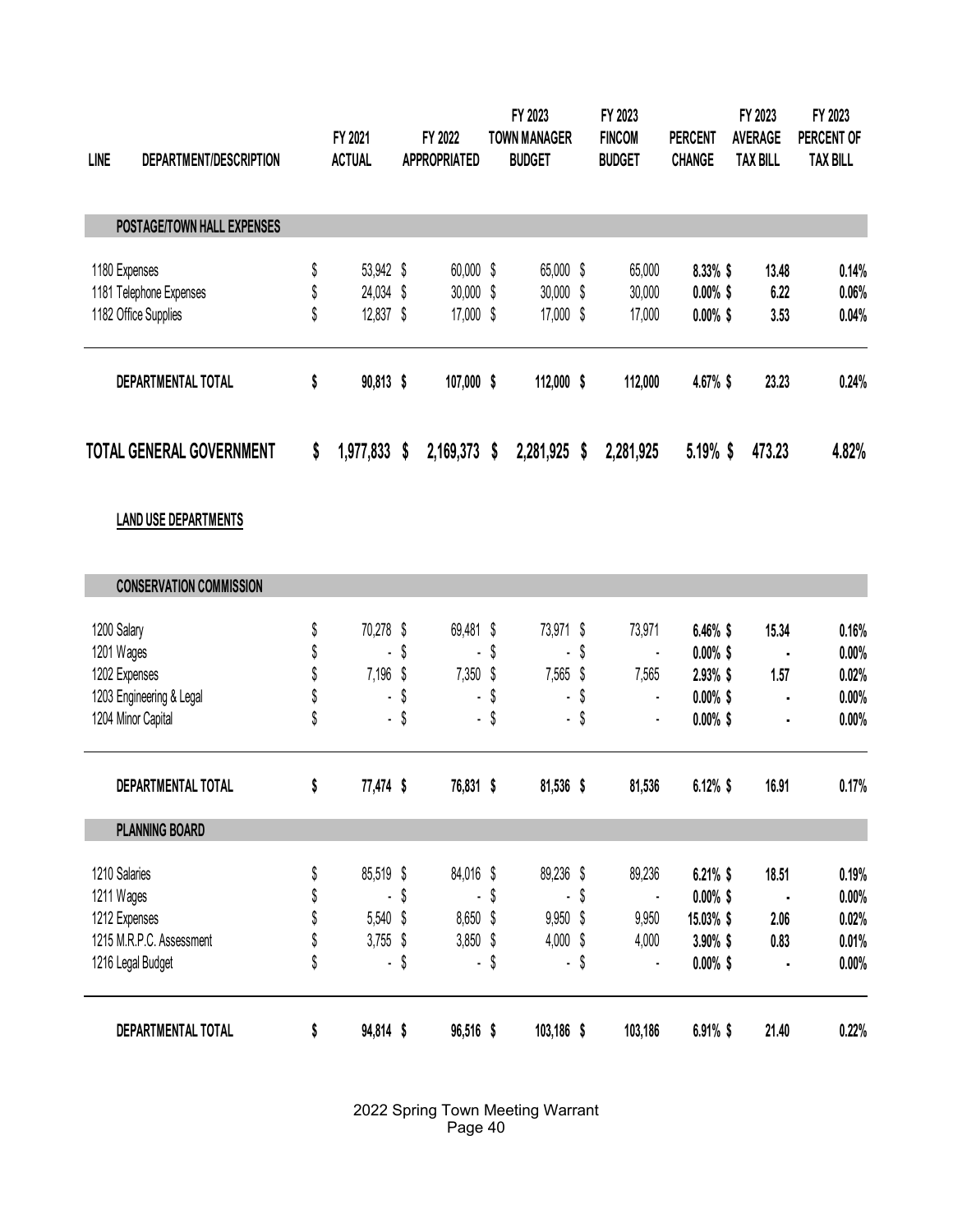| <b>LINE</b> | DEPARTMENT/DESCRIPTION         | FY 2021<br><b>ACTUAL</b> |        | FY 2022<br><b>APPROPRIATED</b> |        | FY 2023<br><b>TOWN MANAGER</b><br><b>BUDGET</b> |        | FY 2023<br><b>FINCOM</b><br><b>BUDGET</b> | <b>PERCENT</b><br><b>CHANGE</b> | FY 2023<br><b>AVERAGE</b><br><b>TAX BILL</b> | FY 2023<br>PERCENT OF<br><b>TAX BILL</b> |
|-------------|--------------------------------|--------------------------|--------|--------------------------------|--------|-------------------------------------------------|--------|-------------------------------------------|---------------------------------|----------------------------------------------|------------------------------------------|
|             | <b>ZONING BOARD OF APPEALS</b> |                          |        |                                |        |                                                 |        |                                           |                                 |                                              |                                          |
|             | 1220 Wages                     | \$<br>20,524 \$          |        |                                | $-$ \$ |                                                 | $-$ \$ | $\overline{\phantom{a}}$                  | $0.00\%$ \$                     |                                              | $0.00\%$                                 |
|             | 1221 Expenses                  | \$<br>484 \$             |        | $1,500$ \$                     |        | $1,500$ \$                                      |        | 1,500                                     | $0.00\%$ \$                     | 0.31                                         | 0.00%                                    |
|             | DEPARTMENTAL TOTAL             | \$<br>21,008 \$          |        | $1,500$ \$                     |        | $1,500$ \$                                      |        | 1,500                                     | $0.00\%$ \$                     | 0.31                                         | $0.00\%$                                 |
|             | HISTORIC DISTRICT COMMISSION   |                          |        |                                |        |                                                 |        |                                           |                                 |                                              |                                          |
|             | 1230 Wages                     | \$                       | - \$   |                                | $-$ \$ |                                                 | - \$   | $\blacksquare$                            | $0.00\%$ \$                     |                                              | $0.00\%$                                 |
|             | 1231 Expenses                  | \$                       | $-$ \$ |                                | $-$ \$ |                                                 | $-$ \$ | $\blacksquare$                            | $0.00\%$ \$                     |                                              | $0.00\%$                                 |
|             | DEPARTMENTAL TOTAL             | \$                       | $-$ \$ |                                | $-$ \$ |                                                 | $-$ \$ | $\blacksquare$                            | $0.00\%$ \$                     |                                              | $0.00\%$                                 |
|             | <b>BUILDING INSPECTOR</b>      |                          |        |                                |        |                                                 |        |                                           |                                 |                                              |                                          |
|             | 1240 Salaries                  | \$<br>118,522 \$         |        | 93,380 \$                      |        | 99,073 \$                                       |        | 99,073                                    | 6.10%\$                         | 20.55                                        | 0.21%                                    |
|             | 1241 Wages                     | \$<br>55,788 \$          |        | 56,503 \$                      |        | 58,769 \$                                       |        | 58,769                                    | 4.01% \$                        | 12.19                                        | 0.12%                                    |
|             | 1242 Expenses                  | \$<br>3,700 \$           |        | $3,500$ \$                     |        | $3,700$ \$                                      |        | 3,700                                     | 5.71% \$                        | 0.77                                         | 0.01%                                    |
|             | 1243 Minor Capital             | \$<br>÷.                 | \$     | $\blacksquare$                 | \$     | ä,                                              | \$     | $\blacksquare$                            | $0.00\%$ \$                     |                                              | $0.00\%$                                 |
|             | DEPARTMENTAL TOTAL             | \$<br>178,010 \$         |        | 153,383 \$                     |        | 161,542 \$                                      |        | 161,542                                   | 5.32% \$                        | 33.50                                        | 0.34%                                    |
|             | <b>MECHANICAL INSPECTOR</b>    |                          |        |                                |        |                                                 |        |                                           |                                 |                                              |                                          |
|             | 1250 Fee Salaries              | \$<br>38,620 \$          |        | 30,000 \$                      |        | 39,000 \$                                       |        | 39,000                                    | 30.00%\$                        | 8.09                                         | 0.08%                                    |
|             | 1251 Expenses                  | \$<br>2,838 \$           |        | 4,000 \$                       |        | $4,000$ \$                                      |        | 4,000                                     | $0.00\%$ \$                     | 0.83                                         | 0.01%                                    |
|             | DEPARTMENTAL TOTAL             | \$<br>41,458 \$          |        | 34,000 \$                      |        | 43,000 \$                                       |        | 43,000                                    | 26.47% \$                       | 8.92                                         | 0.09%                                    |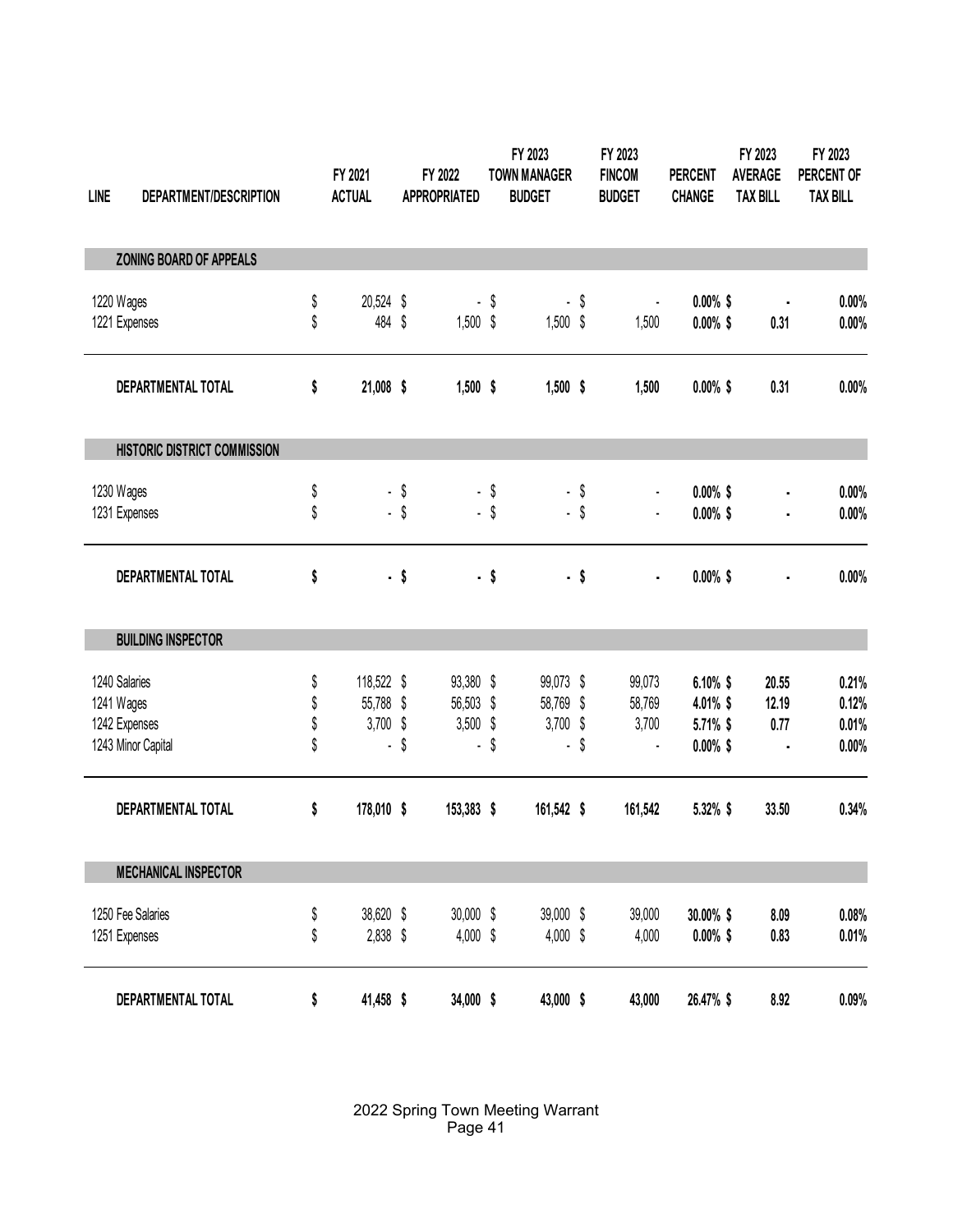| <b>LINE</b> | DEPARTMENT/DESCRIPTION                  | FY 2021<br><b>ACTUAL</b> | FY 2022<br><b>APPROPRIATED</b> | FY 2023<br><b>TOWN MANAGER</b><br><b>BUDGET</b> | FY 2023<br><b>FINCOM</b><br><b>BUDGET</b> | <b>PERCENT</b><br><b>CHANGE</b> | FY 2023<br><b>AVERAGE</b><br><b>TAX BILL</b> | FY 2023<br>PERCENT OF<br><b>TAX BILL</b> |
|-------------|-----------------------------------------|--------------------------|--------------------------------|-------------------------------------------------|-------------------------------------------|---------------------------------|----------------------------------------------|------------------------------------------|
|             | <b>EARTH REMOVAL INSPECTOR</b>          |                          |                                |                                                 |                                           |                                 |                                              |                                          |
|             | 1260 Stipend                            | \$<br>$2,500$ \$         | $2,500$ \$                     | $2,500$ \$                                      | 2,500                                     | $0.00\%$ \$                     | 0.52                                         | 0.01%                                    |
|             | 1261 Expenses                           | \$                       | \$<br>100                      | \$<br>200                                       | \$<br>200                                 | 100.00% \$                      | $0.04\,$                                     | $0.00\%$                                 |
|             | 1262 Minor Capital                      | \$<br>$\blacksquare$     | \$<br>$\blacksquare$           | \$                                              | \$<br>$\blacksquare$                      | $0.00\%$ \$                     |                                              | 0.00%                                    |
|             | DEPARTMENTAL TOTAL                      | \$<br>$2,500$ \$         | $2,600$ \$                     | $2,700$ \$                                      | 2,700                                     | $3.85\%$ \$                     | 0.56                                         | 0.01%                                    |
|             | <b>BOARD OF HEALTH</b>                  |                          |                                |                                                 |                                           |                                 |                                              |                                          |
|             | 1270 Wages                              | \$<br>ä,                 | \$<br>$\blacksquare$           | \$                                              | \$                                        | $0.00\%$ \$                     |                                              | 0.00%                                    |
|             | 1271 Expenses                           | \$<br>830                | \$<br>1,575 \$                 | 1,575                                           | \$<br>1,575                               | $0.00\%$ \$                     | 0.33                                         | $0.00\%$                                 |
|             | 1272 Nursing Services                   | \$                       | \$<br>13,767                   | \$<br>14,455 \$                                 | 14,455                                    | 5.00%\$                         | 3.00                                         | 0.03%                                    |
|             | 1273 Nashoba Health District            | \$<br>41,841             | \$<br>30,167                   | \$<br>31,675 \$                                 | 31,675                                    | 5.00%\$                         | 6.57                                         | 0.07%                                    |
|             | 1274 Herbert Lipton MH                  | \$<br>$8,000$ \$         | 8,000                          | \$                                              | \$<br>$\blacksquare$                      | $-100.00\%$ \$                  |                                              | 0.00%                                    |
|             | 1275 Eng/Consult/Landfill Monitoring    | \$<br>$11,233$ \$        | 10,200 \$                      | 10,200 \$                                       | 10,200                                    | $0.00\%$ \$                     | 2.12                                         | 0.02%                                    |
|             | DEPARTMENTAL TOTAL                      | \$<br>61,904 \$          | 63,709 \$                      | 57,905 \$                                       | 57,905                                    | $-9.11\%$ \$                    | 12.01                                        | 0.12%                                    |
|             | <b>SEALER OF WEIGHTS &amp; MEASURES</b> |                          |                                |                                                 |                                           |                                 |                                              |                                          |
|             | 1280 Fee Salaries                       | \$<br>300 \$             | $3,200$ \$                     | $3,200$ \$                                      | 3,200                                     | $0.00\%$ \$                     | 0.66                                         | 0.01%                                    |
|             | 1281 Expenses                           | \$<br>¥,                 | \$<br>$100$ \$                 | 100                                             | \$<br>100                                 | $0.00\%$ \$                     | 0.02                                         | $0.00\%$                                 |
|             | DEPARTMENTAL TOTAL                      | \$<br>300 <sup>°</sup>   | $3,300$ \$                     | $3,300$ \$                                      | 3,300                                     | $0.00\%$ \$                     | 0.68                                         | 0.01%                                    |
|             | TOTAL LAND USE DEPARTMENTS              | \$<br>477,468 \$         | 431,839 \$                     | 454,670 \$                                      | 454,670                                   | $5.29\%$ \$                     | 94.29                                        | $0.96\%$                                 |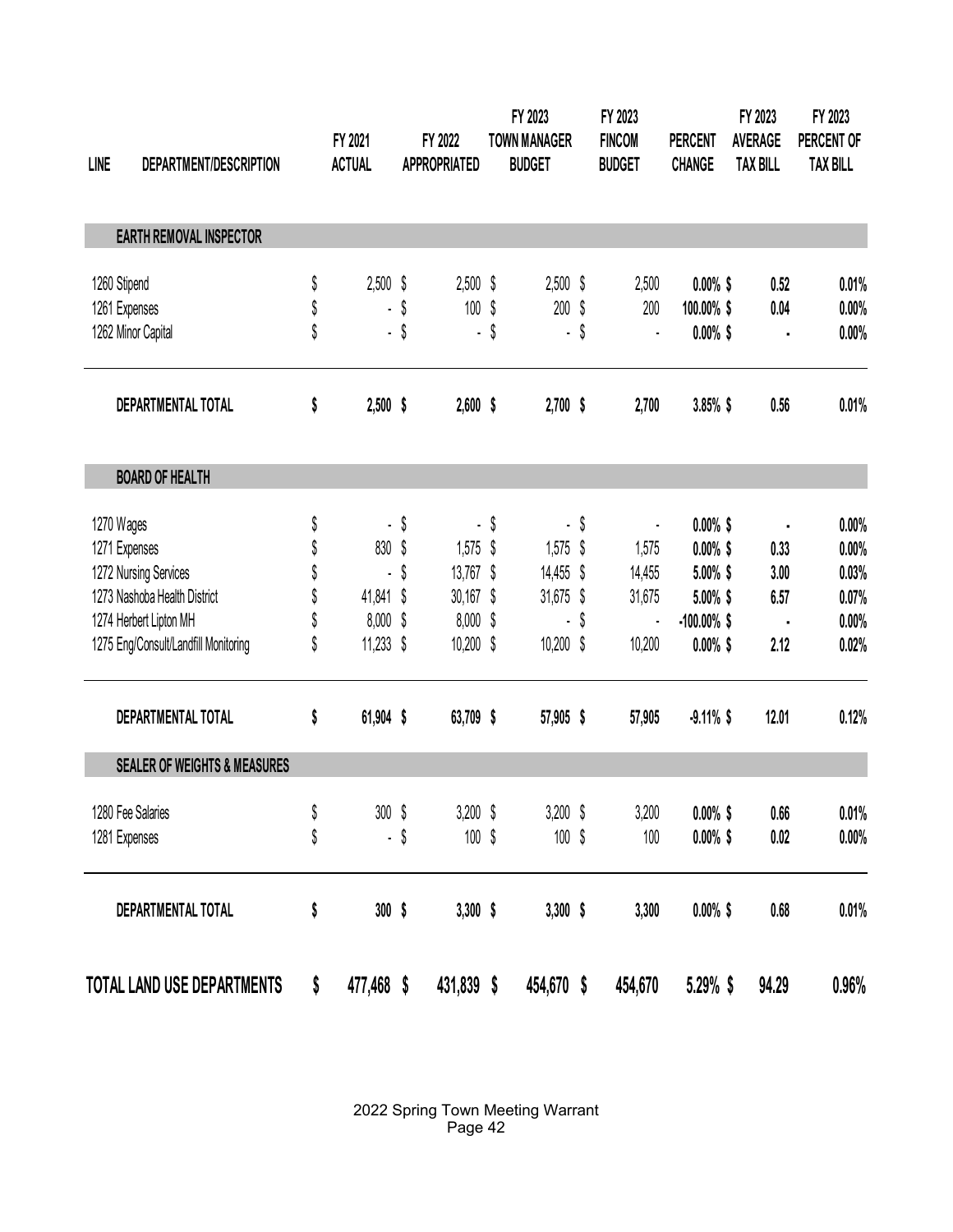| <b>LINE</b> | DEPARTMENT/DESCRIPTION              | FY 2021<br><b>ACTUAL</b> |        | FY 2022<br><b>APPROPRIATED</b> |                | FY 2023<br><b>TOWN MANAGER</b><br><b>BUDGET</b> | FY 2023<br><b>FINCOM</b><br><b>BUDGET</b> | <b>PERCENT</b><br><b>CHANGE</b> | FY 2023<br><b>AVERAGE</b><br><b>TAX BILL</b> | FY 2023<br>PERCENT OF<br><b>TAX BILL</b> |
|-------------|-------------------------------------|--------------------------|--------|--------------------------------|----------------|-------------------------------------------------|-------------------------------------------|---------------------------------|----------------------------------------------|------------------------------------------|
|             | PROTECTION OF PERSONS AND PROPERTY  |                          |        |                                |                |                                                 |                                           |                                 |                                              |                                          |
|             | <b>POLICE DEPARTMENT</b>            |                          |        |                                |                |                                                 |                                           |                                 |                                              |                                          |
|             | 1300 Salaries                       | \$<br>200,207 \$         |        | 269,791 \$                     |                | 278,889 \$                                      | 278,889                                   | $3.37\%$ \$                     | 57.84                                        | 0.59%                                    |
|             | 1301 Wages                          | \$<br>1,952,786 \$       |        | 1,981,381 \$                   |                | 2,092,704 \$                                    | 2,092,704                                 | 5.62% \$                        | 433.99                                       | 4.42%                                    |
|             | 1302 Expenses                       | \$<br>177,093 \$         |        | 212,200 \$                     |                | 214,450 \$                                      | 214,450                                   | $1.06\%$ \$                     | 44.47                                        | 0.45%                                    |
|             | 1303 Lease or Purchase of Cruisers  | \$<br>4,920              | \$     | $5,000$ \$                     |                | $5,000$ \$                                      | 5,000                                     | $0.00\%$ \$                     | 1.04                                         | 0.01%                                    |
|             | 1304 PS Building (Expenses)         | \$                       | \$     | $\blacksquare$                 |                | \$                                              | \$                                        | $0.00\%$ \$                     |                                              | 0.00%                                    |
|             | 1305 Minor Capital                  | \$<br>19,966 \$          |        | 11,000 \$                      |                | 11,000 \$                                       | 11,000                                    | $0.00\%$ \$                     | 2.28                                         | 0.02%                                    |
|             | DEPARTMENTAL TOTAL                  | \$<br>2,354,972 \$       |        | 2,479,372 \$                   |                | 2,602,043 \$                                    | 2,602,043                                 | 4.95%\$                         | 539.62                                       | 5.50%                                    |
|             | <b>FIRE DEPARTMENT</b>              |                          |        |                                |                |                                                 |                                           |                                 |                                              |                                          |
|             | 1310 Salaries                       | \$<br>235,000 \$         |        | 238,928 \$                     |                | 260,754 \$                                      | 260,754                                   | $9.13\%$ \$                     | 54.08                                        | 0.55%                                    |
|             | 1311 Wages                          | \$<br>929,402 \$         |        | 997,894 \$                     |                | 1,051,432 \$                                    | 1,051,432                                 | 5.37% \$                        | 218.05                                       | 2.22%                                    |
|             | 1312 Expenses                       | \$<br>174,567 \$         |        | 161,682 \$                     |                | 195,600 \$                                      | 195,600                                   | 20.98% \$                       | 40.56                                        | 0.41%                                    |
|             | DEPARTMENTAL TOTAL                  | \$<br>1,338,969 \$       |        | 1,398,504 \$                   |                | 1,507,786 \$                                    | 1,507,786                                 | 7.81% \$                        | 312.69                                       | 3.18%                                    |
|             | <b>GROTON WATER FIRE PROTECTION</b> |                          |        |                                |                |                                                 |                                           |                                 |                                              |                                          |
|             | 1320 West Groton Water District     | \$<br>$\blacksquare$     | \$     | 1                              |                | \$<br>1                                         | \$<br>$\mathbf{1}$                        | $0.00\%$ \$                     | 0.00                                         | $0.00\%$                                 |
|             | 1321 Groton Water Department        | \$                       | $-$ \$ | $\mathbf{1}$                   |                | \$<br>$\mathbf{1}$                              | \$<br>$\mathbf 1$                         | $0.00\%$ \$                     | 0.00                                         | $0.00\%$                                 |
|             | DEPARTMENTAL TOTAL                  | \$                       | - \$   |                                | 2 <sup>5</sup> | 2 <sub>3</sub>                                  | 2                                         | $0.00\%$ \$                     | 0.00                                         | $0.00\%$                                 |
|             | <b>ANIMAL INSPECTOR</b>             |                          |        |                                |                |                                                 |                                           |                                 |                                              |                                          |
|             | 1330 Salary                         | \$<br>$2,082$ \$         |        | $2,082$ \$                     |                | $2,082$ \$                                      | 2,082                                     | $0.00\%$ \$                     | 0.43                                         | $0.00\%$                                 |
|             | 1331 Expenses                       | \$<br>$125$ \$           |        | 400 \$                         |                | 400 \$                                          | 400                                       | $0.00\%$ \$                     | 0.08                                         | $0.00\%$                                 |
|             | DEPARTMENTAL TOTAL                  | \$<br>$2,207$ \$         |        | 2,482 \$                       |                | $2,482$ \$                                      | 2,482                                     | $0.00\%$ \$                     | 0.51                                         | 0.01%                                    |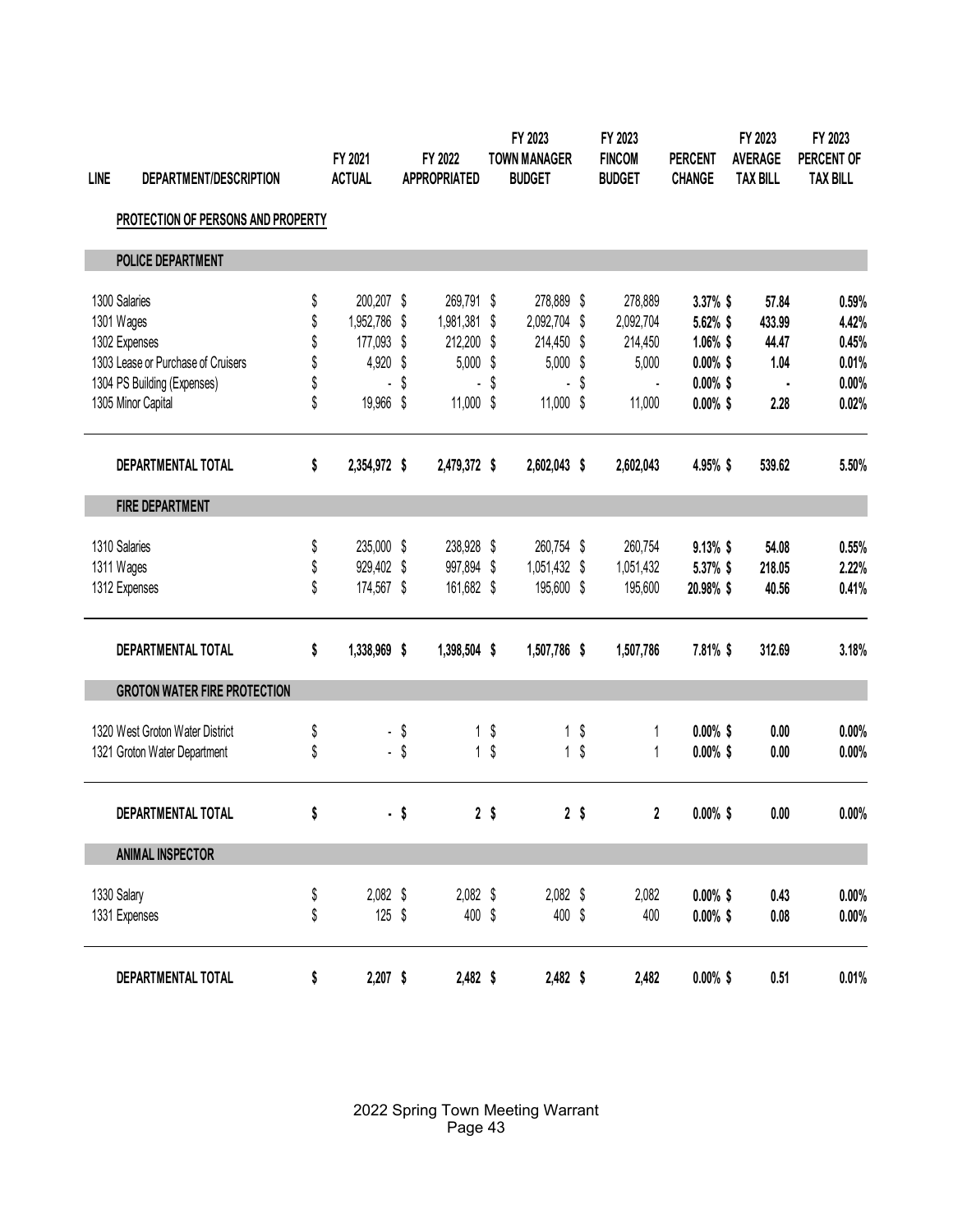| <b>LINE</b> | DEPARTMENT/DESCRIPTION                             | FY 2021<br><b>ACTUAL</b> | FY 2022<br><b>APPROPRIATED</b> |        | FY 2023<br><b>TOWN MANAGER</b><br><b>BUDGET</b> | FY 2023<br><b>FINCOM</b><br><b>BUDGET</b> | <b>PERCENT</b><br><b>CHANGE</b> | FY 2023<br><b>AVERAGE</b><br><b>TAX BILL</b> | FY 2023<br>PERCENT OF<br><b>TAX BILL</b> |
|-------------|----------------------------------------------------|--------------------------|--------------------------------|--------|-------------------------------------------------|-------------------------------------------|---------------------------------|----------------------------------------------|------------------------------------------|
|             | ANIMAL CONTROL OFFICER                             |                          |                                |        |                                                 |                                           |                                 |                                              |                                          |
|             | 1340 Salary                                        | \$<br>$2,082$ \$         | 2,082 \$                       |        | $2,082$ \$                                      | 2,082                                     | $0.00\%$ \$                     | 0.43                                         | 0.00%                                    |
|             | 1341 Expenses                                      | \$<br>$125$ \$           | 400 \$                         |        | 400 \$                                          | 400                                       | $0.00\%$ \$                     | 0.08                                         | 0.00%                                    |
|             | DEPARTMENTAL TOTAL                                 | \$<br>$2,207$ \$         | 2,482 \$                       |        | 2,482 \$                                        | 2,482                                     | $0.00\%$ \$                     | 0.51                                         | 0.01%                                    |
|             | <b>EMERGENCY MANAGEMENT AGENCY</b>                 |                          |                                |        |                                                 |                                           |                                 |                                              |                                          |
|             | 1350 Salary                                        | \$<br>$4,000$ \$         | $4,000$ \$                     |        | $4,000$ \$                                      | 4,000                                     | $0.00\%$ \$                     | 0.83                                         | 0.01%                                    |
|             | 1351 Expenses                                      | \$<br>12,500 \$          | 10,000                         | \$     | 10,000 \$                                       | 10,000                                    | $0.00\%$ \$                     | 2.07                                         | 0.02%                                    |
|             | 1352 Minor Capital                                 | \$<br>ä,                 | \$<br>$\overline{\phantom{a}}$ | \$     | ä,                                              | \$                                        | $0.00\%$ \$                     |                                              | 0.00%                                    |
|             | <b>DEPARTMENTAL TOTAL</b>                          | \$<br>16,500 \$          | 14,000 \$                      |        | 14,000 \$                                       | 14,000                                    | $0.00\%$ \$                     | 2.90                                         | 0.03%                                    |
|             | <b>DOG OFFICER</b>                                 |                          |                                |        |                                                 |                                           |                                 |                                              |                                          |
|             | 1360 Salary                                        | \$<br>14,503 \$          | 15,000 \$                      |        | 15,000 \$                                       | 15,000                                    | $0.00\%$ \$                     | 3.11                                         | 0.03%                                    |
|             | 1361 Expenses                                      | \$<br>3,997 \$           | $3,000$ \$                     |        | $3,000$ \$                                      | 3,000                                     | $0.00\%$ \$                     | 0.62                                         | 0.01%                                    |
|             | DEPARTMENTAL TOTAL                                 | \$<br>18,500 \$          | 18,000 \$                      |        | 18,000 \$                                       | 18,000                                    | $0.00\%$ \$                     | 3.73                                         | 0.04%                                    |
|             | POLICE & FIRE COMMUNICATIONS                       |                          |                                |        |                                                 |                                           |                                 |                                              |                                          |
|             | 1370 Wages                                         | \$<br>409,095 \$         | 415,137 \$                     |        | 500,359 \$                                      | 500,359                                   | 20.53% \$                       | 103.77                                       | 1.06%                                    |
|             | 1371 Expenses                                      | \$<br>9,364 \$           | 23,875 \$                      |        | 23,875 \$                                       | 23,875                                    | $0.00\%$ \$                     | 4.95                                         | 0.05%                                    |
|             | 1372 Minor Capital                                 | \$<br>ä,                 | \$                             | $-$ \$ | $\blacksquare$                                  | \$<br>$\blacksquare$                      | $0.00\%$ \$                     |                                              | $0.00\%$                                 |
|             | DEPARTMENTAL TOTAL                                 | \$<br>418,459 \$         | 439,012 \$                     |        | 524,234 \$                                      | 524,234                                   | 19.41% \$                       | 108.72                                       | 1.11%                                    |
|             | <b>TOTAL PROTECTION OF</b><br>PERSONS AND PROPERTY | \$<br>4,151,814 \$       | 4,353,853 \$                   |        | 4,671,029 \$                                    | 4,671,029                                 | 7.28% \$                        | 968.69                                       | 9.87%                                    |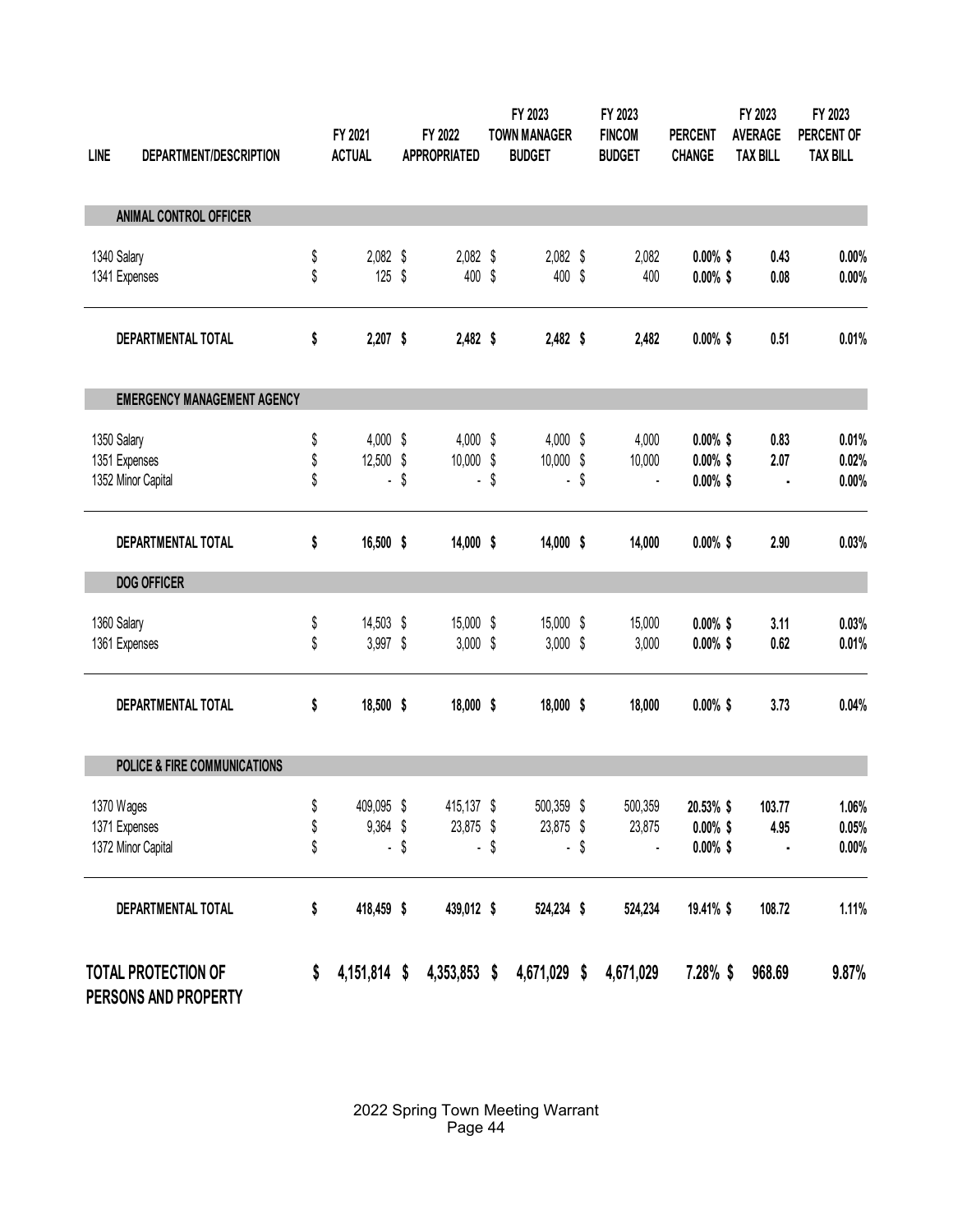| <b>LINE</b> | DEPARTMENT/DESCRIPTION                           | FY 2021<br><b>ACTUAL</b> | FY 2022<br><b>APPROPRIATED</b> | FY 2023<br><b>TOWN MANAGER</b><br><b>BUDGET</b> | FY 2023<br><b>FINCOM</b><br><b>BUDGET</b> | <b>PERCENT</b><br><b>CHANGE</b> | FY 2023<br><b>AVERAGE</b><br><b>TAX BILL</b> | FY 2023<br>PERCENT OF<br><b>TAX BILL</b> |
|-------------|--------------------------------------------------|--------------------------|--------------------------------|-------------------------------------------------|-------------------------------------------|---------------------------------|----------------------------------------------|------------------------------------------|
|             | REGIONAL SCHOOL DISTRICT BUDGETS                 |                          |                                |                                                 |                                           |                                 |                                              |                                          |
|             | NASHOBA VALLEY REGIONAL TECHNICAL HIGH SCHOOL    |                          |                                |                                                 |                                           |                                 |                                              |                                          |
|             | 1400 Operating Expenses                          | \$<br>688,273 \$         | 807,474 \$                     | 810,037 \$                                      | 810,037                                   | $0.32\%$ \$                     | 167.99                                       | 1.71%                                    |
|             | DEPARTMENTAL TOTAL                               | \$<br>688,273 \$         | 807,474 \$                     | 810,037 \$                                      | 810,037                                   | $0.32\%$ \$                     | 167.99                                       | 1.71%                                    |
|             | <b>GROTON-DUNSTABLE REGIONAL SCHOOL DISTRICT</b> |                          |                                |                                                 |                                           |                                 |                                              |                                          |
|             | 1410 Operating Expenses                          | \$<br>22,727,239 \$      | 23,481,350 \$                  | 24,319,318 \$                                   | 24,319,318                                | $3.57\%$ \$                     | 5,043.39                                     | 51.36%                                   |
|             | 1411 Debt Service, Excluded                      | \$                       | \$<br>485,426 \$               | 422,713 \$                                      | 422,713                                   | $-12.92\%$ \$                   | 87.66                                        | 0.89%                                    |
|             | 1412 Debt Service, Unexcluded                    | \$                       | \$<br>56,358 \$                | 60,191 \$                                       | 60,191                                    | 6.80% \$                        | 12.48                                        | 0.13%                                    |
|             | 1413 Out of District Placement                   | \$                       | \$<br>ä,                       | \$<br>ä,                                        | \$<br>$\blacksquare$                      | $0.00\%$ \$                     |                                              | $0.00\%$                                 |
|             | 1414 Capital Assessment                          | \$<br>265,172 \$         | 217,298 \$                     | 577,026 \$                                      | 577,026                                   | 165.55% \$                      | 119.66                                       | 1.22%                                    |
|             | DEPARTMENTAL TOTAL                               | \$<br>22,992,411 \$      | 24,240,432 \$                  | 25,379,248 \$                                   | 25,379,248                                | 4.70%\$                         | 5,263.20                                     | 53.60%                                   |
|             | <b>TOTAL SCHOOLS</b>                             | \$<br>23,680,684         | \$<br>25,047,906               | \$<br>26,189,285                                | \$<br>26, 189, 285                        |                                 | 4.56% \$ 5,431.19                            | 55.31%                                   |
|             | DEPARTMENT OF PUBLIC WORKS                       |                          |                                |                                                 |                                           |                                 |                                              |                                          |
|             | <b>HIGHWAY DEPARTMENT</b>                        |                          |                                |                                                 |                                           |                                 |                                              |                                          |
|             | 1500 Salaries                                    | \$<br>115,659 \$         | 113,877 \$                     | 120,523 \$                                      | 120,523                                   | 5.84% \$                        | 24.99                                        | 0.25%                                    |
|             | 1501 Wages                                       | \$<br>646,439 \$         | 726,364 \$                     | 743,115 \$                                      | 743,115                                   | $2.31\%$ \$                     | 154.11                                       | 1.57%                                    |
|             | 1502 Expenses                                    | \$<br>125,643 \$         | 136,900 \$                     | 136,900 \$                                      | 136,900                                   | $0.00\%$ \$                     | 28.39                                        | 0.29%                                    |
|             | 1503 Highway Maintenance                         | \$<br>54,076 \$          | 90,000 \$                      | 90,000 \$                                       | 90,000                                    | $0.00\%$ \$                     | 18.66                                        | 0.19%                                    |
|             | 1504 Minor Capital                               | \$<br>ä.                 | \$<br>¥.                       | \$<br>20,000 \$                                 | 20,000                                    | $0.00\%$ \$                     | 4.15                                         | 0.04%                                    |
|             | DEPARTMENTAL TOTAL                               | \$<br>941,817 \$         | 1,067,141 \$                   | 1,110,538 \$                                    | 1,110,538                                 | 4.07%\$                         | 230.31                                       | 2.35%                                    |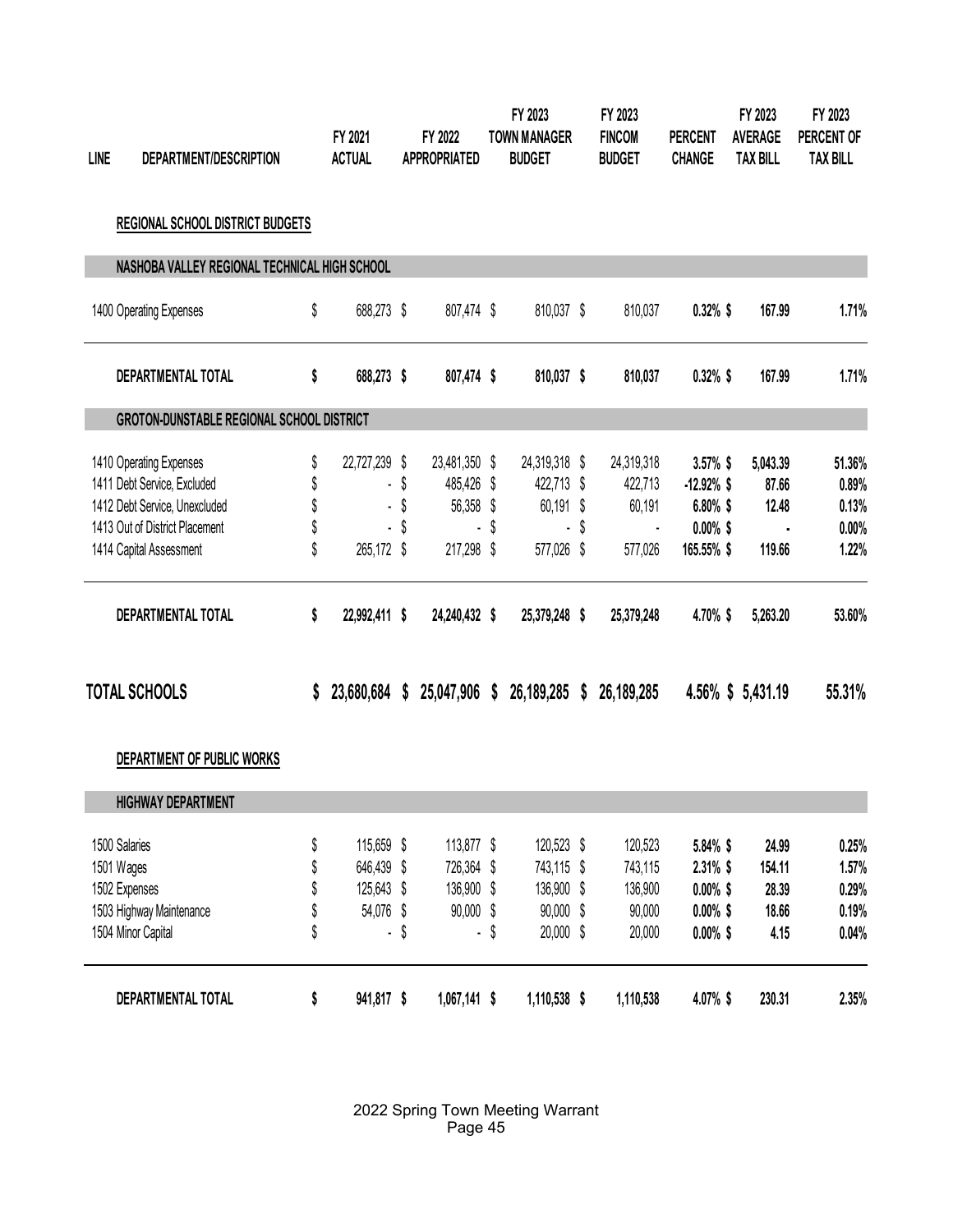| <b>LINE</b> | DEPARTMENT/DESCRIPTION                      | FY 2021<br><b>ACTUAL</b> | FY 2022<br><b>APPROPRIATED</b> | FY 2023<br><b>TOWN MANAGER</b><br><b>BUDGET</b> | FY 2023<br><b>FINCOM</b><br><b>BUDGET</b> | <b>PERCENT</b><br><b>CHANGE</b> | FY 2023<br><b>AVERAGE</b><br><b>TAX BILL</b> | FY 2023<br>PERCENT OF<br><b>TAX BILL</b> |
|-------------|---------------------------------------------|--------------------------|--------------------------------|-------------------------------------------------|-------------------------------------------|---------------------------------|----------------------------------------------|------------------------------------------|
|             | <b>STREET LIGHTS</b>                        |                          |                                |                                                 |                                           |                                 |                                              |                                          |
|             | 1510 Expenses                               | \$<br>12,204 \$          | 15,000 \$                      | 15,000 \$                                       | 15,000                                    | $0.00\%$ \$                     | 3.11                                         | 0.03%                                    |
|             | DEPARTMENTAL TOTAL                          | \$<br>12,204 \$          | 15,000 \$                      | 15,000 \$                                       | 15,000                                    | $0.00\%$ \$                     | 3.11                                         | 0.03%                                    |
|             | <b>SNOW AND ICE</b>                         |                          |                                |                                                 |                                           |                                 |                                              |                                          |
|             | 1520 Expenses                               | \$<br>137,133 \$         | 165,000 \$                     | 165,000 \$                                      | 165,000                                   | $0.00\%$ \$                     | 34.22                                        | 0.35%                                    |
|             | 1521 Overtime                               | \$<br>195,333 \$         | 140,000                        | \$<br>140,000 \$                                | 140,000                                   | $0.00\%$ \$                     | 29.03                                        | 0.30%                                    |
|             | 1522 Hired Equipment                        | \$<br>82,973 \$          | 35,000 \$                      | 35,000 \$                                       | 35,000                                    | $0.00\%$ \$                     | 7.26                                         | 0.07%                                    |
|             | DEPARTMENTAL TOTAL                          | \$<br>415,439 \$         | 340,000 \$                     | 340,000 \$                                      | 340,000                                   | $0.00\%$ \$                     | 70.51                                        | 0.72%                                    |
|             | TREE WARDEN BUDGET                          |                          |                                |                                                 |                                           |                                 |                                              |                                          |
|             | 1530 Salary                                 | \$                       | \$<br>$\blacksquare$           | \$                                              | \$<br>$\overline{\phantom{a}}$            | $0.00\%$ \$                     |                                              | $0.00\%$                                 |
|             | 1531 Expenses                               | \$<br>613                | \$<br>$3,000$ \$               | $3,000$ \$                                      | 3,000                                     | $0.00\%$ \$                     | 0.62                                         | 0.01%                                    |
|             | 1532 Trees                                  | \$<br>$\overline{a}$     | \$<br>1,500                    | \$<br>$1,500$ \$                                | 1,500                                     | $0.00\%$ \$                     | 0.31                                         | $0.00\%$                                 |
|             | 1533 Tree Work                              | \$<br>8,800 \$           | 10,000                         | \$<br>10,000 \$                                 | 10,000                                    | $0.00\%$ \$                     | 2.07                                         | 0.02%                                    |
|             | DEPARTMENTAL TOTAL                          | \$<br>$9,413$ \$         | 14,500 \$                      | 14,500 \$                                       | 14,500                                    | $0.00\%$ \$                     | 3.01                                         | 0.03%                                    |
|             | MUNICIPAL BUILDING AND PROPERTY MAINTENANCE |                          |                                |                                                 |                                           |                                 |                                              |                                          |
|             | 1540 Wages                                  | \$<br>150,647 \$         | 149,751 \$                     | 159,057 \$                                      | 159,057                                   | $6.21\%$ \$                     | 32.99                                        | 0.34%                                    |
|             | 1541 Expenses                               | \$<br>275,040 \$         | 270,950 \$                     | 270,950 \$                                      | 270,950                                   | $0.00\%$ \$                     | 56.19                                        | 0.57%                                    |
|             | 1542 Minor Capital                          | \$<br>19,856 \$          | 10,000 \$                      | 10,000 \$                                       | 10,000                                    | $0.00\%$ \$                     | 2.07                                         | 0.02%                                    |
|             | DEPARTMENTAL TOTAL                          | \$<br>445,543 \$         | 430,701 \$                     | 440,007 \$                                      | 440,007                                   | $2.16\%$ \$                     | 91.25                                        | 0.93%                                    |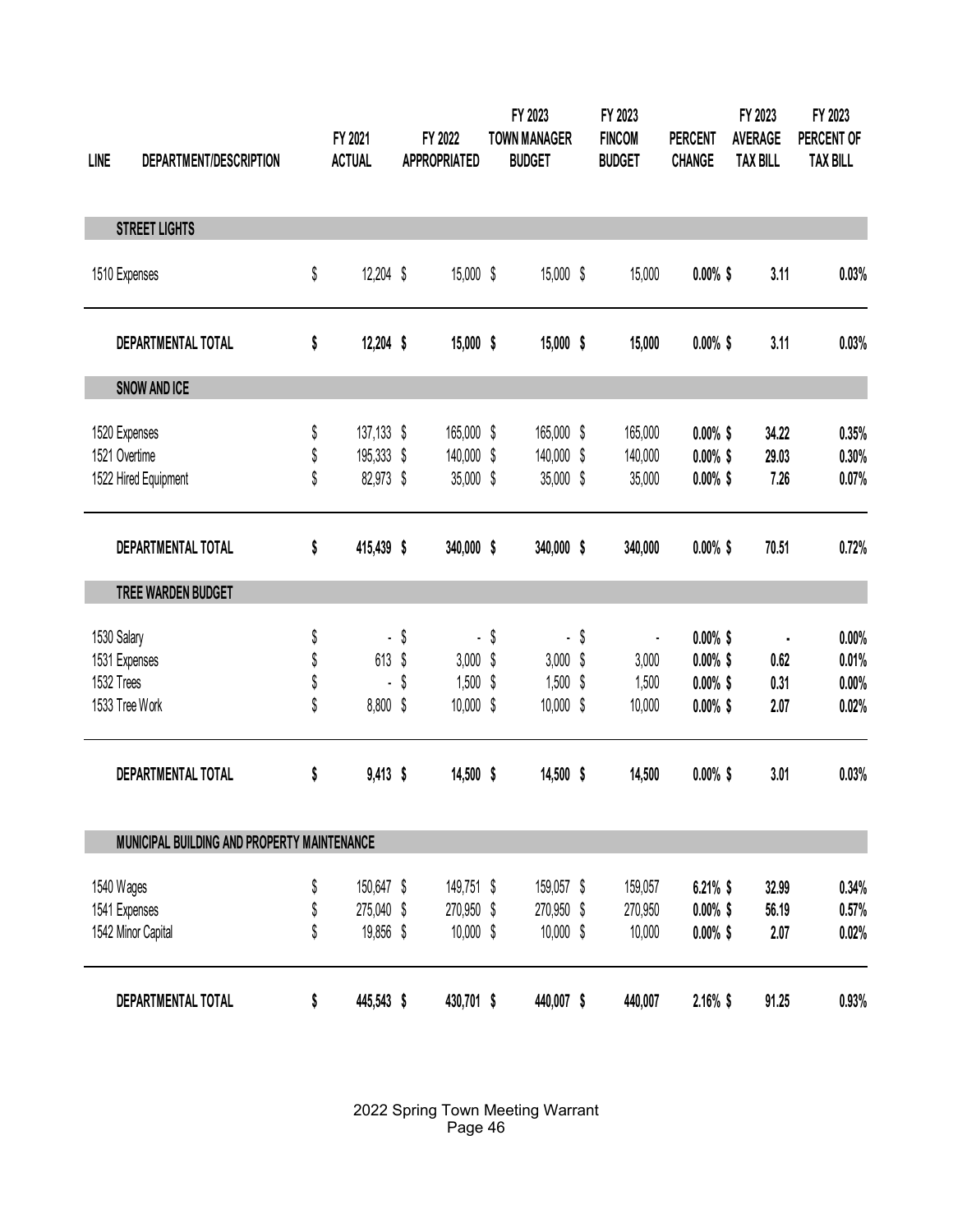| <b>LINE</b> | DEPARTMENT/DESCRIPTION                            | FY 2021<br><b>ACTUAL</b> |      | FY 2022<br><b>APPROPRIATED</b> | FY 2023<br><b>TOWN MANAGER</b><br><b>BUDGET</b> | FY 2023<br><b>FINCOM</b><br><b>BUDGET</b> | <b>PERCENT</b><br><b>CHANGE</b> | FY 2023<br><b>AVERAGE</b><br><b>TAX BILL</b> | FY 2023<br>PERCENT OF<br><b>TAX BILL</b> |
|-------------|---------------------------------------------------|--------------------------|------|--------------------------------|-------------------------------------------------|-------------------------------------------|---------------------------------|----------------------------------------------|------------------------------------------|
|             | <b>SOLID WASTE DISPOSAL</b>                       |                          |      |                                |                                                 |                                           |                                 |                                              |                                          |
|             | 1550 Wages                                        | \$<br>138,484 \$         |      | 142,722 \$                     | 150,995 \$                                      | 150,995                                   | 5.80% \$                        | 31.31                                        | 0.32%                                    |
|             | 1551 Expenses                                     | \$<br>40,596 \$          |      | 45,686 \$                      | 45,686 \$                                       | 45,686                                    | $0.00\%$ \$                     | 9.47                                         | 0.10%                                    |
|             | 1552 Tipping Fees                                 | \$<br>155,101 \$         |      | 150,000 \$                     | 145,000 \$                                      | 145,000                                   | $-3.33\%$ \$                    | 30.07                                        | 0.31%                                    |
|             | 1553 North Central SW Coop                        | \$<br>5,850 \$           |      | 5,850 \$                       | 5,850 \$                                        | 5,850                                     | $0.00\%$ \$                     | 1.21                                         | 0.01%                                    |
|             | 1554 Minor Capital                                | \$<br>$6,775$ \$         |      | $5,000$ \$                     | $5,000$ \$                                      | 5,000                                     | $0.00\%$ \$                     | 1.04                                         | 0.01%                                    |
|             | DEPARTMENTAL TOTAL                                | \$<br>346,806 \$         |      | 349,258 \$                     | 352,531 \$                                      | 352,531                                   | $0.94\%$ \$                     | 73.11                                        | 0.74%                                    |
|             | <b>PARKS DEPARTMENT</b>                           |                          |      |                                |                                                 |                                           |                                 |                                              |                                          |
|             | 1560 Wages                                        | \$                       | \$   | 21,017 \$                      | 17,481 \$                                       | 17,481                                    | $-16.82\%$ \$                   | 3.63                                         | 0.04%                                    |
|             | 1561 Expenses                                     | \$<br>42,793 \$          |      | 55,759 \$                      | 55,759 \$                                       | 55,759                                    | $0.00\%$ \$                     | 11.56                                        | 0.12%                                    |
|             | DEPARTMENTAL TOTAL                                | \$<br>42,793 \$          |      | 76,776 \$                      | 73,240 \$                                       | 73,240                                    | $-4.61%$ \$                     | 15.19                                        | 0.15%                                    |
|             | <b>TOTAL DEPARTMENT OF</b><br><b>PUBLIC WORKS</b> | \$<br>2,214,015 \$       |      | 2,293,376 \$                   | 2,345,816 \$                                    | 2,345,816                                 | $2.29\%$ \$                     | 486.48                                       | 4.95%                                    |
|             | <b>LIBRARY AND CITIZEN'S SERVICES</b>             |                          |      |                                |                                                 |                                           |                                 |                                              |                                          |
|             | <b>COUNCIL ON AGING</b>                           |                          |      |                                |                                                 |                                           |                                 |                                              |                                          |
|             | 1600 Salaries                                     | \$<br>88,447 \$          |      | 80,747 \$                      | 85,855 \$                                       | 85,855                                    | 6.33% \$                        | 17.80                                        | 0.18%                                    |
|             | 1601 Wages                                        | \$<br>72,037 \$          |      | 72,429 \$                      | 121,590 \$                                      | 121,590                                   | 67.87% \$                       | 25.22                                        | 0.26%                                    |
|             | 1602 Expenses                                     | \$<br>8,656 \$           |      | 8,454 \$                       | 11,054 \$                                       | 11,054                                    | 30.75% \$                       | 2.29                                         | 0.02%                                    |
|             | 1603 Minor Capital                                | \$                       | - \$ | ä,                             | \$<br>ä,                                        | \$<br>$\blacksquare$                      | $0.00\%$ \$                     |                                              | $0.00\%$                                 |
|             | DEPARTMENTAL TOTAL                                | \$<br>169,140 \$         |      | 161,630 \$                     | 218,499 \$                                      | 218,499                                   | 35.18% \$                       | 45.31                                        | 0.46%                                    |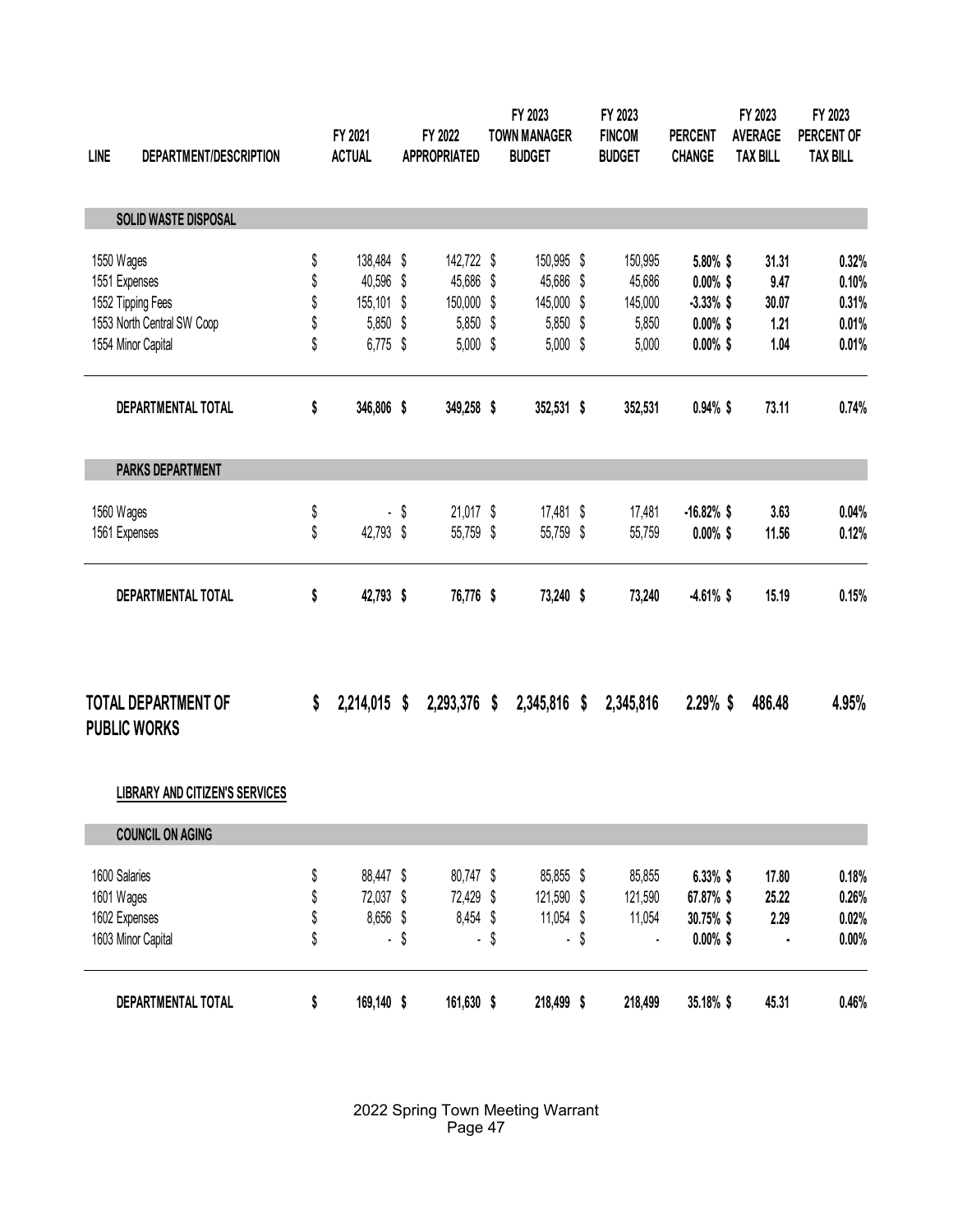| <b>LINE</b> | DEPARTMENT/DESCRIPTION           | FY 2021<br><b>ACTUAL</b> |        | FY 2022<br><b>APPROPRIATED</b> | FY 2023<br><b>TOWN MANAGER</b><br><b>BUDGET</b> | FY 2023<br><b>FINCOM</b><br><b>BUDGET</b> | <b>PERCENT</b><br><b>CHANGE</b> | FY 2023<br><b>AVERAGE</b><br><b>TAX BILL</b> | FY 2023<br>PERCENT OF<br><b>TAX BILL</b> |
|-------------|----------------------------------|--------------------------|--------|--------------------------------|-------------------------------------------------|-------------------------------------------|---------------------------------|----------------------------------------------|------------------------------------------|
|             | <b>SENIOR CENTER VAN</b>         |                          |        |                                |                                                 |                                           |                                 |                                              |                                          |
|             | 1610 Wages                       | \$<br>37,842 \$          |        | 52,824 \$                      | 54,331 \$                                       | 54,331                                    | $2.85\%$ \$                     | 11.27                                        | 0.11%                                    |
|             | 1611 Expenses                    | \$<br>5,126 \$           |        | 12,673 \$                      | 13,673 \$                                       | 13,673                                    | 7.89% \$                        | 2.84                                         | 0.03%                                    |
|             | DEPARTMENTAL TOTAL               | \$<br>42,968 \$          |        | 65,497 \$                      | 68,004 \$                                       | 68,004                                    | $3.83\%$ \$                     | 14.10                                        | 0.14%                                    |
|             | <b>VETERAN'S SERVICE OFFICER</b> |                          |        |                                |                                                 |                                           |                                 |                                              |                                          |
|             | 1620 Salary                      | \$<br>$5,000$ \$         |        | $6,200$ \$                     | $6,000$ \$                                      | 6,000                                     | $-3.23\%$ \$                    | 1.24                                         | 0.01%                                    |
|             | 1621 Expenses                    | \$<br>ä,                 | \$     | $1,100$ \$                     | $1,100$ \$                                      | 1,100                                     | $0.00\%$ \$                     | 0.23                                         | $0.00\%$                                 |
|             | 1622 Veterans' Benefits          | \$<br>24,009 \$          |        | 37,000 \$                      | 30,000 \$                                       | 30,000                                    | $-18.92\%$ \$                   | 6.22                                         | 0.06%                                    |
|             | 1623 Minor Capital               | \$<br>ä,                 | \$     | $\blacksquare$                 | \$<br>ä,                                        | \$<br>×,                                  | $0.00\%$ \$                     |                                              | $0.00\%$                                 |
|             | DEPARTMENT TOTAL                 | \$<br>29,009 \$          |        | 44,300 \$                      | 37,100 \$                                       | 37,100                                    | $-16.25\%$ \$                   | 7.69                                         | 0.08%                                    |
|             | <b>GRAVES REGISTRATION</b>       |                          |        |                                |                                                 |                                           |                                 |                                              |                                          |
|             | 1630 Salary/Stipend              | \$<br>$250$ \$           |        | 250                            | \$<br>250                                       | \$<br>250                                 | $0.00\%$ \$                     | 0.05                                         | $0.00\%$                                 |
|             | 1631 Expenses                    | \$<br>760 \$             |        | 760 \$                         | 760 \$                                          | 760                                       | $0.00\%$ \$                     | 0.16                                         | $0.00\%$                                 |
|             | DEPARTMENTAL TOTAL               | \$<br>$1,010$ \$         |        | $1,010$ \$                     | $1,010$ \$                                      | 1,010                                     | $0.00\%$ \$                     | 0.21                                         | 0.00%                                    |
|             | <b>CARE OF VETERAN GRAVES</b>    |                          |        |                                |                                                 |                                           |                                 |                                              |                                          |
|             | 1640 Contract Expenses           | \$<br>1,550 \$           |        | $1,500$ \$                     | $1,500$ \$                                      | 1,500                                     | $0.00\%$ \$                     | 0.31                                         | 0.00%                                    |
|             | DEPARTMENTAL TOTAL               | \$<br>$1,550$ \$         |        | $1,500$ \$                     | $1,500$ \$                                      | 1,500                                     | $0.00\%$ \$                     | 0.31                                         | $0.00\%$                                 |
|             | OLD BURYING GROUND COMMITTEE     |                          |        |                                |                                                 |                                           |                                 |                                              |                                          |
|             | 1650 Expenses                    | \$                       | $-$ \$ | 800 \$                         | 800 \$                                          | 800                                       | $0.00\%$ \$                     | 0.17                                         | $0.00\%$                                 |
|             | DEPARTMENTAL TOTAL               | \$                       | $-$ \$ | 800 \$                         | 800 \$                                          | 800                                       | $0.00\%$ \$                     | 0.17                                         | $0.00\%$                                 |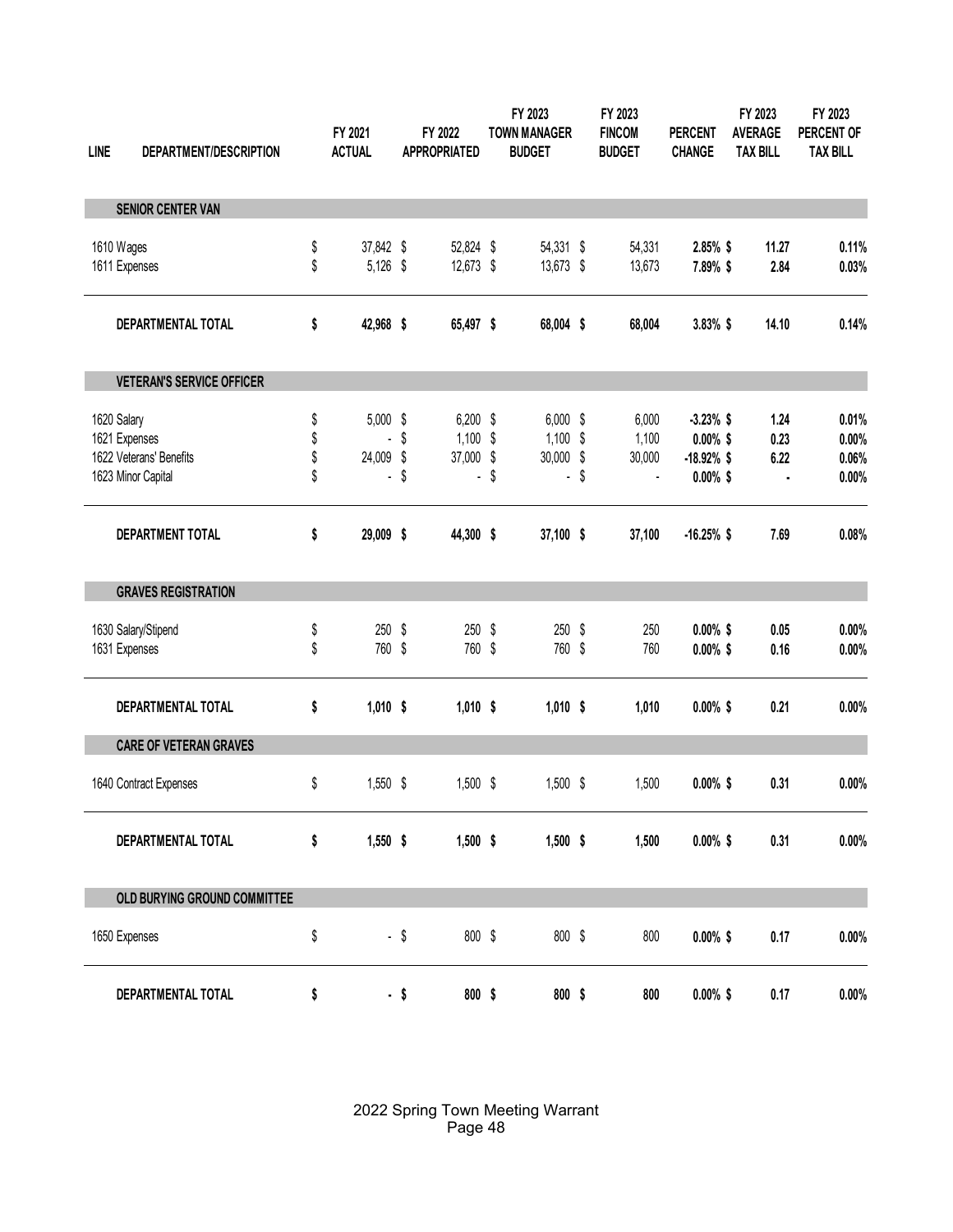|             |                                          |                                |                      |      | FY 2023             |      | FY 2023                  |                | FY 2023         | FY 2023         |
|-------------|------------------------------------------|--------------------------------|----------------------|------|---------------------|------|--------------------------|----------------|-----------------|-----------------|
|             |                                          | FY 2021                        | FY 2022              |      | <b>TOWN MANAGER</b> |      | <b>FINCOM</b>            | <b>PERCENT</b> | <b>AVERAGE</b>  | PERCENT OF      |
| <b>LINE</b> | DEPARTMENT/DESCRIPTION                   | <b>ACTUAL</b>                  | <b>APPROPRIATED</b>  |      | <b>BUDGET</b>       |      | <b>BUDGET</b>            | <b>CHANGE</b>  | <b>TAX BILL</b> | <b>TAX BILL</b> |
|             | <b>LIBRARY</b>                           |                                |                      |      |                     |      |                          |                |                 |                 |
| 1660 Salary |                                          | \$<br>418,095 \$               | 412,593 \$           |      | 428,544 \$          |      | 428,544                  | $3.87\%$ \$    | 88.87           | 0.91%           |
|             | 1661 Wages                               | \$<br>267,060 \$               | 334,389 \$           |      | 342,055 \$          |      | 342,055                  | 2.29% \$       | 70.94           | 0.72%           |
|             | 1662 Expenses                            | \$<br>123,040 \$               | 205,304 \$           |      | 217,697 \$          |      | 217,697                  | 6.04% \$       | 45.15           | 0.46%           |
|             | 1663 Minor Capital                       | \$<br>$\overline{\phantom{0}}$ | \$                   | - \$ |                     | - \$ | $\overline{\phantom{a}}$ | $0.00\%$ \$    |                 | 0.00%           |
|             | DEPARTMENTAL TOTAL                       | \$<br>808,195 \$               | 952,286 \$           |      | 988,296 \$          |      | 988,296                  | 3.78% \$       | 204.95          | 2.09%           |
|             | <b>COMMEMORATIONS &amp; CELEBRATIONS</b> |                                |                      |      |                     |      |                          |                |                 |                 |
|             | 1670 Expenses                            | \$<br>86                       | \$<br>500 \$         |      | 500 \$              |      | 500                      | $0.00\%$ \$    | 0.10            | 0.00%           |
|             | 1671 Fireworks                           | \$<br>¥,                       | \$<br>$\blacksquare$ | \$   | ۰.                  | \$   | $\blacksquare$           | $0.00\%$ \$    |                 | $0.00\%$        |
|             | DEPARTMENTAL TOTAL                       | \$<br>86 \$                    | 500 \$               |      | 500 \$              |      | 500                      | $0.00\%$ \$    | 0.10            | 0.00%           |
|             | <b>WATER SAFETY</b>                      |                                |                      |      |                     |      |                          |                |                 |                 |
|             | 1680 Wages                               | \$<br>932 \$                   | $4,200$ \$           |      | 4,418 \$            |      | 4,418                    | 5.19% \$       | 0.92            | 0.01%           |
|             | 1681 Expenses and Minor Capital          | \$<br>5,304 \$                 | $2,732$ \$           |      | $2,907$ \$          |      | 2,907                    | 6.41% \$       | 0.60            | 0.01%           |
|             | 1682 Property Maint. & Improvements      | \$<br>$2,900$ \$               | $9,000$ \$           |      | $9,000$ \$          |      | 9,000                    | $0.00\%$ \$    | 1.87            | 0.02%           |
|             | DEPARTMENTAL TOTAL                       | \$<br>$9,136$ \$               | 15,932 \$            |      | $16,325$ \$         |      | 16,325                   | $2.47\%$ \$    | 3.39            | 0.03%           |
|             | <b>WEED MANAGEMENT</b>                   |                                |                      |      |                     |      |                          |                |                 |                 |
|             | 1690 Wages                               | \$<br>ä,                       | \$                   | - \$ |                     | - \$ | Ĭ.                       | $0.00\%$ \$    |                 | $0.00\%$        |
|             | 1691 Expenses: Weed Harvester            | \$<br>17,566 \$                | 22,000 \$            |      | 22,000 \$           |      | 22,000                   | $0.00\%$ \$    | 4.56            | 0.05%           |
|             | 1692 Expenses: Great Lakes               | \$<br>50 <sup>°</sup>          | 2,385 \$             |      | 12,385 \$           |      | 12,385                   | 419.29% \$     | 2.57            | 0.03%           |
|             | DEPARTMENTAL TOTAL                       | \$<br>17,616 \$                | 24,385 \$            |      | 34,385 \$           |      | 34,385                   | 41.01% \$      | 7.13            | 0.07%           |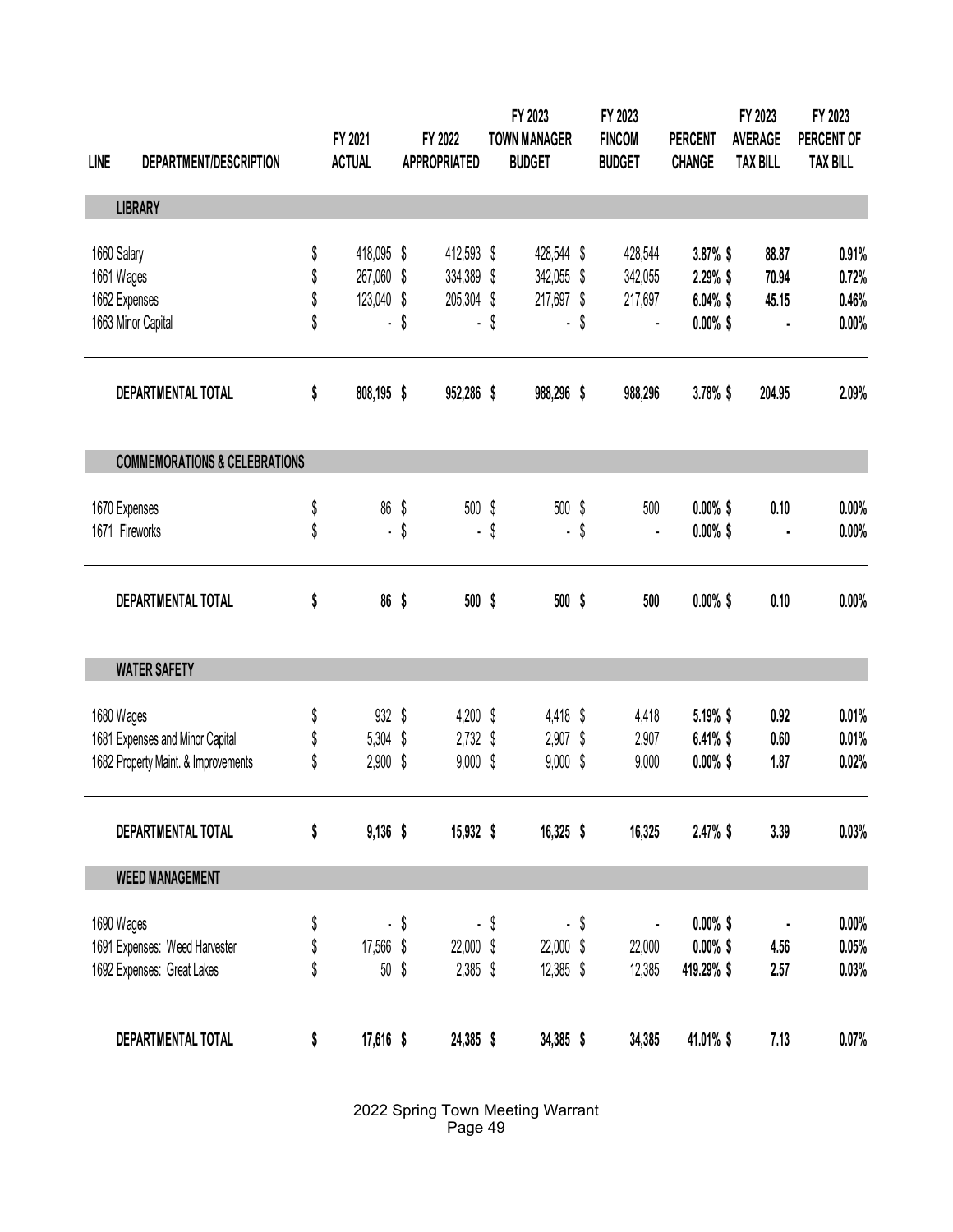| <b>LINE</b><br>DEPARTMENT/DESCRIPTION                |          | FY 2021<br>ACTUAL        |        | FY 2022<br><b>APPROPRIATED</b> |        | FY 2023<br><b>TOWN MANAGER</b><br><b>BUDGET</b> |      | FY 2023<br><b>FINCOM</b><br><b>BUDGET</b> | <b>PERCENT</b><br><b>CHANGE</b> | FY 2023<br><b>AVERAGE</b><br><b>TAX BILL</b> | FY 2023<br>PERCENT OF<br><b>TAX BILL</b> |
|------------------------------------------------------|----------|--------------------------|--------|--------------------------------|--------|-------------------------------------------------|------|-------------------------------------------|---------------------------------|----------------------------------------------|------------------------------------------|
| <b>GROTON COUNTRY CLUB</b>                           |          |                          |        |                                |        |                                                 |      |                                           |                                 |                                              |                                          |
| 1700 Salary                                          | \$       | 161,609 \$               |        | 161,920 \$                     |        | 170,414 \$                                      |      | 170,414                                   | 5.25% \$                        | 35.34                                        | 0.36%                                    |
| 1701 Wages                                           | \$       | 118,025 \$               |        | 150,000 \$                     |        | 193,000 \$                                      |      | 193,000                                   | 28.67% \$                       | 40.02                                        | 0.41%                                    |
| 1702 Expenses<br>1703 Minor Capital                  | \$<br>\$ | 163,421 \$               | $-$ \$ | 136,000 \$                     | $-$ \$ | 162,250 \$                                      | - \$ | 162,250                                   | 19.30% \$<br>$0.00\%$ \$        | 33.65                                        | 0.34%<br>$0.00\%$                        |
| DEPARTMENTAL TOTAL                                   | \$       | 443,055 \$               |        | 447,920 \$                     |        | 525,664 \$                                      |      | 525,664                                   | 17.36% \$                       | 109.01                                       | 1.11%                                    |
| <b>TOTAL LIBRARY AND</b><br><b>CITIZEN SERVICES</b>  | \$       | 1,521,765 \$             |        | 1,715,760                      | -\$    | 1,892,083                                       | -\$  | 1,892,083                                 | 10.28% \$                       | 392.38                                       | 4.00%                                    |
| <b>DEBT SERVICE</b>                                  |          |                          |        |                                |        |                                                 |      |                                           |                                 |                                              |                                          |
| <b>DEBT SERVICE</b>                                  |          |                          |        |                                |        |                                                 |      |                                           |                                 |                                              |                                          |
| 2000 Long Term Debt - Principal Excluded             | \$       | 1,154,393 \$             |        | 1,070,000 \$                   |        | 2,112,000 \$                                    |      | 2,112,000                                 | 97.38% \$                       | 437.99                                       | 4.46%                                    |
| 2001 Long Term Debt - Principal Non-Excluded         | \$       | $\blacksquare$           | \$     | 159,154 \$                     |        | 158,786 \$                                      |      | 158,786                                   | $-0.23\%$ \$                    | 32.93                                        | 0.34%                                    |
| 2002 Long Term Debt - Interest - Excluded            | \$       | 598,828 \$               |        | 586,908 \$                     |        | 1,208,202 \$                                    |      | 1,208,202                                 | 105.86% \$                      | 250.56                                       | 2.55%                                    |
| 2003 Long Term Debt - Interest - Non-Excluded        | \$       | $\blacksquare$           | \$     | 88,007 \$                      |        | 82,021 \$                                       |      | 82,021                                    | $-6.80\%$ \$                    | 17.01                                        | 0.17%                                    |
| 2006 Short Term Debt - Principal - Town              | \$       |                          | $-$ \$ | 85,174 \$                      |        | 85,174 \$                                       |      | 85,174                                    | $0.00\%$ \$                     | 17.66                                        | 0.18%                                    |
| 2007 Short Term Debt - Interest - Town               | \$       | 8,958 \$                 |        | 6,800 \$                       |        | 5,075 \$                                        |      | 5,075                                     | $-25.37\%$ \$                   | 1.05                                         | 0.01%                                    |
| DEPARTMENTAL TOTAL                                   | \$       | 1,762,179 \$             |        | 1,996,043 \$                   |        | 3,651,258 \$                                    |      | 3,651,258                                 | 82.92%\$                        | 757.21                                       | 7.71%                                    |
| <b>TOTAL DEBT SERVICE</b>                            | \$       | 1,762,179 \$             |        | 1,996,043 \$                   |        | 3,651,258 \$                                    |      | 3,651,258                                 | 82.92%\$                        | 757.21                                       | 7.71%                                    |
| <b>EMPLOYEE BENEFITS</b>                             |          |                          |        |                                |        |                                                 |      |                                           |                                 |                                              |                                          |
| <b>EMPLOYEE BENEFITS</b>                             |          |                          |        |                                |        |                                                 |      |                                           |                                 |                                              |                                          |
| <b>GENERAL BENEFITS</b>                              |          |                          |        |                                |        |                                                 |      |                                           |                                 |                                              |                                          |
| 3000 County Retirement                               | \$       | 2,090,289 \$             |        | 2,385,255 \$                   |        | 2,538,910 \$                                    |      | 2,538,910                                 | $6.44\%$ \$                     | 526.52                                       | 5.36%                                    |
| 3001 State Retirement                                | \$       | 177,094 \$               |        | 177,094 \$                     |        | 181,000 \$                                      |      | 181,000                                   | $2.21\%$ \$                     | 37.54                                        | 0.38%                                    |
| 3002 Unemployment Compensation                       | \$       | 10,008 \$                |        | 10,000 \$                      |        | 10,000 \$                                       |      | 10,000                                    | $0.00\%$ \$                     | 2.07                                         | 0.02%                                    |
| <b>INSURANCE</b>                                     |          |                          |        |                                |        |                                                 |      |                                           |                                 |                                              |                                          |
| 3010 Health Insurance/Employee Expenses              | \$       | 1,723,423 \$             |        | 1,860,544 \$                   |        | 1,925,576 \$                                    |      | 1,925,576                                 | $3.50\%$ \$                     | 399.33                                       | 4.07%                                    |
| 3011 Life Insurance<br>3012 Medicare/Social Security | \$<br>\$ | $3,598$ \$<br>132,408 \$ |        | $3,700$ \$<br>135,000 \$       |        | 3,820 \$<br>138,400 \$                          |      | 3,820<br>138,400                          | $3.24\%$ \$<br>2.52% \$         | 0.79<br>28.70                                | 0.01%<br>0.29%                           |
|                                                      |          |                          |        |                                |        |                                                 |      |                                           |                                 |                                              |                                          |
| DEPARTMENTAL TOTAL                                   | \$       | 4,136,820 \$             |        | 4,571,593 \$                   |        | 4,797,706 \$                                    |      | 4,797,706                                 | 4.95% \$                        | 994.96                                       | 10.13%                                   |
| <b>TOTAL EMPLOYEE BENEFITS</b>                       | \$       | 4,136,820 \$             |        | 4,571,593 \$                   |        | 4,797,706 \$                                    |      | 4,797,706                                 | 4.95% \$                        | 994.96                                       | 10.13%                                   |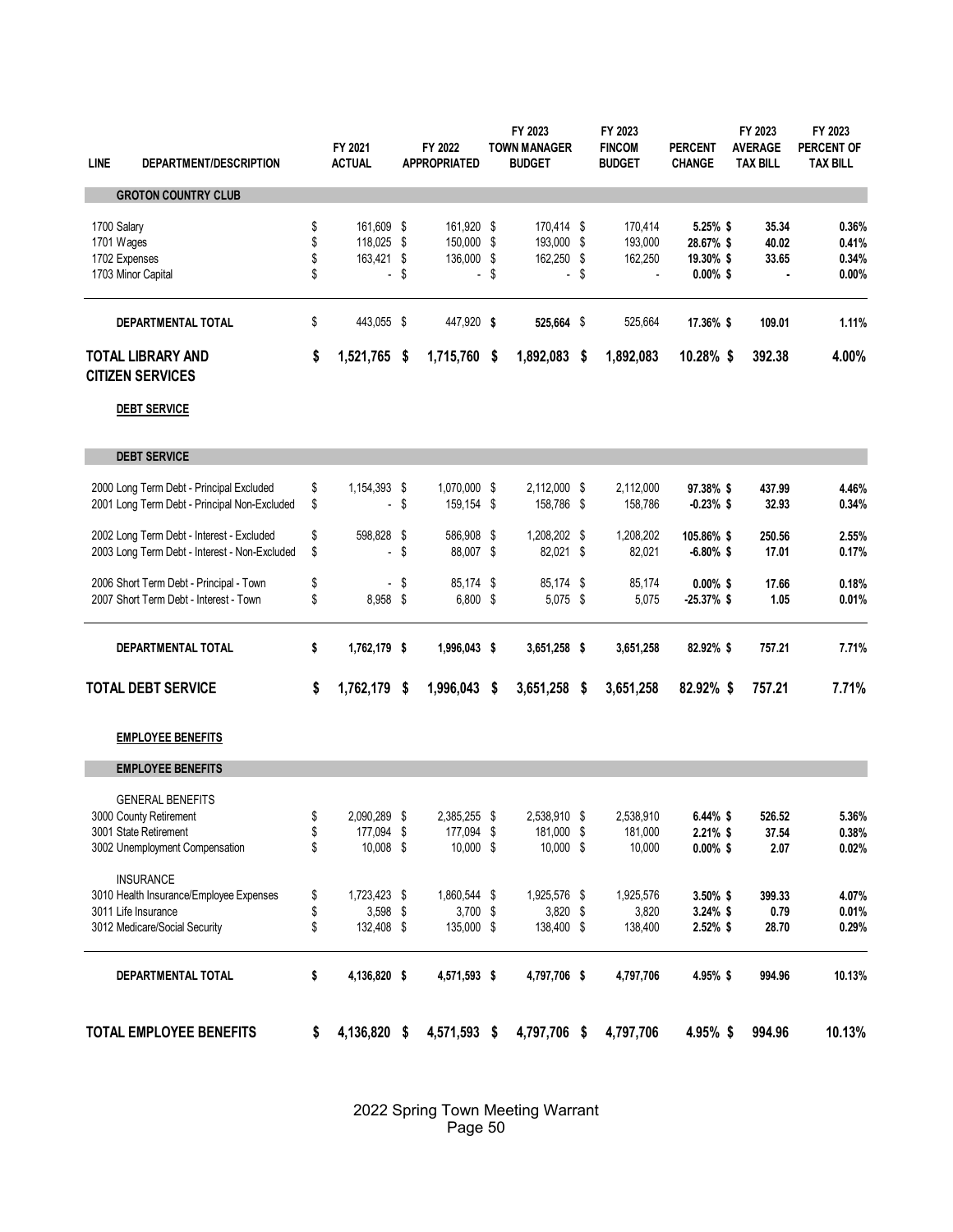| <b>LINE</b> | DEPARTMENT/DESCRIPTION              | FY 2021<br><b>ACTUAL</b> | FY 2022<br><b>APPROPRIATED</b> | FY 2023<br><b>TOWN MANAGER</b><br><b>BUDGET</b> | FY 2023<br><b>FINCOM</b><br><b>BUDGET</b> | <b>PERCENT</b><br><b>CHANGE</b> | FY 2023<br><b>AVERAGE</b><br><b>TAX BILL</b> |        | FY 2023<br>PERCENT OF<br><b>TAX BILL</b> |
|-------------|-------------------------------------|--------------------------|--------------------------------|-------------------------------------------------|-------------------------------------------|---------------------------------|----------------------------------------------|--------|------------------------------------------|
|             | <b>ADDITIONAL APPROPRIATIONS</b>    |                          |                                |                                                 |                                           |                                 |                                              |        |                                          |
|             | <b>ADDITIONAL APPROPRIATIONS</b>    |                          |                                |                                                 |                                           |                                 |                                              |        |                                          |
|             | Capital Budget Request              | \$<br>450,100 \$         | 625,000 \$                     | 728,000 \$                                      | 728,000                                   | 16.48% \$                       |                                              | 150.97 | 1.54%                                    |
|             | Offset Reciepts                     | ÷.                       | \$<br>$\blacksquare$           | \$<br>$\blacksquare$                            | \$<br>$\blacksquare$                      | $0.00\%$ \$                     |                                              |        | $0.00\%$                                 |
|             | Cherry Sheet Offsets                | 18,527 \$                | 22,346 \$                      | 22,346 \$                                       | 22,346                                    | $0.00\%$ \$                     |                                              | 4.63   | 0.05%                                    |
|             | Snow and Ice Deficit                | 103,816 \$               | 80,000 \$                      | 168,040 \$                                      | 168,040                                   | 110.05% \$                      |                                              | 34.85  | 0.35%                                    |
|             | State and County Charges            | \$<br>94,829 \$          | 97,077 \$                      | 95,249 \$                                       | 95,249                                    | $-1.88\%$ \$                    |                                              | 19.75  | 0.20%                                    |
|             | Allowance for Abatements/Exemptions | \$<br>150,000 \$         | 273,169 \$                     | $50,000$ \$                                     | 50,000                                    | $-81.70\%$ \$                   |                                              | 10.37  | 0.11%                                    |
|             | DEPARTMENTAL TOTAL                  | \$<br>817,272 \$         | 1,097,592 \$                   | $1,063,635$ \$                                  | 1,063,635                                 | $-3.09%$ \$                     |                                              | 220.58 | 2.25%                                    |

**GRAND TOTAL - TOWN BUDGET 40,739,850 \$ 43,677,336 \$ 47,347,407 \$ 47,347,407 \$ 8.40% 9,819 \$ 100.00%**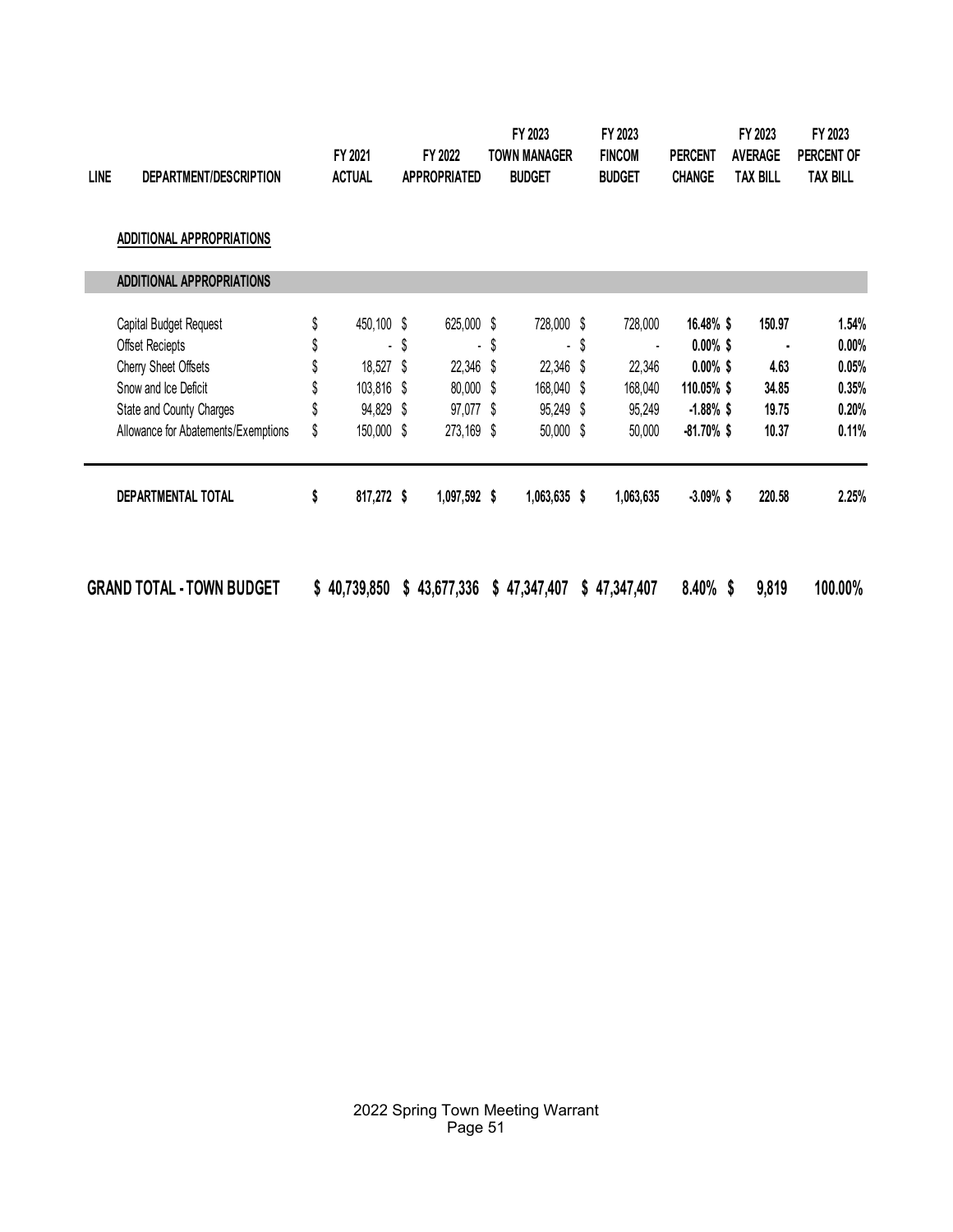#### FY 2023 ENTERPRISE FUND BUDGETS

| <b>LINE</b> | <b>DEPARTMENT/DESCRIPTION</b>        | FY 2019<br><b>ACTUAL</b> |      | FY 2020<br><b>ACTUAL</b> |        | FY 2021<br><b>ACTUAL</b> |        | FY 2022<br><b>APPROPRIATED</b> |      | FY 2023<br><b>DEPARTMENT</b><br><b>REQUEST</b> |        | FY 2023<br><b>TOWN MANAGER</b><br><b>BUDGET</b> | <b>PERCENT</b><br><b>CHANGE</b> |
|-------------|--------------------------------------|--------------------------|------|--------------------------|--------|--------------------------|--------|--------------------------------|------|------------------------------------------------|--------|-------------------------------------------------|---------------------------------|
|             | <b>WATER DEPARTMENT</b>              |                          |      |                          |        |                          |        |                                |      |                                                |        |                                                 |                                 |
|             | <b>WD</b> Salaries                   | \$<br>134,036 \$         |      | 145,271 \$               |        | 151,444 \$               |        | 154,449 \$                     |      | 161,518 \$                                     |        | 161,518                                         | 4.58%                           |
|             | WD Wages                             | \$<br>246,235            | - \$ | 167,539 \$               |        | 186,050 \$               |        | 179,675 \$                     |      | 264,003 \$                                     |        | 264,003                                         | 46.93%                          |
|             | <b>WD Expenses</b>                   | \$<br>526,539            | - \$ | 547,269 \$               |        | 499,510 \$               |        | 668,300                        | - \$ | 676,063 \$                                     |        | 676,063                                         | 1.16%                           |
|             | <b>WD Debt Service</b>               | \$<br>362,548 \$         |      | 402,140 \$               |        | 361,977 \$               |        | 402,140 \$                     |      | 545,583 \$                                     |        | 545,583                                         | 35.67%                          |
|             | <b>100 DEPARTMENTAL TOTAL</b>        | \$<br>1,269,358 \$       |      | 1,262,219 \$             |        | 1,198,981 \$             |        | 1,404,564 \$                   |      | 1,647,167 \$                                   |        | 1,647,167                                       | 17.27%                          |
|             | <b>SEWER DEPARTMENT</b>              |                          |      |                          |        |                          |        |                                |      |                                                |        |                                                 |                                 |
|             | <b>Sewer Salaries</b>                | \$<br>19,212 \$          |      | 19,440 \$                |        | 20,488 \$                |        | 20,696 \$                      |      | 23,339 \$                                      |        | 23,339                                          | 12.77%                          |
|             | Sewer Wages                          | \$<br>37,432             | - \$ | 36,540 \$                |        | 50,727 \$                |        | 51,709                         | - \$ | 46,114 \$                                      |        | 46,114                                          | $-10.82%$                       |
|             | Sewer Expense                        | \$<br>642,205            | - \$ | 633,821 \$               |        | 534,552 \$               |        | 691,295                        | - \$ | 734,494 \$                                     |        | 734,494                                         | 6.25%                           |
|             | Sewer Debt Service                   | \$<br>5,873 \$           |      | 38,338 \$                |        | 5,504 \$                 |        | 35,160 \$                      |      | 33,892 \$                                      |        | 33,892                                          | $-3.61%$                        |
|             | 200 DEPARTMENTAL TOTAL               | \$<br>704,722 \$         |      | 728,139 \$               |        | 611,271 \$               |        | 798,860 \$                     |      | 837,839 \$                                     |        | 837,839                                         | 4.88%                           |
|             | <b>FOUR CORNERS SEWER DEPARTMENT</b> |                          |      |                          |        |                          |        |                                |      |                                                |        |                                                 |                                 |
|             | Four Corners Sewer Salaries          | \$                       | \$   | $\overline{a}$           | \$     |                          | $-$ \$ | ÷.                             | \$   |                                                | - \$   |                                                 | 0.00%                           |
|             | Four Corners Sewer Wages             | \$<br>ä,                 | \$   |                          | $-$ \$ |                          | $-$ \$ | ÷.                             | Ŝ.   | 7,683 \$                                       |        | 7,683                                           | 0.00%                           |
|             | Four Corners Sewer Expense           | \$<br>22.466 \$          |      | 20,619 \$                |        | 37,903 \$                |        | 68,769 \$                      |      | 71,451 \$                                      |        | 71,451                                          | 3.90%                           |
|             | Four Corners Sewer Debt Service      | \$<br>÷.                 | \$   | $\blacksquare$           | \$     | ÷.                       | \$     |                                | - \$ | $\mathbf{r}$                                   | \$     | $\overline{\phantom{a}}$                        | 0.00%                           |
|             | <b>300 DEPARTMENTAL TOTAL</b>        | \$<br>22,466 \$          |      | $20,619$ \$              |        | 37,903 \$                |        | 68,769 \$                      |      | 79,134 \$                                      |        | 79,134                                          | 15.07%                          |
|             | <b>LOCAL ACCESS CABLE DEPARTMENT</b> |                          |      |                          |        |                          |        |                                |      |                                                |        |                                                 |                                 |
|             | <b>Cable Salaries</b>                | \$<br>74,004 \$          |      | 77,180 \$                |        | 93,104 \$                |        | 77,941 \$                      |      | 69,916 \$                                      |        | 69,916                                          | $-10.30%$                       |
|             | Cable Wages                          | \$<br>51,556             | - \$ | 53,999                   | \$     | 55,272 \$                |        | 57,575 \$                      |      | 65,235 \$                                      |        | 65,235                                          | 13.30%                          |
|             | Cable Expenses                       | \$<br>64,552 \$          |      | 61,355                   | - \$   | 58,737 \$                |        | 75,389 \$                      |      | 88,069 \$                                      |        | 88,069                                          | 16.82%                          |
|             | Cable Minor Capital                  | \$<br>5,091 \$           |      | 803 \$                   |        | $2.357$ \$               |        | $5,000$ \$                     |      |                                                | $-$ \$ |                                                 | $-100.00\%$                     |
|             | <b>400 DEPARTMENTAL TOTAL</b>        | \$<br>195,203 \$         |      | 193,337 \$               |        | 209,470 \$               |        | 215,905 \$                     |      | 223,219 \$                                     |        | 223,219                                         | 3.39%                           |
|             | <b>STORMWATER UTILITY</b>            |                          |      |                          |        |                          |        |                                |      |                                                |        |                                                 |                                 |
|             | Stormwater Wages/Benefits            | \$                       | \$   |                          | \$     | 31,330 \$                |        | 69,753 \$                      |      | 76,995 \$                                      |        | 76,995                                          | 10.38%                          |
|             | Stormwater Equipment                 | \$                       | \$   |                          | \$     | ÷.                       | \$     | $20,000$ \$                    |      | $20,000$ \$                                    |        | 20,000                                          | 0.00%                           |
|             | Stormwater Capital Outlay            | \$                       | \$   | $\overline{a}$           | \$     | $\blacksquare$           | \$     | 51,000 \$                      |      | 51,000 \$                                      |        | 51,000                                          | $0.00\%$                        |
|             | Stormwater Compliance Costs          | \$                       | \$   |                          | $-$ \$ |                          | $-$ \$ | 49,000 \$                      |      | 49,000 \$                                      |        | 49,000                                          | $0.00\%$                        |
|             | Stormwater Disposal/Expenses         | \$<br>$\sim$             | \$   |                          | - \$   | 27,537 \$                |        | 20,000 \$                      |      | 20,000 \$                                      |        | 20,000                                          | 0.00%                           |
|             | 500 DEPARTMENTAL TOTAL               | \$                       | - \$ |                          | - \$   | 58,867 \$                |        | 209,753 \$                     |      | 216,995 \$                                     |        | 216,995                                         | 3.45%                           |
|             | <b>TOTAL ENTERPRISE FUNDS</b>        | \$<br>2,191,749 \$       |      | 2,204,314 \$             |        | 2,116,492 \$             |        | 2,697,851 \$                   |      | $3,004,354$ \$                                 |        | 3,004,354                                       | 11.36%                          |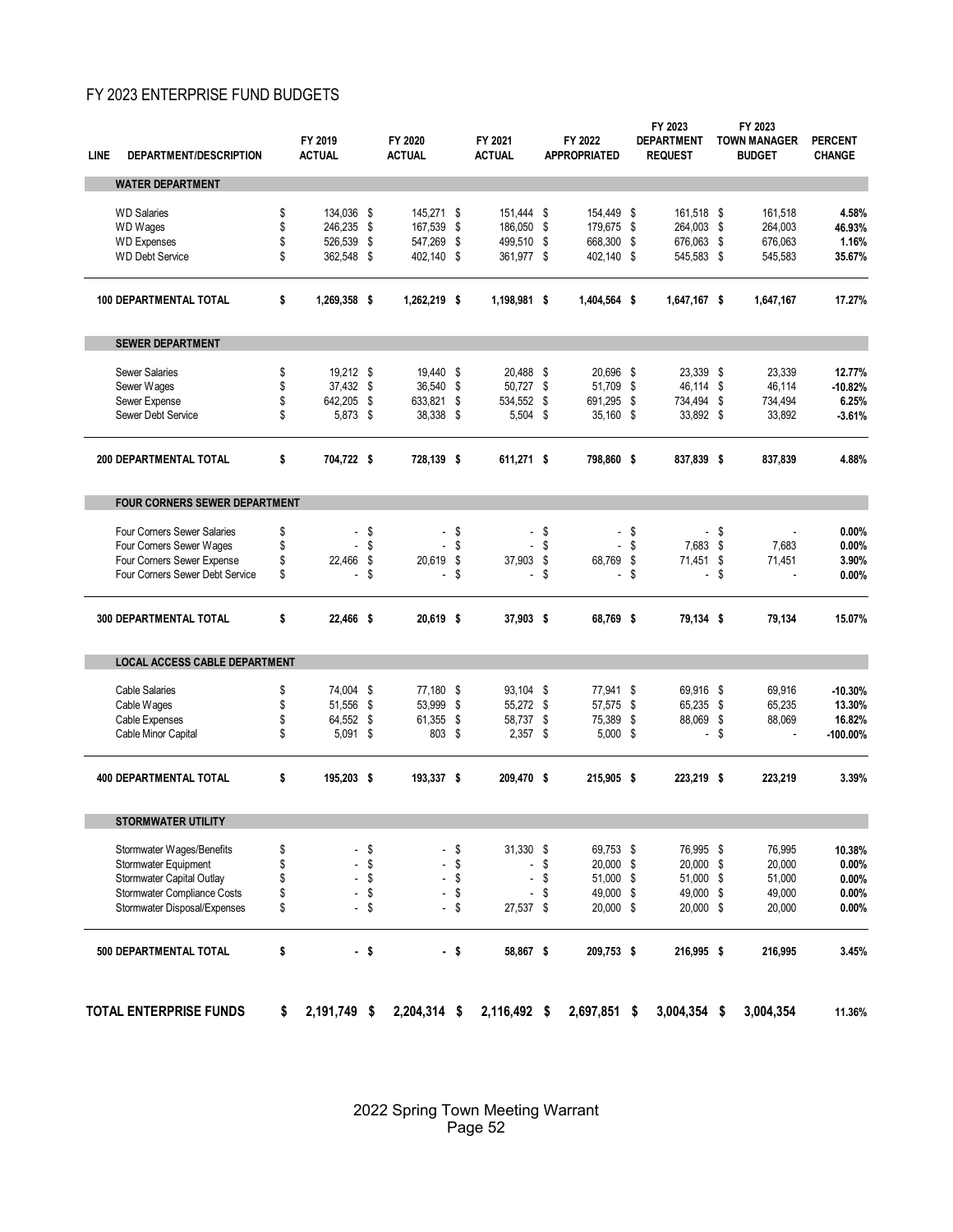#### **APPENDIX B FACTOR: 1.0250**

 **Town of Groton Personnel By‐Law Wage and Classification Schedule Fiscal Year 2023 (Effective July 1, 2022)**

| Grade            | <b>Position Title</b>                      | Low    | High   |
|------------------|--------------------------------------------|--------|--------|
| $\pmb{4}$        | Salary                                     |        |        |
|                  |                                            | 40,646 | 50,301 |
|                  | <b>Wages</b>                               |        |        |
|                  |                                            | 19.57  | 24.17  |
| 5                | Salary                                     |        |        |
|                  |                                            | 42,967 | 53,129 |
|                  | <b>Wages</b>                               |        |        |
|                  |                                            | 20.68  | 25.57  |
| $\overline{7}$   | Salary                                     |        |        |
|                  |                                            | 49,682 | 62,931 |
|                  | <b>Wages</b>                               | 24.46  | 30.25  |
| $\,8\,$          | Salary                                     |        |        |
|                  |                                            | 56,401 | 69,834 |
|                  |                                            |        |        |
|                  | <b>Wages</b>                               |        |        |
|                  |                                            | 27.12  | 33.57  |
| $\boldsymbol{9}$ | Salary                                     |        |        |
|                  |                                            | 57,760 | 71,474 |
|                  |                                            |        |        |
|                  | <b>Wages</b>                               |        |        |
|                  |                                            | 27.77  | 34.36  |
| $10\,$           | Salary                                     |        |        |
|                  | <b>Executive Assistant to Town Manager</b> | 66,243 | 83,607 |
|                  |                                            |        |        |
|                  | <b>Wages</b>                               |        |        |
|                  |                                            | 31.86  | 40.20  |
| $11\,$           | Salary                                     |        |        |
|                  | Human Resources Director                   | 69,120 | 88,067 |
|                  |                                            |        |        |
|                  | <b>Wages</b>                               |        |        |
|                  |                                            | 33.23  | 42.34  |
| $12\,$           | Salary                                     | 71,380 |        |
|                  |                                            |        | 90,200 |
|                  | <b>Wages</b>                               | 34.34  | 43.37  |
|                  |                                            |        |        |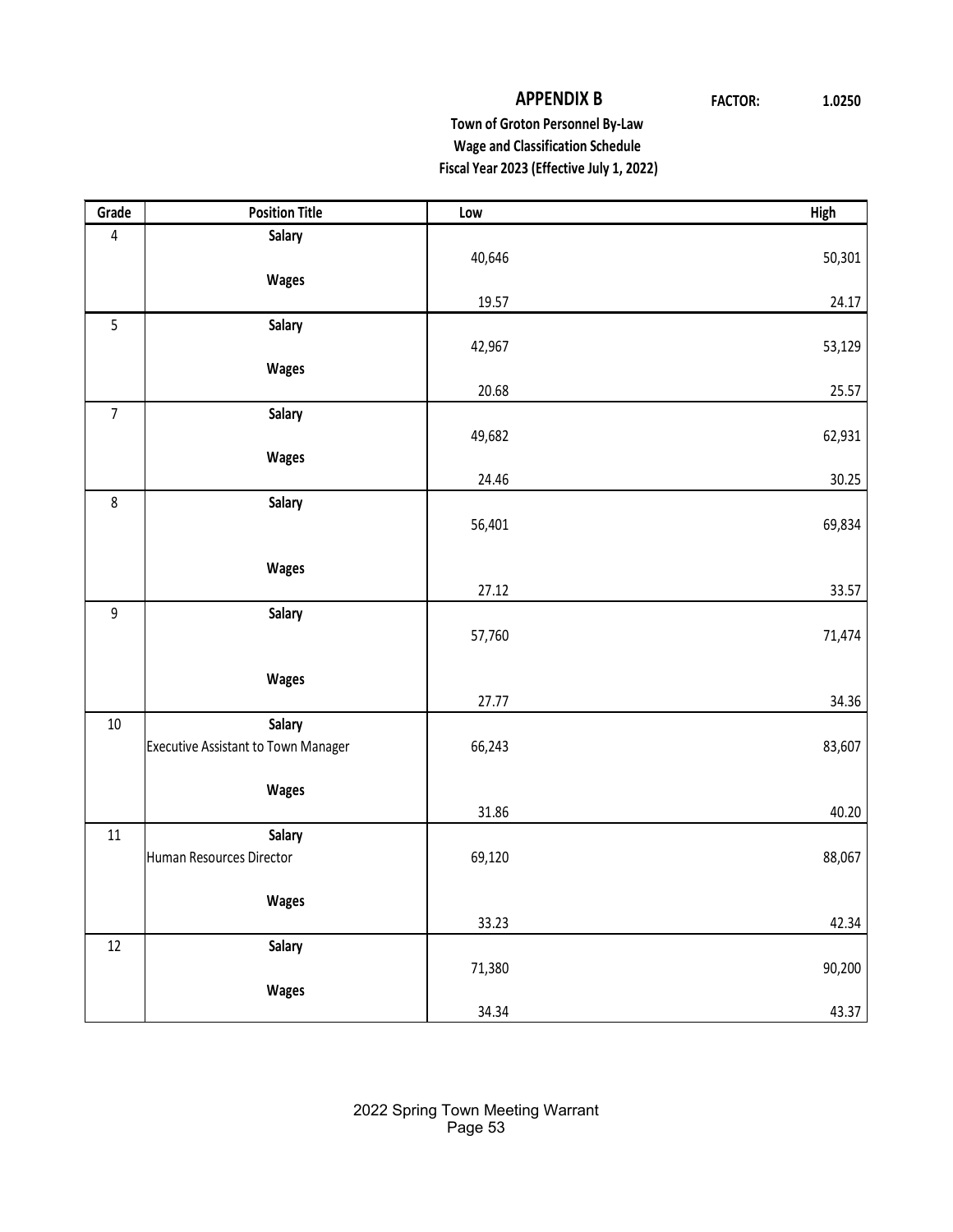#### **APPENDIX B FACTOR: 1.0250**

#### **Town of Groton Personnel By‐Law Wage and Classification Schedule Fiscal Year 2023 (Effective July 1, 2022)**

| Grade  | <b>Position Title</b> | Low     | High    |
|--------|-----------------------|---------|---------|
| 13     | Salary                |         |         |
|        |                       | 73,929  | 93,833  |
|        |                       |         |         |
|        |                       |         |         |
|        | <b>Wages</b>          |         |         |
|        |                       | 35.54   | 45.11   |
| $14\,$ | Salary                |         |         |
|        |                       | 75,500  | 95,552  |
|        |                       |         |         |
|        | <b>Wages</b>          |         |         |
|        |                       | 36.30   | 45.94   |
| 15     | Salary                |         |         |
|        |                       | 77,946  | 96,425  |
|        |                       |         |         |
|        | <b>Wages</b>          |         |         |
|        |                       | 37.47   | 46.36   |
| 16     | Salary                |         |         |
|        |                       | 80,762  | 98,200  |
|        |                       |         |         |
|        |                       |         |         |
|        | Wages                 |         |         |
|        |                       | 38.83   | 47.21   |
| 17     | Salary                |         |         |
|        |                       | 90,479  | 111,931 |
|        |                       |         |         |
|        |                       |         |         |
|        | <b>Wages</b>          |         |         |
|        |                       | 43.50   | 53.81   |
| 18     | Salary                |         |         |
|        |                       | 97,848  | 121,094 |
|        | IT Director           |         |         |
|        |                       |         |         |
|        | Wages                 |         |         |
|        |                       | 47.04   | 58.22   |
| 19     | Salary                |         |         |
|        |                       | 100,417 | 124,251 |
|        | Wages                 |         |         |
|        |                       | 48.28   | 59.74   |
| $20\,$ | Salary                |         |         |
|        |                       | 107,672 | 132,422 |
|        | Wages                 |         |         |
|        |                       | 51.77   | 63.66   |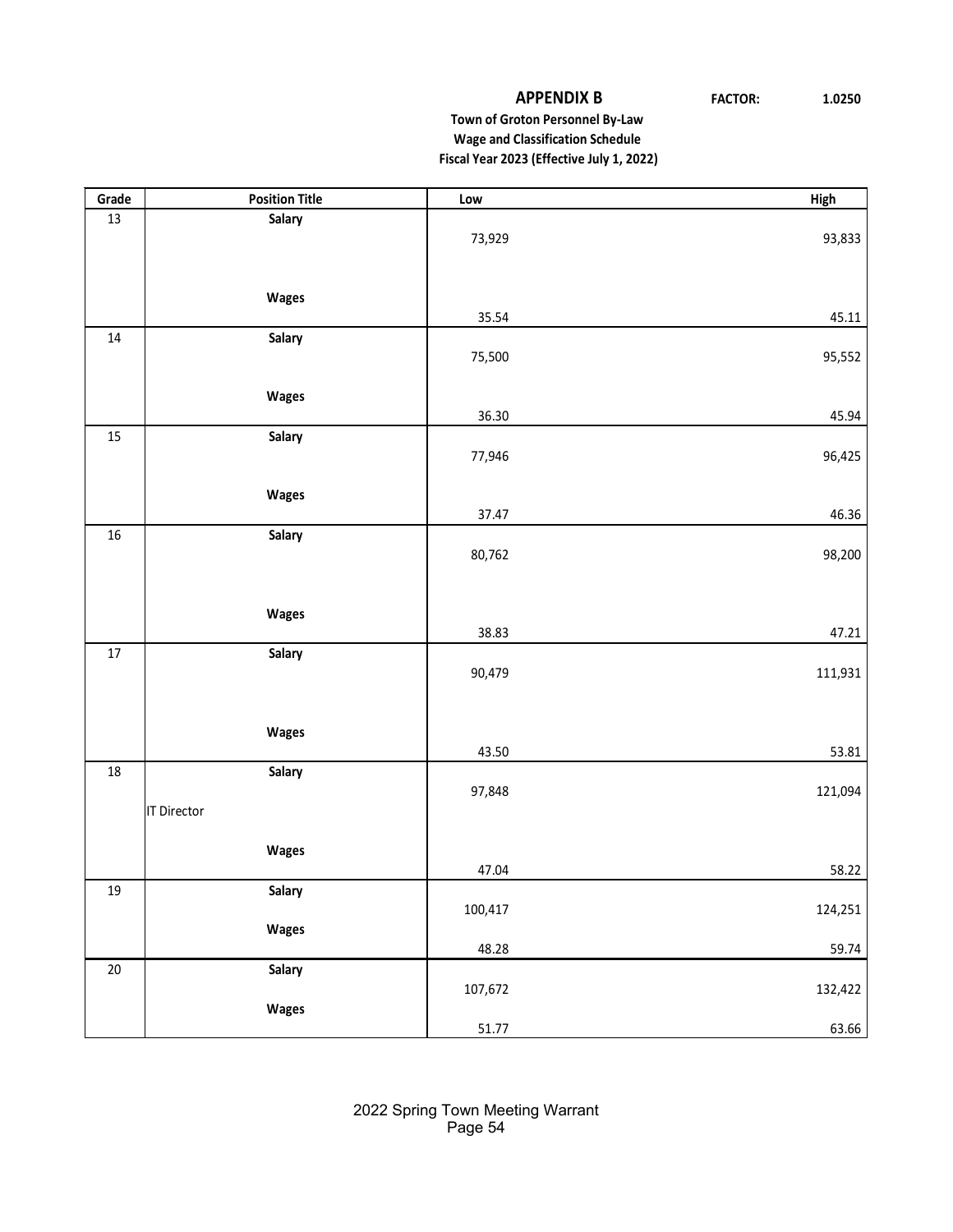### **APPENDIX B NON‐CLASSIFIED, TEMPORARY SEASONAL AND STIPEND POSITIONS**

#### **NON‐STEP AND STIPEND POSITIONS**

| <b>FIRE/EMS DEPARTMENT</b>                |               | <b>Country Club Seasonal Employees</b> |             |
|-------------------------------------------|---------------|----------------------------------------|-------------|
| Call Captain: Fire                        | 25.63         | Pro Shop Staff                         | MW *- 18.00 |
| Call Lieutenant: Fire                     | 25.11         | Pool Staff                             | MW-18.00    |
| Call Firefighter                          | 21.97         | Lifeguards                             | MW-19.00    |
| Call Emergency Medical Technician         | 21.97         | Swim Coaches                           | MW - 24.00  |
| Probationary Firefighter                  | 18.30         | Camp Staff                             | MW-18.00    |
| Probationary Emergency Medical Technician | 18.30         | Counselors                             | MW-19.00    |
| Call Fire Mechanic                        | 61.50         | <b>Buildings &amp; Grounds</b>         | MW-28.00    |
|                                           |               | Library Shelvers                       | MW-19.00    |
| <b>MISCELLANEOUS</b>                      |               |                                        |             |
| Veteran's Agent                           | 6,000         | * - Minimum Wage                       |             |
| Earth Removal Inspector                   | 2,500         |                                        |             |
| Dog Officer                               | 15,000        |                                        |             |
| Animal Inspector                          | 2,082         |                                        |             |
| Animal Control Officer                    | 2,082         |                                        |             |
| <b>Town Diarist</b>                       | 1.00          |                                        |             |
| Keeper of the Town Clock                  | 1.00          |                                        |             |
| Per Diem Van Driver                       | 19.13 - 21.53 |                                        |             |
| Park Ranger                               | Minimum Wage  |                                        |             |
| <b>Graves Registration Officer</b>        | 250           |                                        |             |
| <b>Emergency Management Director</b>      | 4,000         |                                        |             |
| Election Worker: Warden                   | Minimum Wage  |                                        |             |
| Election Worker: Precinct Clerk           | Minimum Wage  |                                        |             |
| Election Worker: Inspectors (Checker)     | Minimum Wage  |                                        |             |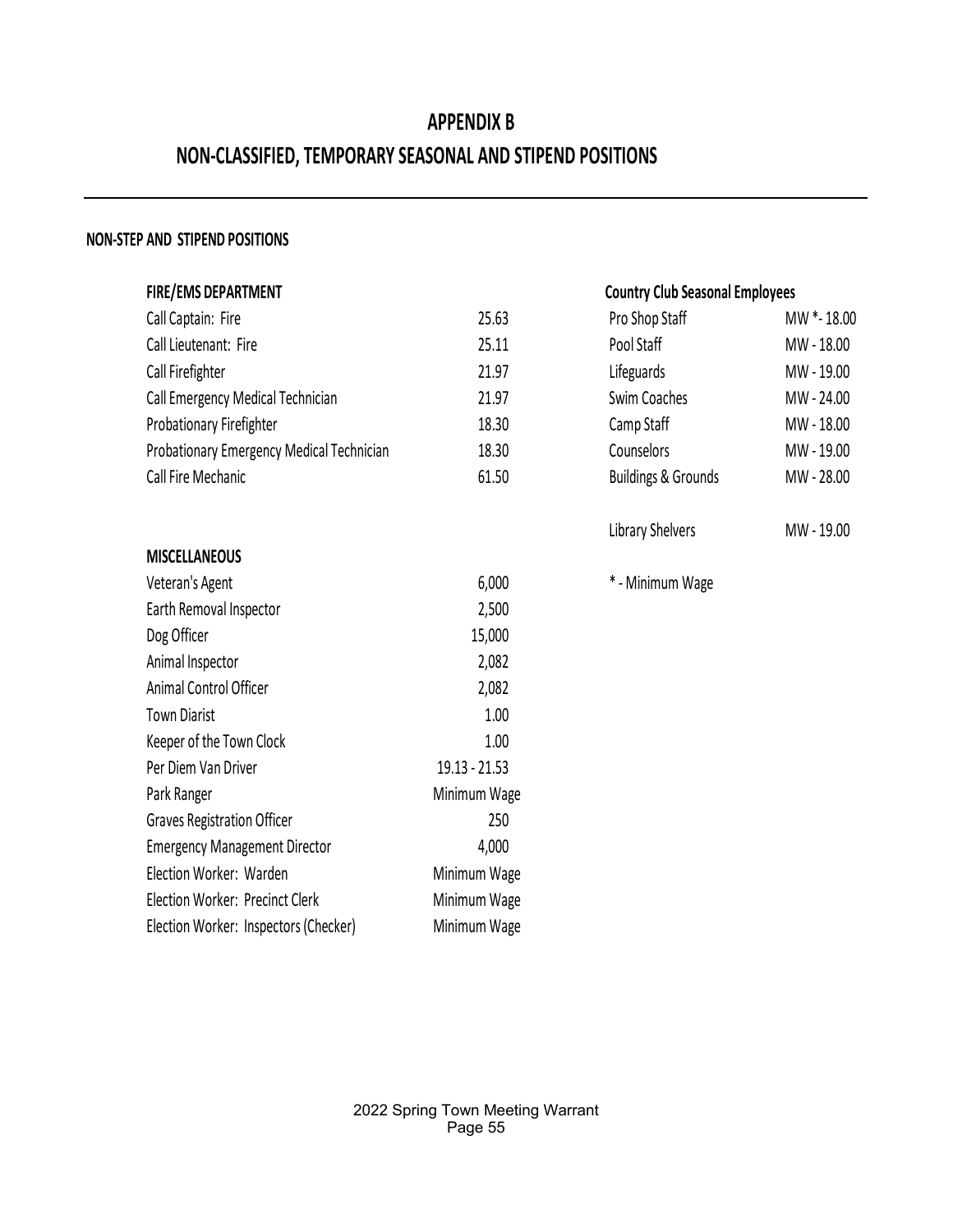| <b>NOTES</b>                     |  |  |  |  |
|----------------------------------|--|--|--|--|
|                                  |  |  |  |  |
|                                  |  |  |  |  |
|                                  |  |  |  |  |
|                                  |  |  |  |  |
|                                  |  |  |  |  |
|                                  |  |  |  |  |
|                                  |  |  |  |  |
|                                  |  |  |  |  |
|                                  |  |  |  |  |
|                                  |  |  |  |  |
|                                  |  |  |  |  |
|                                  |  |  |  |  |
|                                  |  |  |  |  |
|                                  |  |  |  |  |
|                                  |  |  |  |  |
|                                  |  |  |  |  |
|                                  |  |  |  |  |
|                                  |  |  |  |  |
|                                  |  |  |  |  |
|                                  |  |  |  |  |
|                                  |  |  |  |  |
|                                  |  |  |  |  |
|                                  |  |  |  |  |
| 2022 Spring Town Meeting Warrant |  |  |  |  |

Page 56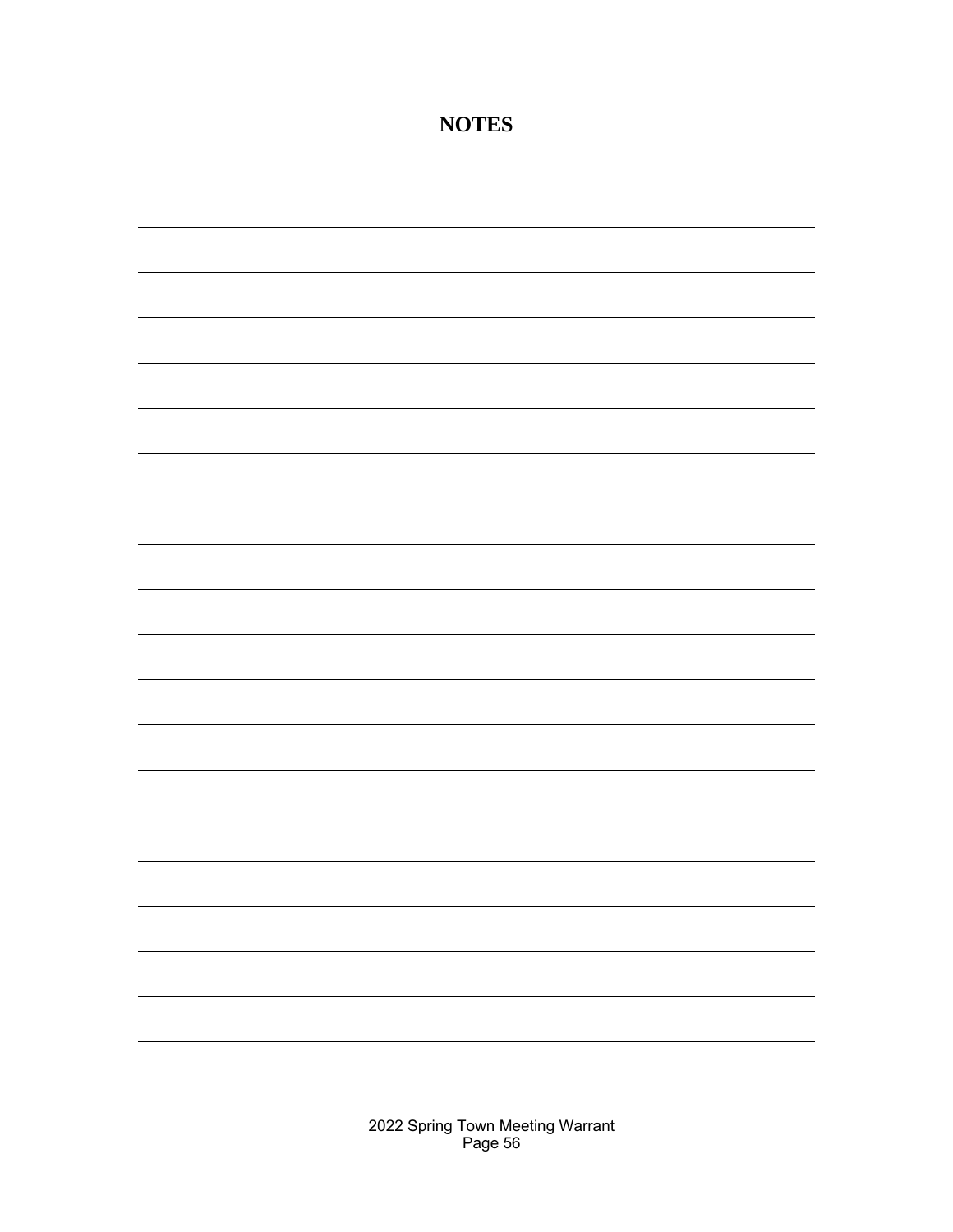| <b>NOTES</b> |  |  |  |  |  |
|--------------|--|--|--|--|--|
|              |  |  |  |  |  |
|              |  |  |  |  |  |
|              |  |  |  |  |  |
|              |  |  |  |  |  |
|              |  |  |  |  |  |
|              |  |  |  |  |  |
|              |  |  |  |  |  |
|              |  |  |  |  |  |
|              |  |  |  |  |  |
|              |  |  |  |  |  |
|              |  |  |  |  |  |
|              |  |  |  |  |  |
|              |  |  |  |  |  |
|              |  |  |  |  |  |
|              |  |  |  |  |  |
|              |  |  |  |  |  |
|              |  |  |  |  |  |
|              |  |  |  |  |  |
|              |  |  |  |  |  |
|              |  |  |  |  |  |
|              |  |  |  |  |  |
|              |  |  |  |  |  |
|              |  |  |  |  |  |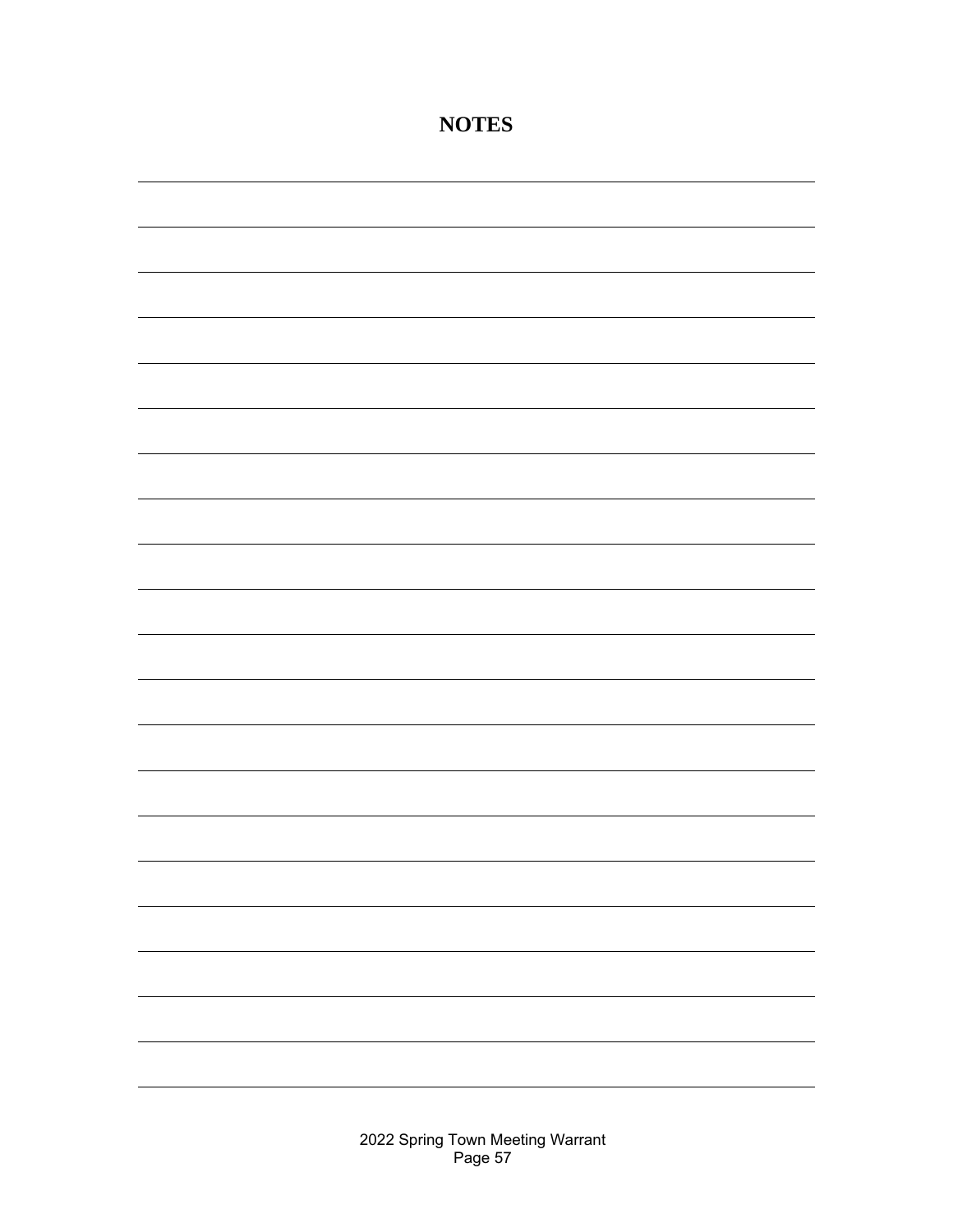

## **Groton Town Meeting** Amendment Work Sheet

Select one sections ONLY by marking the box.<br>Please print neatly and cross through all words that do not apply.

| I move to amend the {main motion   amendment}                                                                        |  |  |  |  |
|----------------------------------------------------------------------------------------------------------------------|--|--|--|--|
|                                                                                                                      |  |  |  |  |
|                                                                                                                      |  |  |  |  |
|                                                                                                                      |  |  |  |  |
|                                                                                                                      |  |  |  |  |
|                                                                                                                      |  |  |  |  |
|                                                                                                                      |  |  |  |  |
|                                                                                                                      |  |  |  |  |
|                                                                                                                      |  |  |  |  |
|                                                                                                                      |  |  |  |  |
| I move to amend the {main motion   amendment}                                                                        |  |  |  |  |
| by striking in its entirety {Section   Paragraph} #_____________________________                                     |  |  |  |  |
| and by substituting in its place the following: {Section   Paragraph} #                                              |  |  |  |  |
|                                                                                                                      |  |  |  |  |
|                                                                                                                      |  |  |  |  |
|                                                                                                                      |  |  |  |  |
| <u> 1989 - Andrea Santa Andrea Andrea Andrea Andrea Andrea Andrea Andrea Andrea Andrea Andrea Andrea Andrea Andr</u> |  |  |  |  |
|                                                                                                                      |  |  |  |  |
|                                                                                                                      |  |  |  |  |
|                                                                                                                      |  |  |  |  |
| I move to amend the {main motion   amendment}                                                                        |  |  |  |  |
|                                                                                                                      |  |  |  |  |
|                                                                                                                      |  |  |  |  |
|                                                                                                                      |  |  |  |  |
|                                                                                                                      |  |  |  |  |
|                                                                                                                      |  |  |  |  |
|                                                                                                                      |  |  |  |  |
|                                                                                                                      |  |  |  |  |
|                                                                                                                      |  |  |  |  |
|                                                                                                                      |  |  |  |  |
|                                                                                                                      |  |  |  |  |
| See instructions and information on reverse                                                                          |  |  |  |  |
| 2022 Spring Town Meeting Warrant                                                                                     |  |  |  |  |
| Page 58                                                                                                              |  |  |  |  |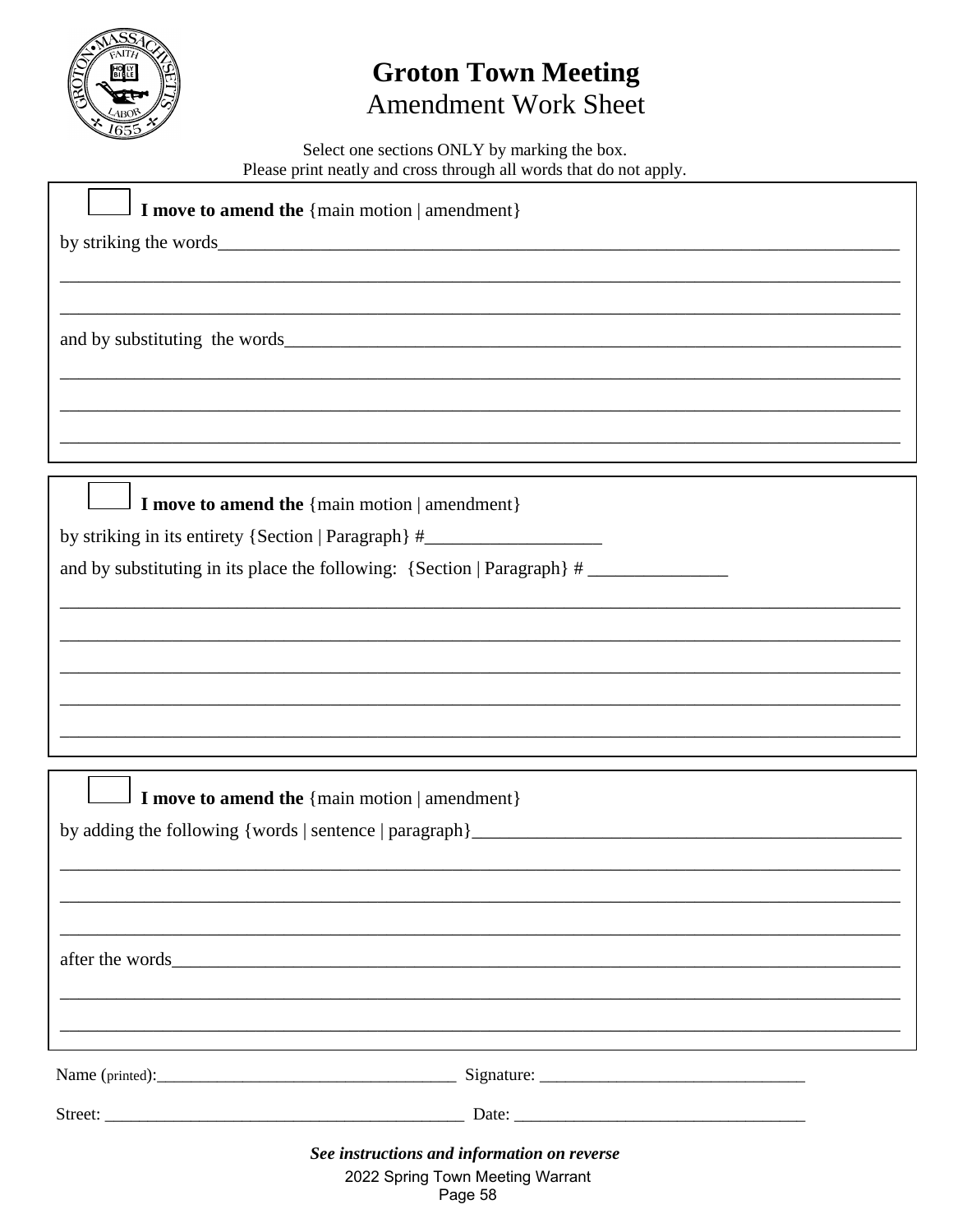#### **Instructions for using this form:**

- □ Neatly print all information.
- $\Box$  Select the shaded section to be used by marking the check box.
- In the selected section, cross through all words that are not to be part of the amendment.
- Fill in the identification information and signature at the bottom of the form.
- $\Box$  Request to be recognized by the Moderator and then move the amendment by reading the completed form.
- **Present the completed and signed form to the Moderator.**

#### From the *Groton Town Meeting Procedures* booklet:

#### **Amendments**

If a voter wished to change a motion in some fashion, the procedure is to amend the motion. All motions to amend must be in writing and must state exactly how the voter wishes to change the motion so that the Moderator can know exactly what it is the voter wants to do before ruling on the motion or putting it to a vote. A voter who wishes to amend a *main motion* must have the amendment in writing and available to hand to the Moderator *before* rising to offer the amendment. The Moderator may refuse to put to the Meeting an amendment which is not immediately available in writing – the Moderator also will rule out of order an motion to amend which changes the original motion so drastically that, in the Moderator's opinion, the motion is no longer within the "four corners" of the article.

An amendment may consist of adding, deleting, or substituting words in the motion. It may take the form of a "motion to substitute": a different motion. Sometimes a speaker tries to amend "the article," but this is improper language. It is the motion on the floor, not the article on the Warrant, that is to be amended.

A motion to amend requires only a majority vote, even though the motion to be amended may require two-thirds or more for final passage.

#### **General Information:**

- An amendment may be made to modify either the main motion already on the floor or another amendment that has been previously moved.
- All motions to amend must be presented to the Moderator in writing.
- $\Box$  All amendment must keep the amended motion within the general scope of the originally posted warrant article. This is referred to as "within the four corners" of the article.
- Town counsel may be asked to review an amendment and present an opinion on the legality of the amendment prior to being accepted by the Moderator for consideration by town meeting.
- Amendments should (if possible) be carefully written and reviewed prior to town meeting.
- **It is strongly recommended that the Moderator be made aware of the intention to present an amendment well before the start of Town Meeting or as soon as possible within Town Meeting.**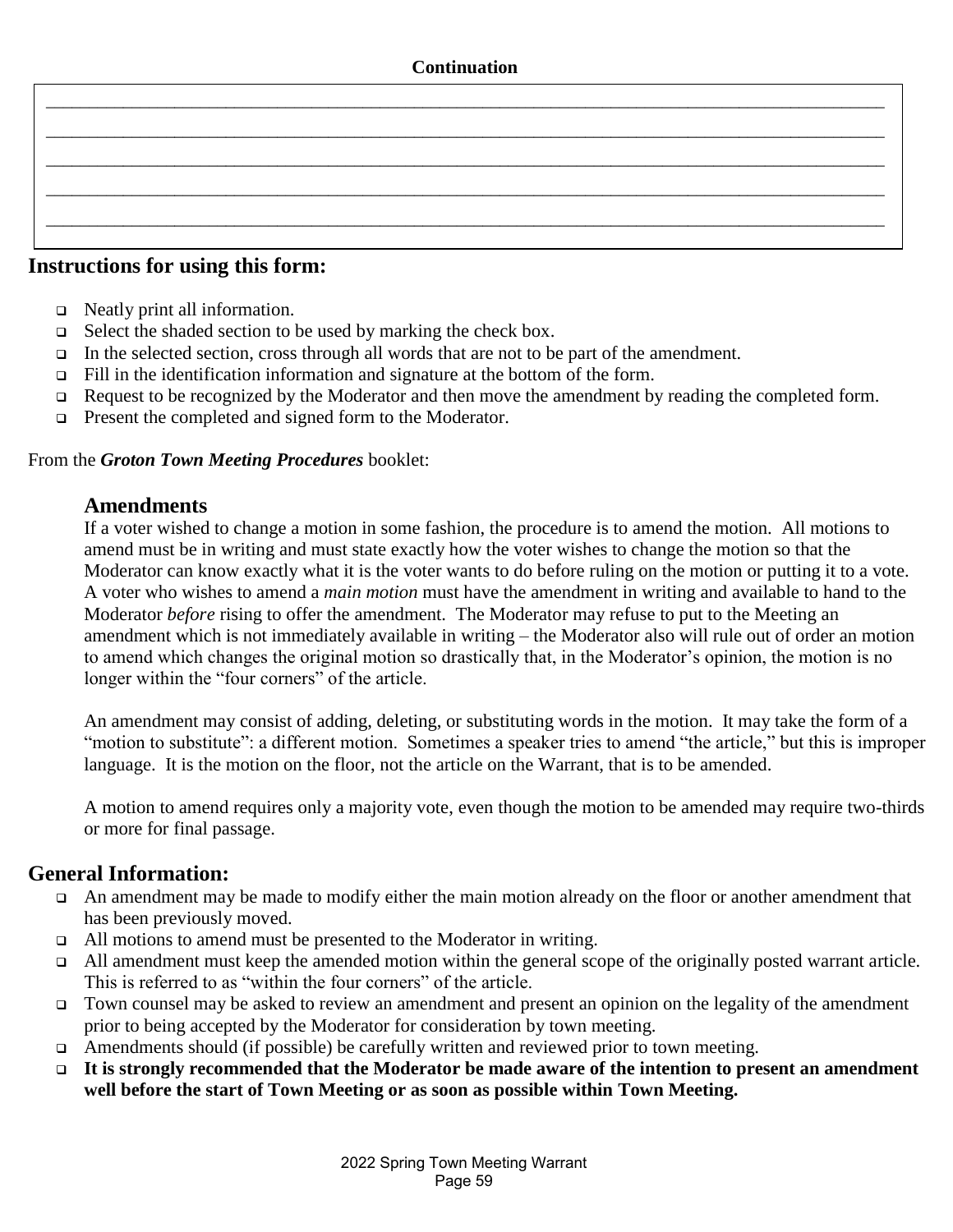#### **TOWN OF GROTON COMMITTEE INTEREST FORM**

Town Government needs citizens who are willing to give time in the service of their community. If you are interested in serving, on a voluntary basis, on boards and committees within the Town, please complete this form and return to:

#### **TOWN OF GROTON, SELECT BOARD 173 MAIN STREET, GROTON, MA 01450**

| Name $\frac{1}{\sqrt{1-\frac{1}{2}}\left(\frac{1}{2}-\frac{1}{2}\right)}$ |       |      |                                                                                                                                                                                                                               |  |
|---------------------------------------------------------------------------|-------|------|-------------------------------------------------------------------------------------------------------------------------------------------------------------------------------------------------------------------------------|--|
|                                                                           | First | M.I. | Last                                                                                                                                                                                                                          |  |
|                                                                           |       |      |                                                                                                                                                                                                                               |  |
| Circle One GROTON, 01450                                                  |       |      | WEST GROTON, 01472                                                                                                                                                                                                            |  |
|                                                                           |       |      | $\text{Telephone No. (home)}$ $\qquad \qquad \text{(cell)}$                                                                                                                                                                   |  |
|                                                                           |       |      |                                                                                                                                                                                                                               |  |
|                                                                           |       |      | Occupation experience and the contract of the contract of the contract of the contract of the contract of the contract of the contract of the contract of the contract of the contract of the contract of the contract of the |  |
|                                                                           |       |      |                                                                                                                                                                                                                               |  |

Specific committees in which you are interested:

| <b>Department Name</b>                    | <b>Vacancies</b> |
|-------------------------------------------|------------------|
| <b>Affordable Housing Trust</b>           | $\mathbf{1}$     |
| Cable Advisory Committee                  | 1                |
| Commemorations & Celebrations Committee   | $\mathbf{1}$     |
| <b>Complete Streets Committee</b>         | 2                |
| <b>Conductorlab Committee</b>             | $\mathbf{1}$     |
| <b>Great Pond Advisory Committee</b>      | 3                |
| Historic District Commission (Alternates) | 1                |
| <b>Historical Commission</b>              | $\mathbf{1}$     |
| <b>Housing Partnership</b>                | $\mathbf{1}$     |
| <b>Local Cultural Council</b>             | 5                |
| Old Burying Ground Commission             | 2                |
| <b>Park Commission</b>                    | 1                |
| <b>Personnel Board</b>                    | 1                |
| Scholarship Committee                     | $\mathbf{1}$     |
| <b>Sustainability Commission</b>          | $\mathbf{1}$     |
| Weed Harvester Committee                  | 3                |
| <b>Williams Barn Committee</b>            | 2                |
| Zoning Board of Appeals (Alternates)      | 1                |